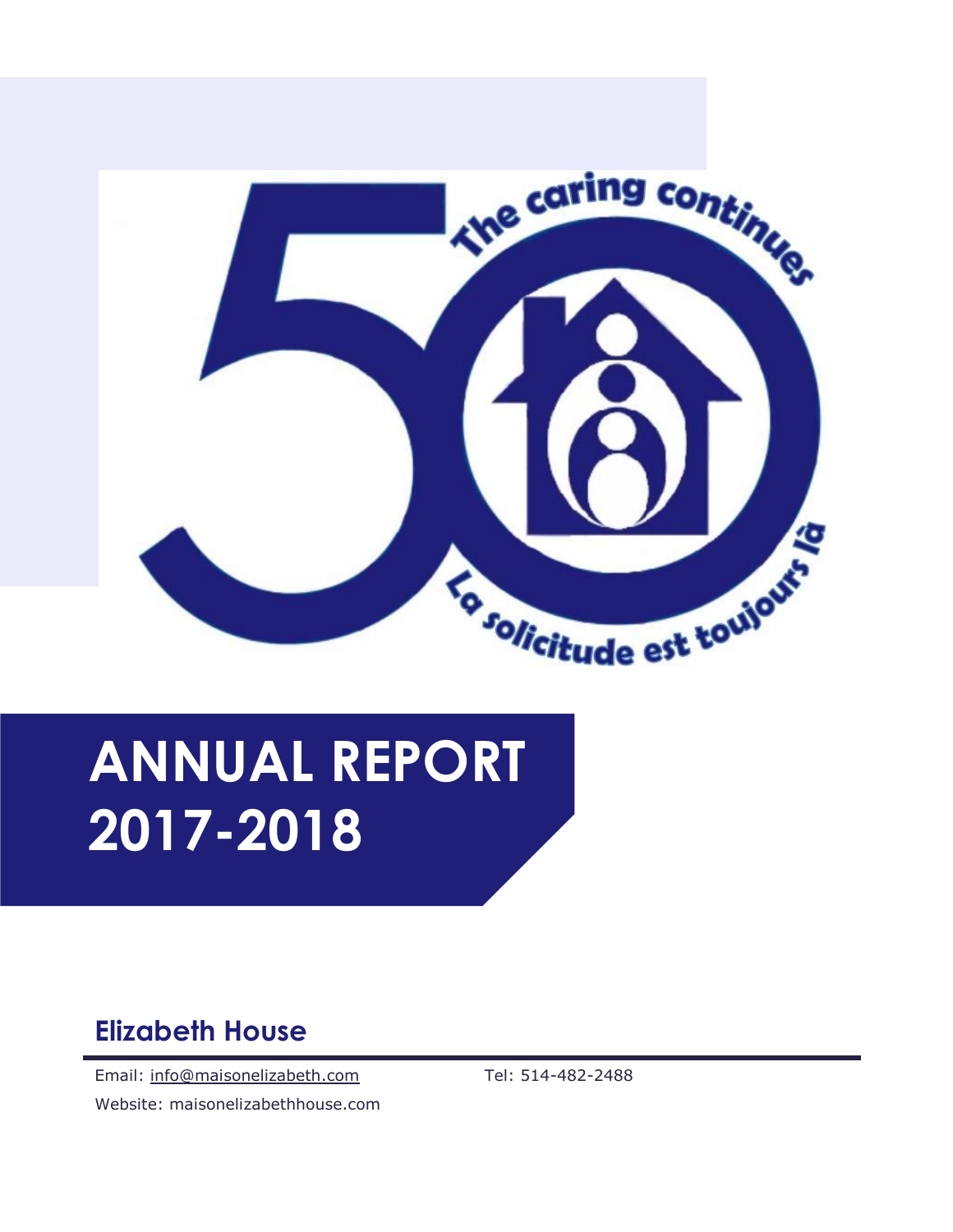## TABLE OF CONTENTS

| Section 1: Message from the President and the Executive Director ________________4                                                                                                                                                                                                                                                                                                                                                                                                                                                                         |  |
|------------------------------------------------------------------------------------------------------------------------------------------------------------------------------------------------------------------------------------------------------------------------------------------------------------------------------------------------------------------------------------------------------------------------------------------------------------------------------------------------------------------------------------------------------------|--|
| Section 2: Declaration Regarding the Reliability of Data in this Annual Report_____6                                                                                                                                                                                                                                                                                                                                                                                                                                                                       |  |
|                                                                                                                                                                                                                                                                                                                                                                                                                                                                                                                                                            |  |
|                                                                                                                                                                                                                                                                                                                                                                                                                                                                                                                                                            |  |
|                                                                                                                                                                                                                                                                                                                                                                                                                                                                                                                                                            |  |
|                                                                                                                                                                                                                                                                                                                                                                                                                                                                                                                                                            |  |
|                                                                                                                                                                                                                                                                                                                                                                                                                                                                                                                                                            |  |
|                                                                                                                                                                                                                                                                                                                                                                                                                                                                                                                                                            |  |
|                                                                                                                                                                                                                                                                                                                                                                                                                                                                                                                                                            |  |
|                                                                                                                                                                                                                                                                                                                                                                                                                                                                                                                                                            |  |
|                                                                                                                                                                                                                                                                                                                                                                                                                                                                                                                                                            |  |
|                                                                                                                                                                                                                                                                                                                                                                                                                                                                                                                                                            |  |
| $\begin{tabular}{c} Introduction \hspace{2em} \textbf{\textcolor{blue}{\textbf{[}}}} \end{tabular} \begin{tabular}{c} \textbf{\textcolor{blue}{\textbf{[}}}} \end{tabular} \begin{tabular}{c} \textbf{\textcolor{blue}{\textbf{[}}}} \end{tabular} \begin{tabular}{c} \textbf{\textcolor{blue}{\textbf{[}}}} \end{tabular} \begin{tabular}{c} \textbf{\textcolor{blue}{\textbf{[}}}} \end{tabular} \begin{tabular}{c} \textbf{\textcolor{blue}{\textbf{[}}}} \end{tabular} \begin{tabular}{c} \textbf{\textcolor{blue}{\textbf{[}}}} \end{tabular} \begin$ |  |
|                                                                                                                                                                                                                                                                                                                                                                                                                                                                                                                                                            |  |
|                                                                                                                                                                                                                                                                                                                                                                                                                                                                                                                                                            |  |
|                                                                                                                                                                                                                                                                                                                                                                                                                                                                                                                                                            |  |
| Alliance Philosophy and the Action Intersectorielle pour le Développement des Enfants et leur                                                                                                                                                                                                                                                                                                                                                                                                                                                              |  |
|                                                                                                                                                                                                                                                                                                                                                                                                                                                                                                                                                            |  |
|                                                                                                                                                                                                                                                                                                                                                                                                                                                                                                                                                            |  |
| Client Complaints, Rights and Responsibilities - Education Sessions _______________________16                                                                                                                                                                                                                                                                                                                                                                                                                                                              |  |
|                                                                                                                                                                                                                                                                                                                                                                                                                                                                                                                                                            |  |
|                                                                                                                                                                                                                                                                                                                                                                                                                                                                                                                                                            |  |
|                                                                                                                                                                                                                                                                                                                                                                                                                                                                                                                                                            |  |
| Video Feedback and Attachment-Focused Intervention_______________________________18                                                                                                                                                                                                                                                                                                                                                                                                                                                                        |  |
|                                                                                                                                                                                                                                                                                                                                                                                                                                                                                                                                                            |  |
|                                                                                                                                                                                                                                                                                                                                                                                                                                                                                                                                                            |  |
|                                                                                                                                                                                                                                                                                                                                                                                                                                                                                                                                                            |  |
|                                                                                                                                                                                                                                                                                                                                                                                                                                                                                                                                                            |  |
|                                                                                                                                                                                                                                                                                                                                                                                                                                                                                                                                                            |  |
|                                                                                                                                                                                                                                                                                                                                                                                                                                                                                                                                                            |  |
|                                                                                                                                                                                                                                                                                                                                                                                                                                                                                                                                                            |  |
|                                                                                                                                                                                                                                                                                                                                                                                                                                                                                                                                                            |  |
|                                                                                                                                                                                                                                                                                                                                                                                                                                                                                                                                                            |  |
|                                                                                                                                                                                                                                                                                                                                                                                                                                                                                                                                                            |  |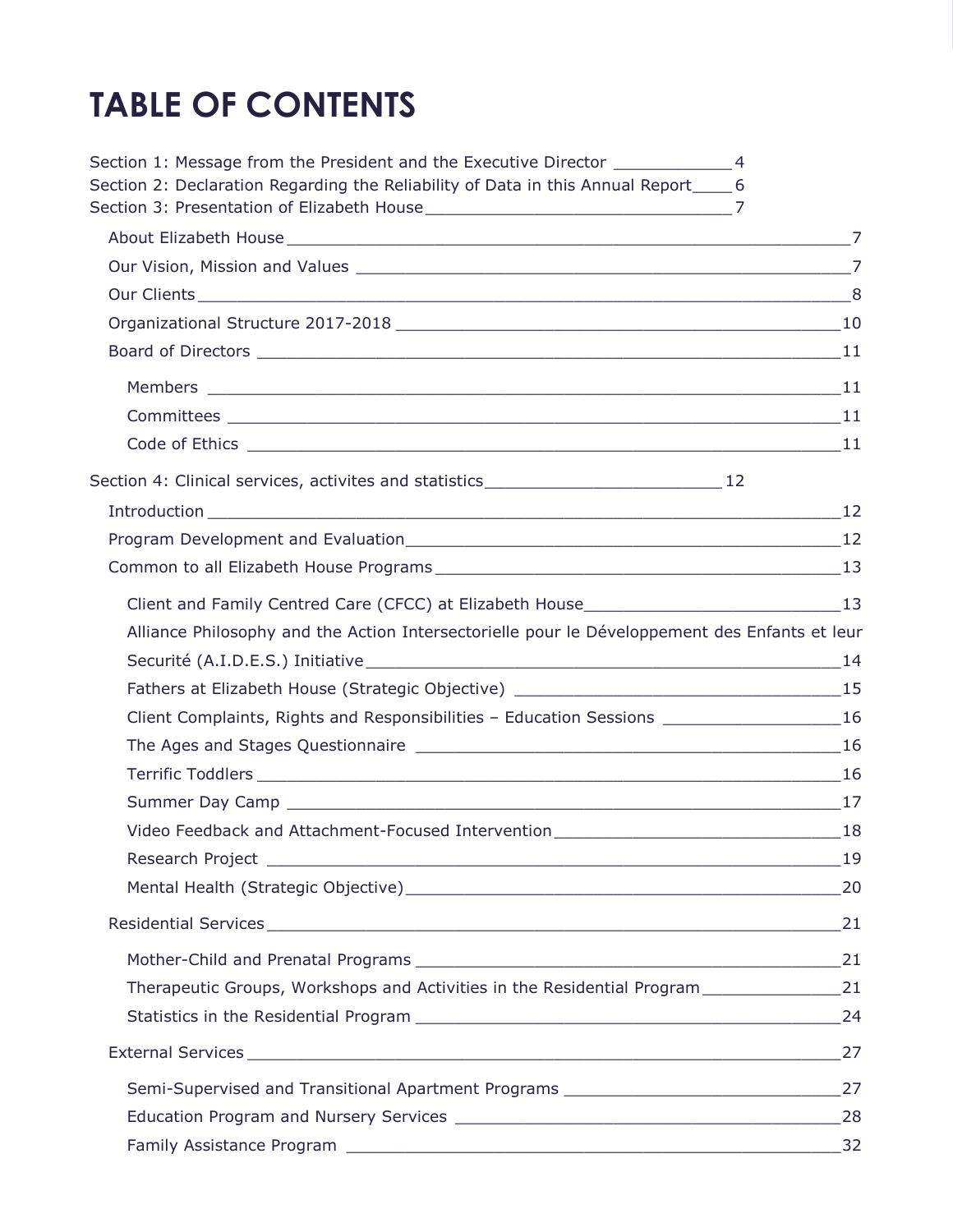| Section 5: Risk Management and Quality improvement ____________________________34                |    |
|--------------------------------------------------------------------------------------------------|----|
|                                                                                                  |    |
| Integrated Risk Management and Quality Improvement Committee (IRMQI)__________________34         |    |
|                                                                                                  |    |
| Measures of Control and the Management of Dangerous Client Behavior__________________________35  |    |
|                                                                                                  |    |
|                                                                                                  |    |
|                                                                                                  | 38 |
|                                                                                                  |    |
|                                                                                                  |    |
|                                                                                                  |    |
|                                                                                                  |    |
| Section 6: Partnerships, collaborations and community links ____________________41               |    |
|                                                                                                  | 41 |
|                                                                                                  |    |
| Participation on Advisory Tables and Tables de Concertation in Montréal_______________________42 |    |
|                                                                                                  |    |
|                                                                                                  |    |
|                                                                                                  |    |
|                                                                                                  |    |
|                                                                                                  |    |
|                                                                                                  |    |
|                                                                                                  | 45 |
| Financial Statements and Report from the Independent Auditor ___________________                 | 46 |
|                                                                                                  | 48 |
|                                                                                                  | 48 |
|                                                                                                  |    |
|                                                                                                  |    |
|                                                                                                  |    |
| General Codes of Conduct and Ethical Standards _________________________________52               |    |
|                                                                                                  |    |
|                                                                                                  |    |
| Having rights also means having responsibilities ________________________________ 62             |    |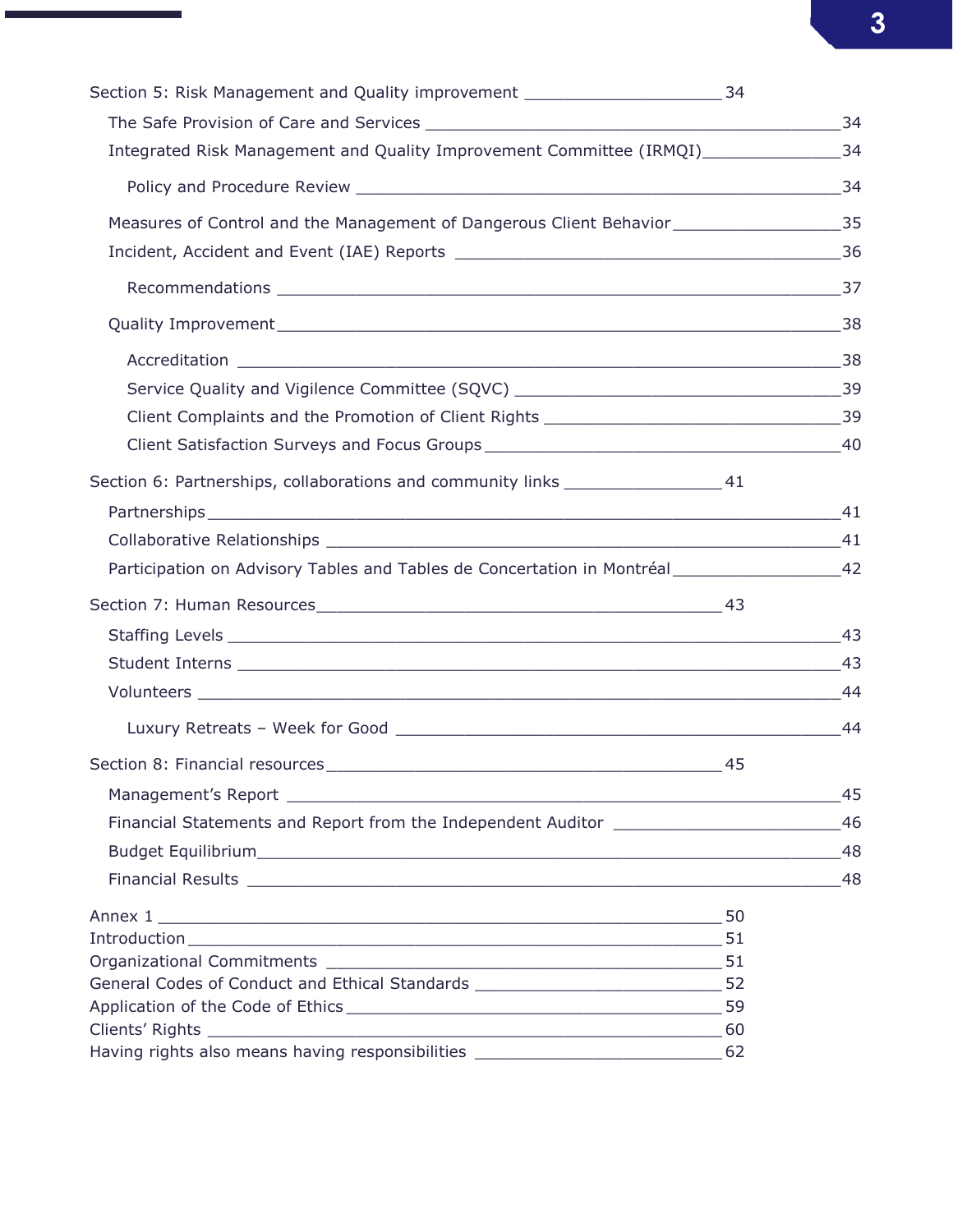## SECTION 1: MESSAGE FROM THE PRESIDENT AND THE EXECUTIVE DIRECTOR

It is with great pride that we present this annual report of activities for the 2017-2018 fiscal year. This year's focus was on the completion the review of all risk management related policies and procedures; successful completion of the September 2017 accreditation; enhancements related to clinical programs; integration of a new Director of Professional and Rehabilitation Services; ongoing succession planning, cross training and hiring following the retirement of administrative personnel; and continued collaboration with organizations providing services to families with children 0-5 years of age.

The year began with full occupancy in our flagship Residential Program and remained steady over the course of the year. The occupancy rate and the average length of stay both more than doubled this year as compared to last. More mothers spent more time at Elizabeth House - a situation that has not been seen in at least 20 years. This required additional clinical staffing and could not have been managed without the expertise and flexibility of long serving employees and new additions to our on-call list.

The profile of the clientele this year continued to include more mothers with multiple children; more toddlers; more clients with intellectual limitations; and finally, more teenage mothers with mental health diagnoses, such as: depression, anxiety, borderline personality disorder, etc... Once again, staff adapted programs and interventions to the changing and individual needs of our clientele.

The A.I.D.E.S. tools were integrated into the assessment and intervention planning aspects of clinical services (p.12); client involvement in the design of their space and the rules of residential living was encouraged and facilitated as part of our Client and Family Centred Care (CFCC) practice, among other things (p.13); changes to the high school program for the next academic year will allow for a more efficient use of staffing across all Elizabeth House programs, while maintaining services and support to Elizabeth House High School (p.32); video-feedback and attachment focused interventions were integrated into our offerings (p.18); staff promoted the role of fathers whenever possible and continued to play a role in helping fathers maintain contact with their children (p.15).

Elizabeth House received its accreditation award for the period 2017-2021 having met 91.5% of the national standards for Rehabilitation Services, Leadership in a Community-Based Organization, Infection Prevention and Control, and Governance. Elizabeth House has maintained a strong culture of quality and safety in all aspects of our work, as well as an organization-wide commitment to ongoing improvement.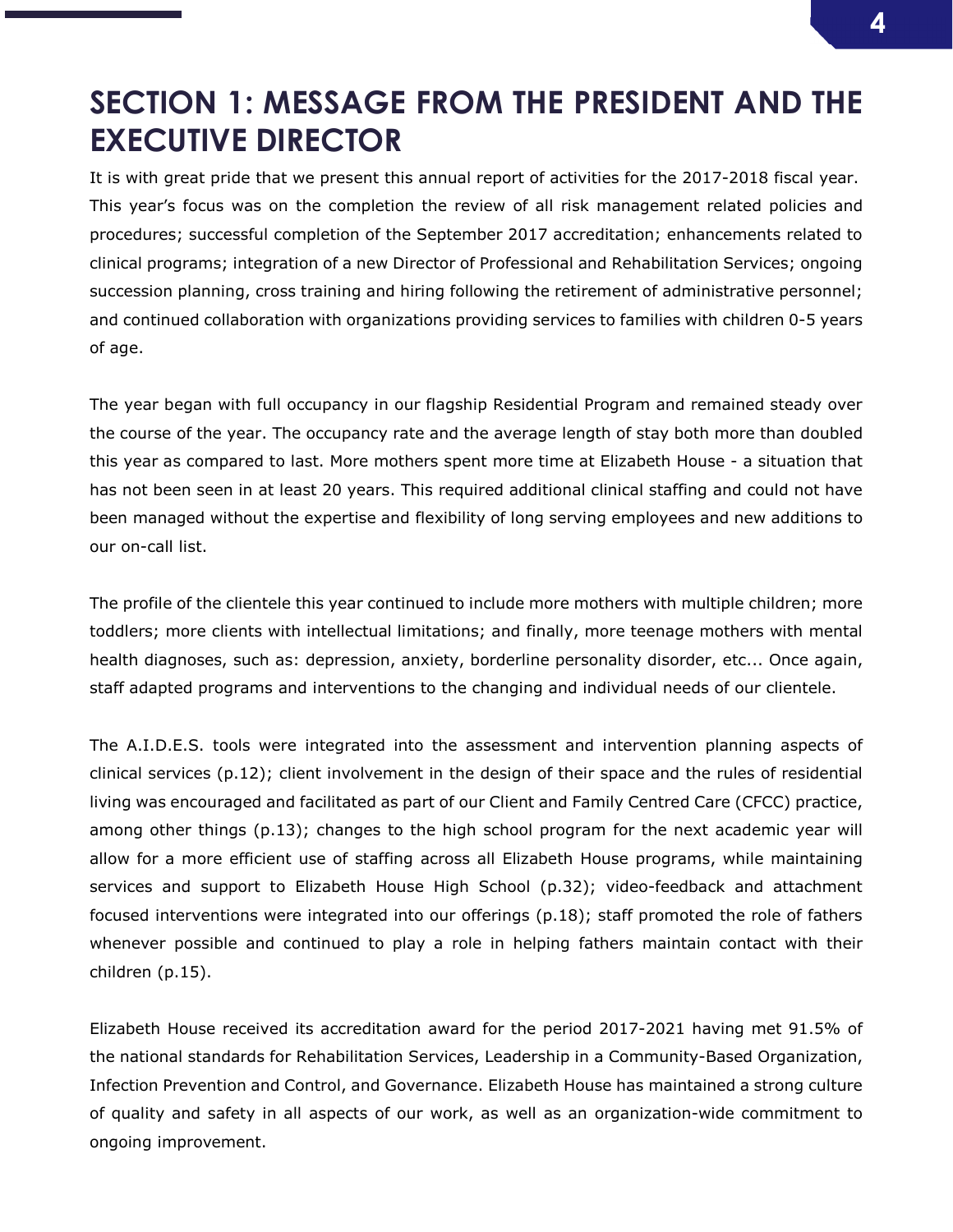The partnership between Elizabeth House and the Elizabeth House Foundation strengthens each year. We continue to collaborate on our common goal of fund-raising and friend-raising to permit Elizabeth House to increase the educational and treatment services for young mothers and families in difficulty.

The accomplishments outlined in the body of this report are credited to the dedication & competence of our management and staff teams. Our success is also due to the support of our volunteers, community partners and our Board of Directors. The beneficiaries of these essential and valuable contributions are, of course, the young, vulnerable mothers, families and children for whom we exist to serve.

 $\ln \! \mathbb{R}$ 

Cerise Morris **Linda Schachtler** President, Board of Directors Executive Director, Elizabeth House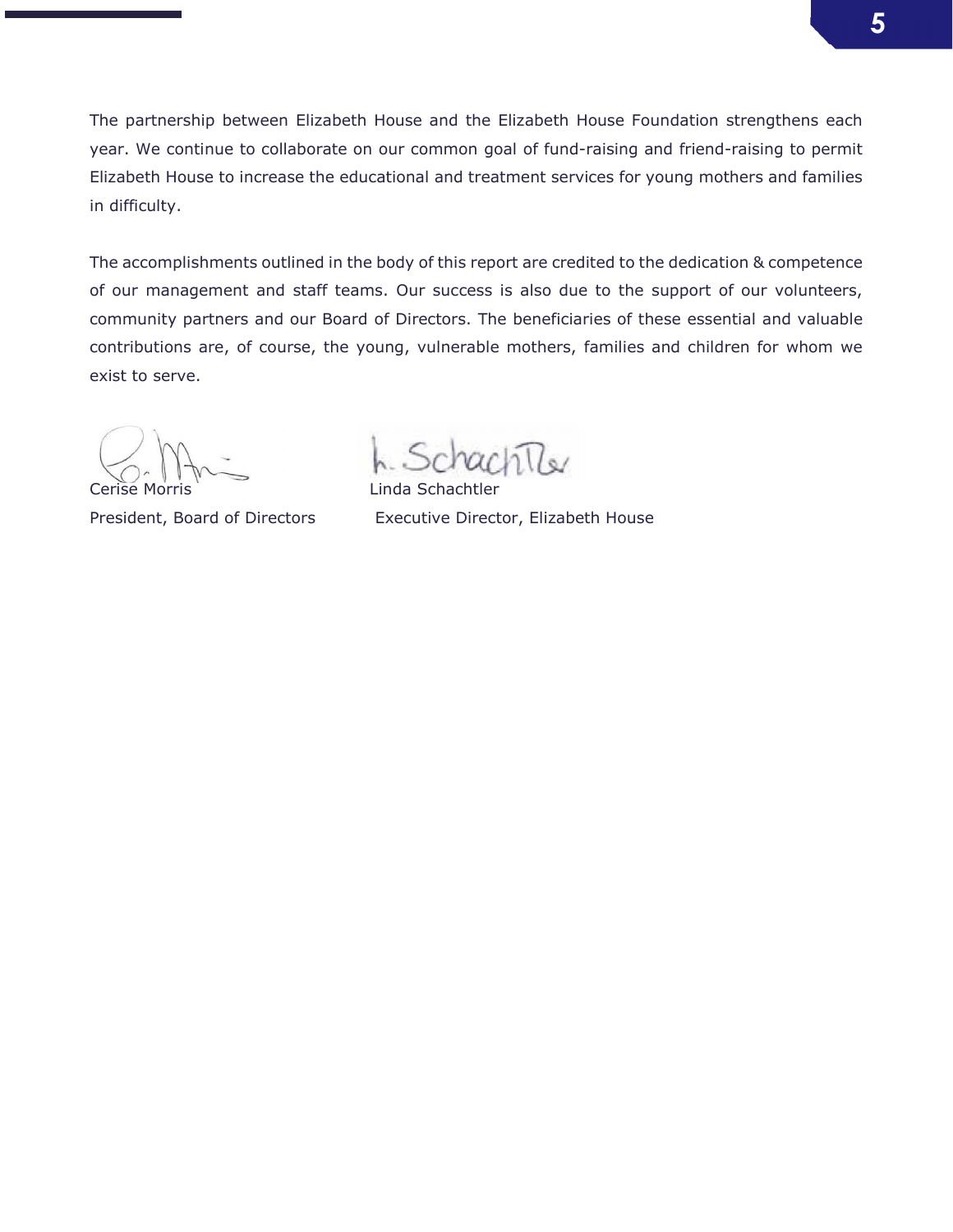## SECTION 2: DECLARATION REGARDING THE RELIABILITY OF DATA IN THIS ANNUAL REPORT

As Executive Director of Elizabeth House, I have the responsibility to ensure the reliability of the information contained in the annual report of activities as well as the integrity of the related controls.

The results and data in this report of activities for the fiscal year 2017-2018 accurately describe the mission, the mandate, the values and the strategic orientations of the organization; accurately describe the objectives, the indicators, and the results obtained; and present correct and reliable financial and statistical data.

I certify that the data contained in this annual activity report is reliable, in other words, is objective, accurate and verifiable. The same applies to the controls related to the data presented. The data and information accurately reflect the activities for the year ending March 31, 2018.

h. SchachTler

Linda Schachtler, Executive Director

\_\_\_\_\_\_\_\_\_\_\_\_\_\_\_\_\_\_\_\_\_\_\_\_\_\_\_\_\_\_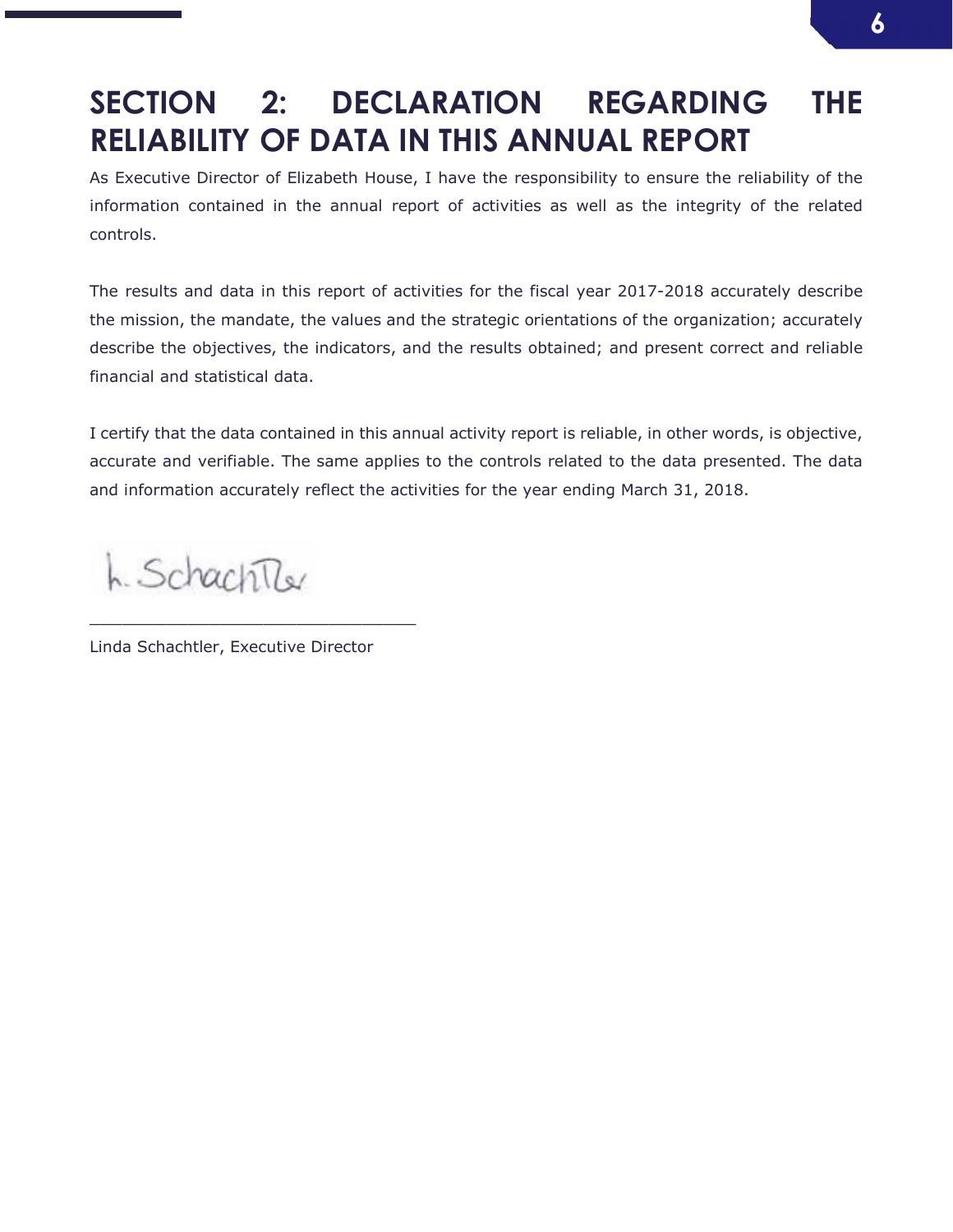## 7

## SECTION 3: PRESENTATION OF ELIZABETH HOUSE

## About Elizabeth House

Elizabeth House is a rehabilitation centre that offers a continuum of intervention and support services to families with children aged 0-5 years. Elizabeth House works primarily with young mothers and mothers-to-be who are experiencing serious difficulties adjusting to pregnancy or their role as parents. The approach to treatment is educational and therapeutic, focusing on the needs, and building upon the strengths of the individual.

Services are provided to mothers and families through residential and external programs. Services are also provided to fathers through the external programs. Interventions focus mainly on the acquisition of parenting skills and life skills. Elizabeth House is equally concerned with optimizing children's development and with facilitating the development of a long term or permanent plan for each child.

Services are designed to serve the English-speaking community of Québec and are generally offered in the greater Montréal area. Elizabeth House is funded through the Ministry of Health and Social Services but relies on private donations to support programs and activities.

### Our Vision, Mission and Values

The vision of Elizabeth House is a world where children are safe, secure and loved and where parents are supported and empowered so that they all have the opportunity to develop to their full potential.

The **mission** of Elizabeth House is to have a positive impact on the lives of young children whose parents require intensive support and intervention to improve their capacity to parent.

Elizabeth House is committed to the values of:

### **Integrity**

- In respect for all
- In embracing diversity
- In effective communication
- In commitment to accountability and transparency
- In ethical practices

### **Excellence**

- **In compassionate professional care and service**
- In quality of service and risk management
- **In management and decision-making**
- In promoting teamwork and encouraging leadership
- In fostering a learning environment and the continuation of education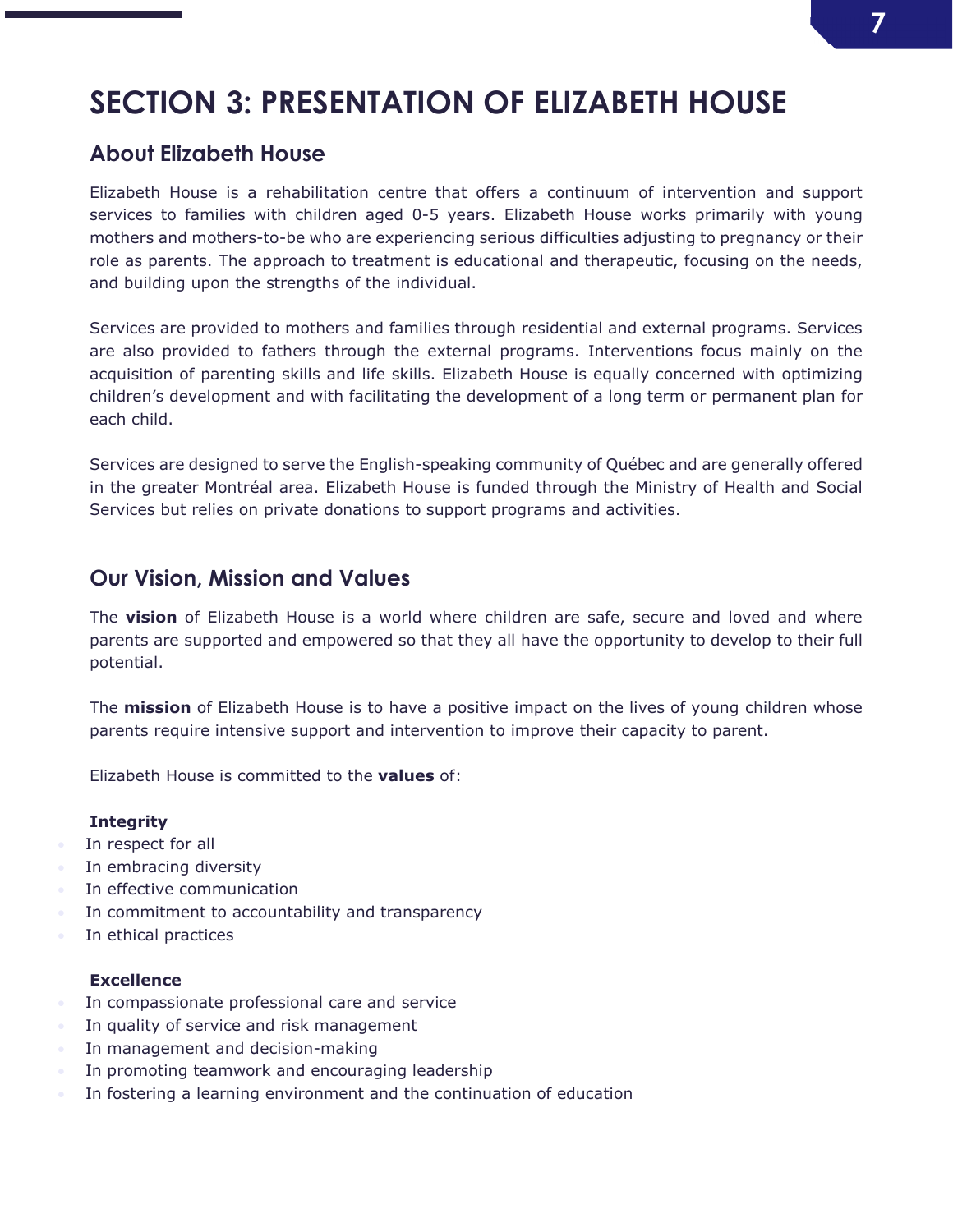### **Innovation**

- In responding to the evolving needs of young families and changes in society
- In developing and disseminating best practices
- In creating and evaluating new knowledge
- In embracing the reality of change

### Collaboration and Partnership

- In working with young parents and their families throughout the rehabilitation process
- In supporting transitions of care and service
- In valuing the contribution of staff and volunteers
- In building knowledge and capabilities
- In all our relationships

## Our Clients

Elizabeth House serves a client population with varied and complex needs. Some clients require the services of Elizabeth House to help them transition into parenthood due to their young age and limited life experience. Others experience a difficult transition due to personal limitations caused by an intellectual disability or mental health condition. Instability with respect to housing, financial problems, inadequate support networks, abuse and/or exploitation are other factors leading to vulnerability, which clients commonly experience. The experience of immigration can also result in social isolation and poor adaptation to parenting.

Some clients have had past involvement with Youth Protection, placements in foster homes and group homes. They may continue to be involved with Youth Protection in their capacity as parents.

|                                                                                         | Other situations our clients are likely to                                                                                                                                                                                                                                                                                                                                                                                                                                                                 | Situations our clients have struggled with                                                                                                                                                                                                                                          |
|-----------------------------------------------------------------------------------------|------------------------------------------------------------------------------------------------------------------------------------------------------------------------------------------------------------------------------------------------------------------------------------------------------------------------------------------------------------------------------------------------------------------------------------------------------------------------------------------------------------|-------------------------------------------------------------------------------------------------------------------------------------------------------------------------------------------------------------------------------------------------------------------------------------|
|                                                                                         | experience                                                                                                                                                                                                                                                                                                                                                                                                                                                                                                 | more specifically this year                                                                                                                                                                                                                                                         |
| $\bullet$<br>$\bullet$<br>$\bullet$<br>$\bullet$<br>$\bullet$<br>$\bullet$<br>$\bullet$ | Separations from primary attachment<br>figures and/or disruptions in care<br>The absence of protective fathers or father<br>figures<br>Family disorganization/dysfunction<br>Inadequate guidance and family support<br>Physical, sexual and/or psychological<br>abuse<br>Substance abuse<br>Experiences with conjugal violence<br>Emotional or mental health problems<br>Oppositional thinking and behaviour<br>Frequent moves and lack of stability in the<br>community<br>Susceptibility to exploitation | Mental health problems<br>$\bullet$<br>Intellectual Limitations*<br>$\bullet$<br>* This characteristic seems to be becoming more<br>prominent amongst our clientele.<br>Substance abuse<br>$\bullet$<br>Conflicts with family members<br>$\bullet$<br>History of abuse<br>$\bullet$ |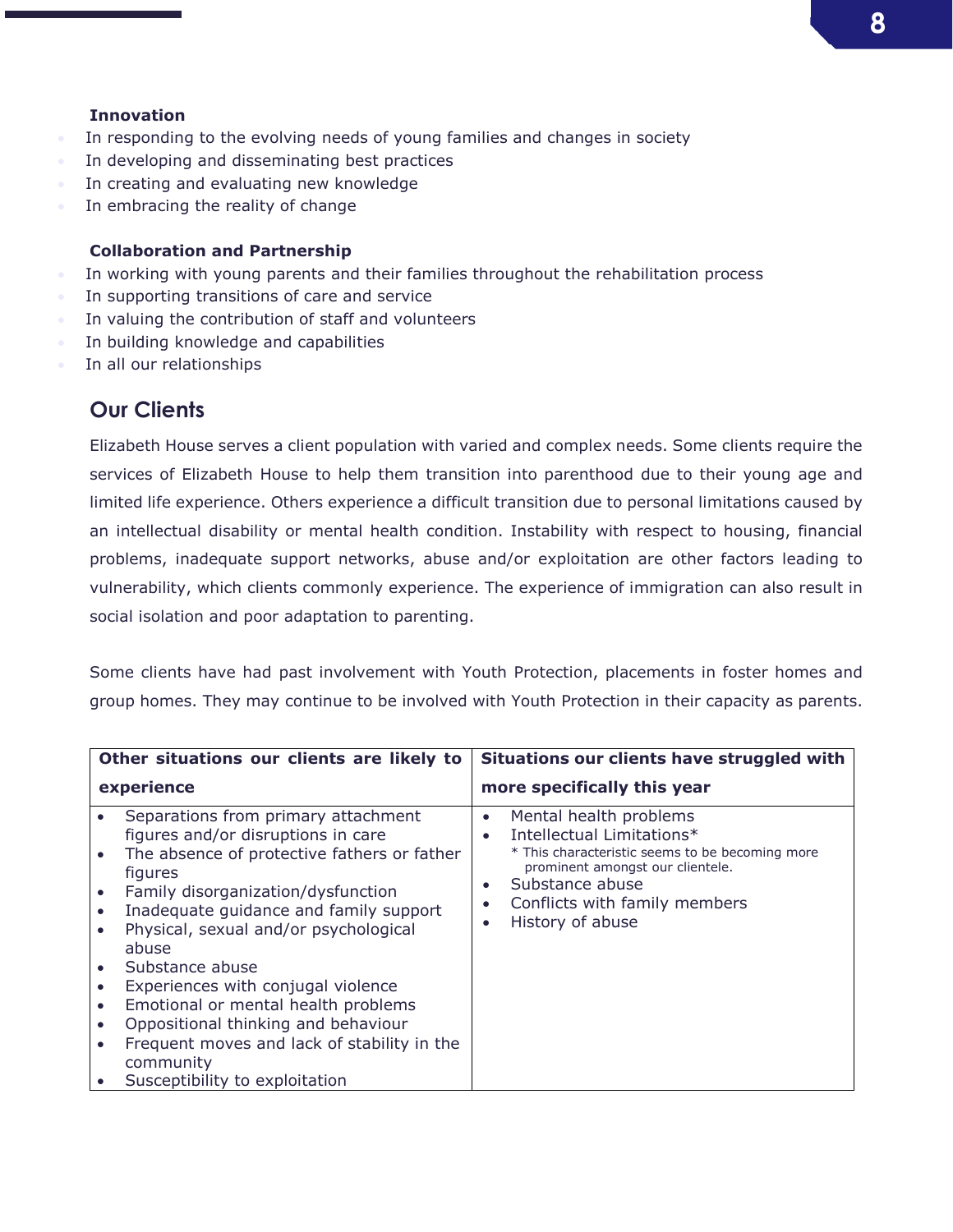Elizabeth House provided services to 151 clients through its residential and external programs. This is an 8% decrease in comparison to the previous fiscal year (164).

Many of these clients received services through two or more separate programs, concurrently or sequentially as they moved throughout the continuum of services, thus reducing the official statistics to 97 individual clients.

The above figure also includes incidental contacts, including consultations with professionals, and brief interventions to assist former and potential clients (41 in total).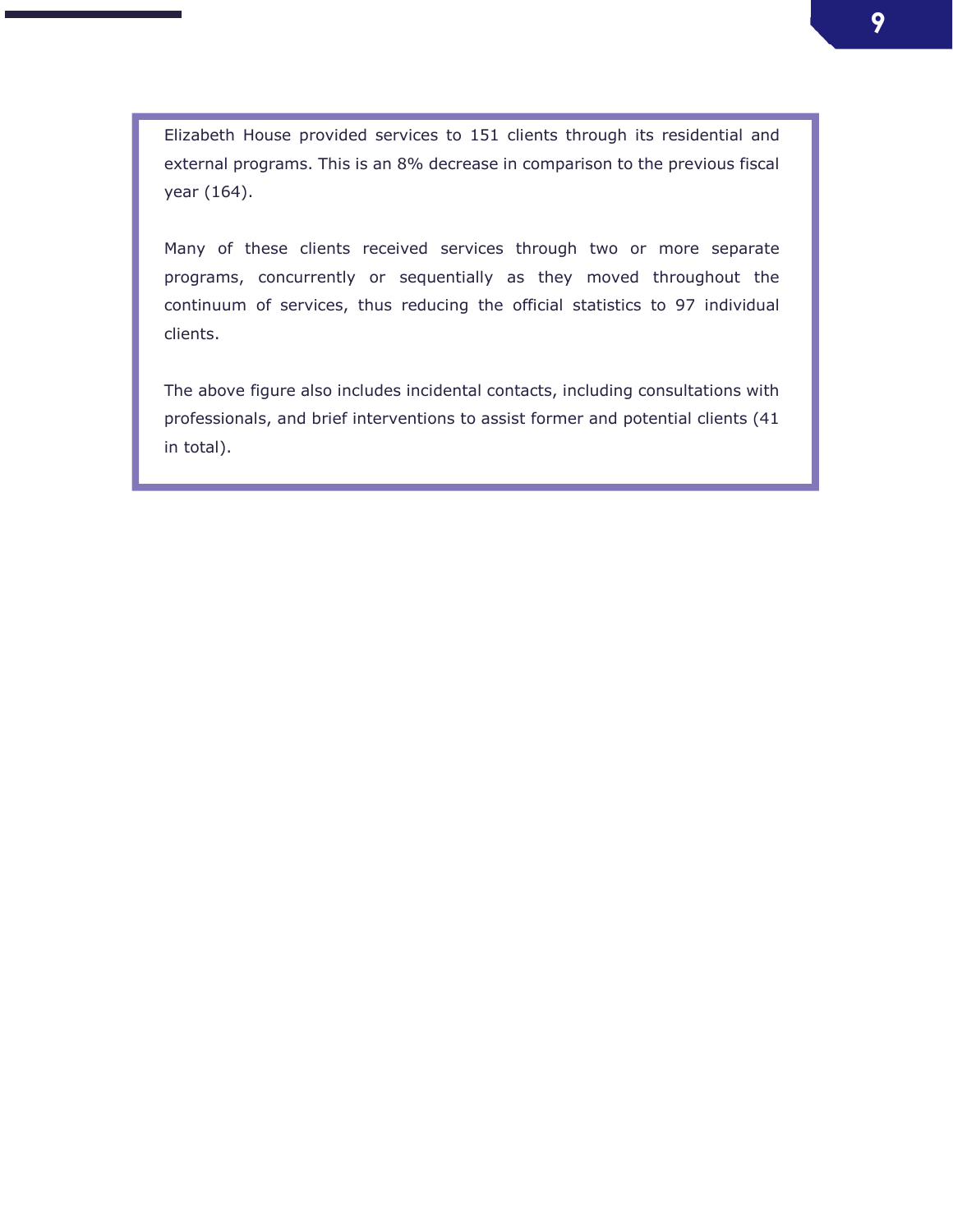## Organizational Structure 2017-2018

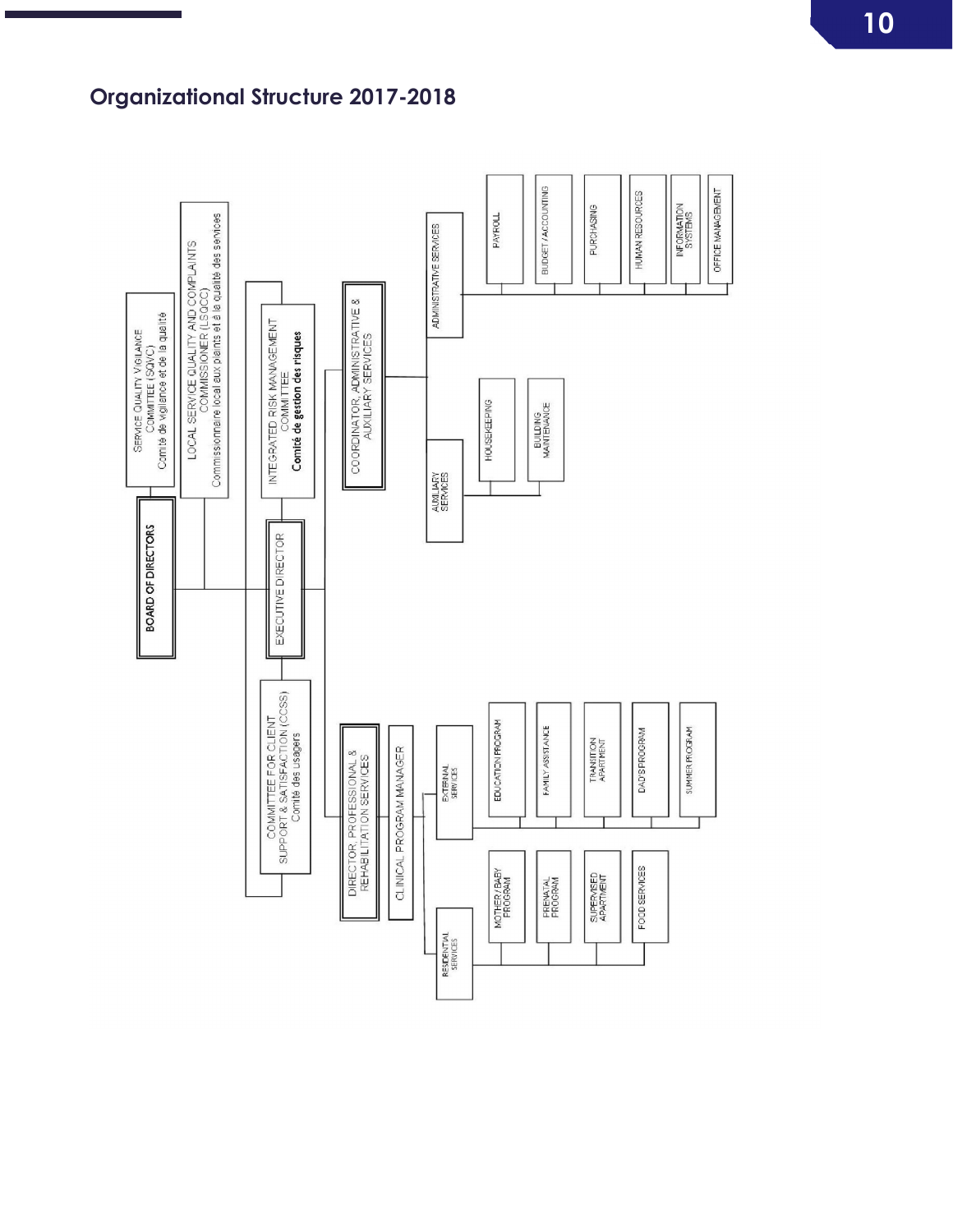### Board of Directors

### **Members**

- **Cerise Morris, President**
- **Howard Nadler, Vice-President**
- **Sandra Sinclair, Secretary**
- **Vacant, Treasurer**
- Cécile Bertin, Member
- **Cristina Birks, Member**
- **Jane Bracewell, Member**
- Nooshin Maleki, Member
- **•** Patricia Occhiuto, Member
- **Donna Varrica, Member**
- **Linda Schachtler, Executive Director, Member ex officio**

### **Committees**

- **Executive Committee**
- **Board Development Committee**
- **Finance and Audit Committee**
- Integrated Risk Management and Service Quality Committee (p.35)
- **Service Quality and Vigilance Committee (p.39)**
- **Accreditation Committee**
- **Building Committee**
- **Clinical Program and Service Evaluation Committee**
- **Education Fund Committee**
- Human Resources Committee
- **Joint Standing Committee (English Montréal School Board and Elizabeth House** Partnership)
- **Public Relations/Communications Committee**
- **Strategic Planning Committee**

### Code of Ethics

The code of ethics can be found at the end of this report and on the Elizabeth House website at www.maisonelizabethhouse.com.

There were no violations of the Code of Ethics in 2017-2018.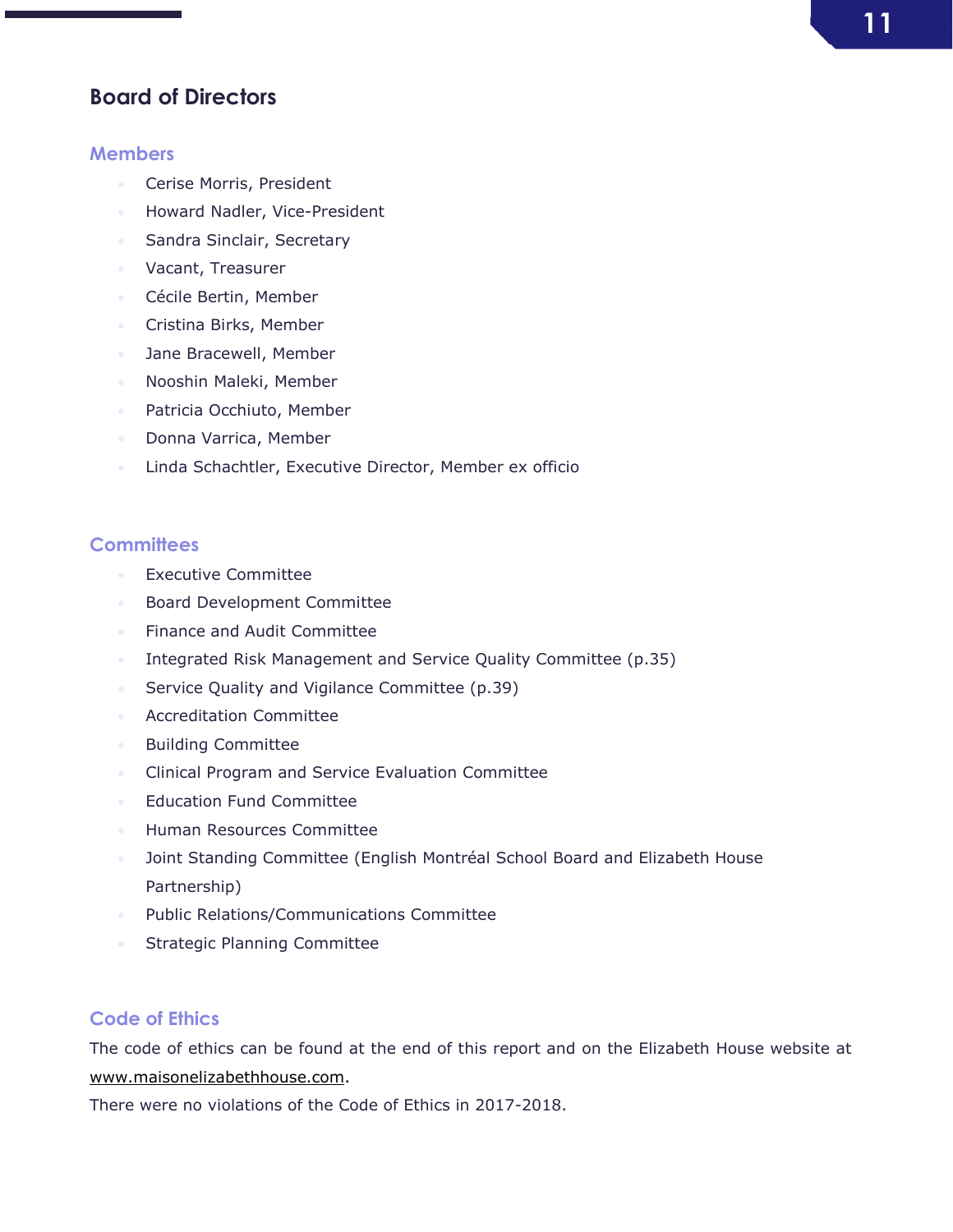## SECTION 4: CLINICAL SERVICES, ACTIVITES AND **STATISTICS**

### **Introduction**

Rehabilitation services at Elizabeth House occur in a multitude of settings ranging from the structured residential program, to a daily education program, semi-supervised and transitional living program, as well as support services in the community. It is through this continuum of services that Elizabeth House is best able to respond to its clients' needs.

Work in Residential Services and in the external Education and Family Assistance programs has continued to focus on helping clients to cope with the many challenges of parenthood and independence, along with the additional stressors of family dysfunction, historical trauma, emotional or mental health difficulties, lack of support, lack of financial resources, and conjugal violence. Regular group sessions, animated by Elizabeth House staff and students, were held throughout the year on the topics of prenatal care, parenting, child safety, anger management/coping skills, life skills development, wellness program, relationships and sexuality.

### Program Development and Evaluation

Program development continues to be a priority at Elizabeth House. Standardized teaching is done through workshops and education modules in the areas of parenting, infant stimulation, child development, relationships & sexuality and independent living skills.

Evidence-based tools such as the Ages and Stages Questionnaire (ASQ), Alliance, and programs, such as Terrific Toddlers, are used to ensure that services will have the most favorable outcomes as demonstrated by practice and research.

Elizabeth House has begun a process that will look at evaluating our programs with the goal of always improving the quality of what we do. With the critical ingredient being the use of "measurement", clear indicators of improvement will be identified and monitored helping us asses if we are indeed doing the things we intend to do and producing the outcomes that we have set as goals.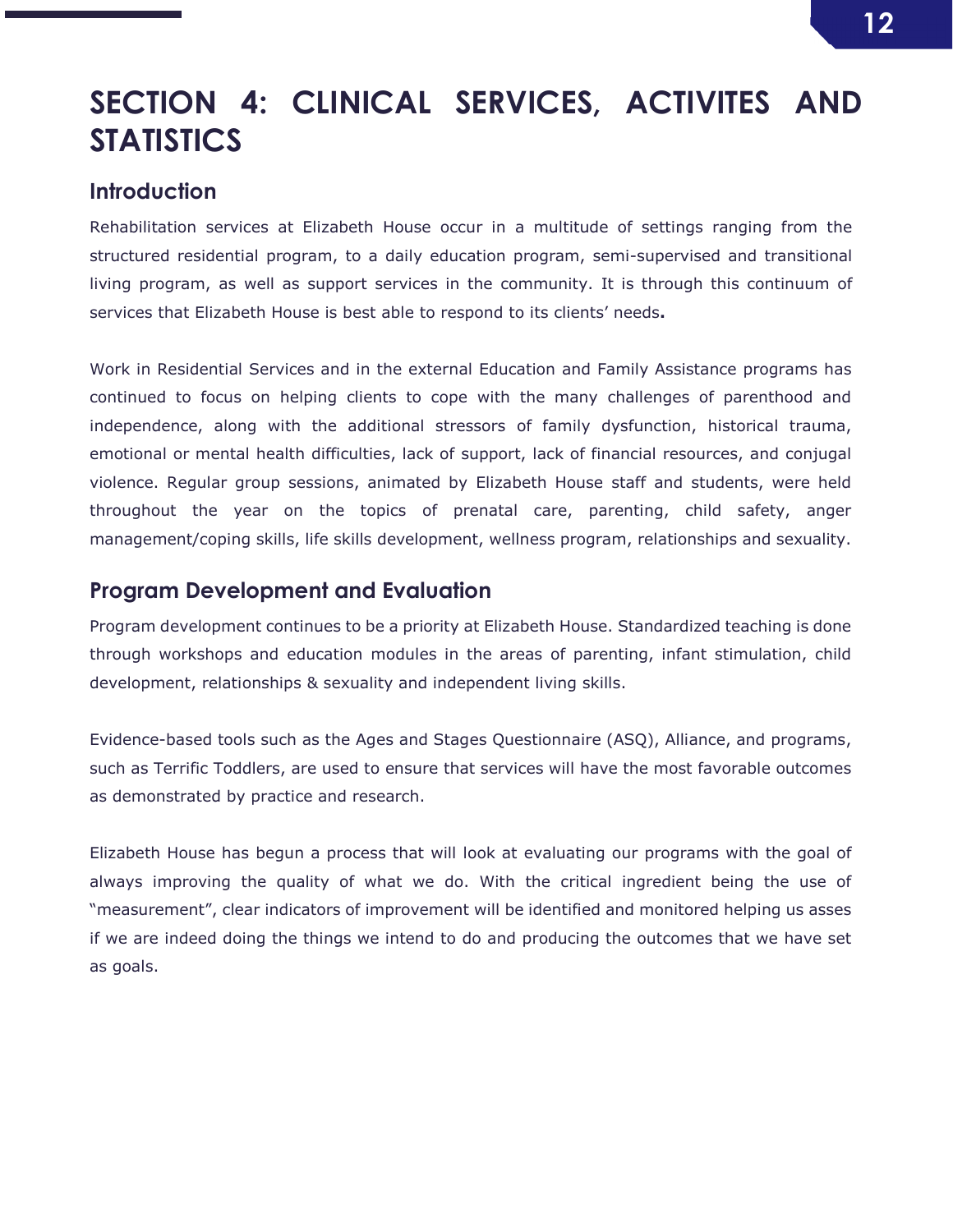### Common to all Elizabeth House Programs

### Client and Family Centred Care (CFCC) at Elizabeth House

Elizabeth House formally articulated its own Client and Family Centred Care approach and practice this year. The approach "fosters respectful, compassionate, culturally appropriate and competent care that is responsive to the needs, values, beliefs and preferences of the clients and their family members."<sup>1</sup> CFCC supports a mutually beneficial partnership between clients, family and care professionals.

There are two levels of client engagement and collaboration at the heart of the Elizabeth House continuum of services: input from clients and partnership with clients. While this is not a major shift in philosophy, CFCC will provide a new lens for the review of all aspects of the Elizabeth House programs, allowing for any further adjustments or revisions to occur.

CFCC articulates a long-standing philosophy amongst Elizabeth House board, management and staff of doing "with" not "for" clients. CFCC shifts the care professional from "doing something to or for the client (where the professional's perspective is dominant) to doing something with clients so the care professional and the client have a true partnership"  $2$ . This is in line with the belief that every client has strengths, resources, their own way of solving problems, their own perspective and their own goals. It is important that clients have been heard and feel understood. Building a partnership in the therapeutic process is imperative and can be done even in the context of providing protection and safety to children.3

In accordance with the (CFCC) statement and practice framework, work has been done to integrate the input of the clients in the revision, design and implementation of Elizabeth House rules, program and current practices.

To date we have reviewed cellphone rules, smoking rules and we are looking at providing Wi-Fi to clients for a fee based on discussions that were had. The assessment period has also been reviewed, and we have implemented changes and improvements based on feedback from clients and staff.

j

<sup>&</sup>lt;sup>1</sup> (Accreditation Canada, s.d.)

<sup>2</sup> (Accreditation Canada, s.d.)

 $3$  (Turnell & Edwards, 1999)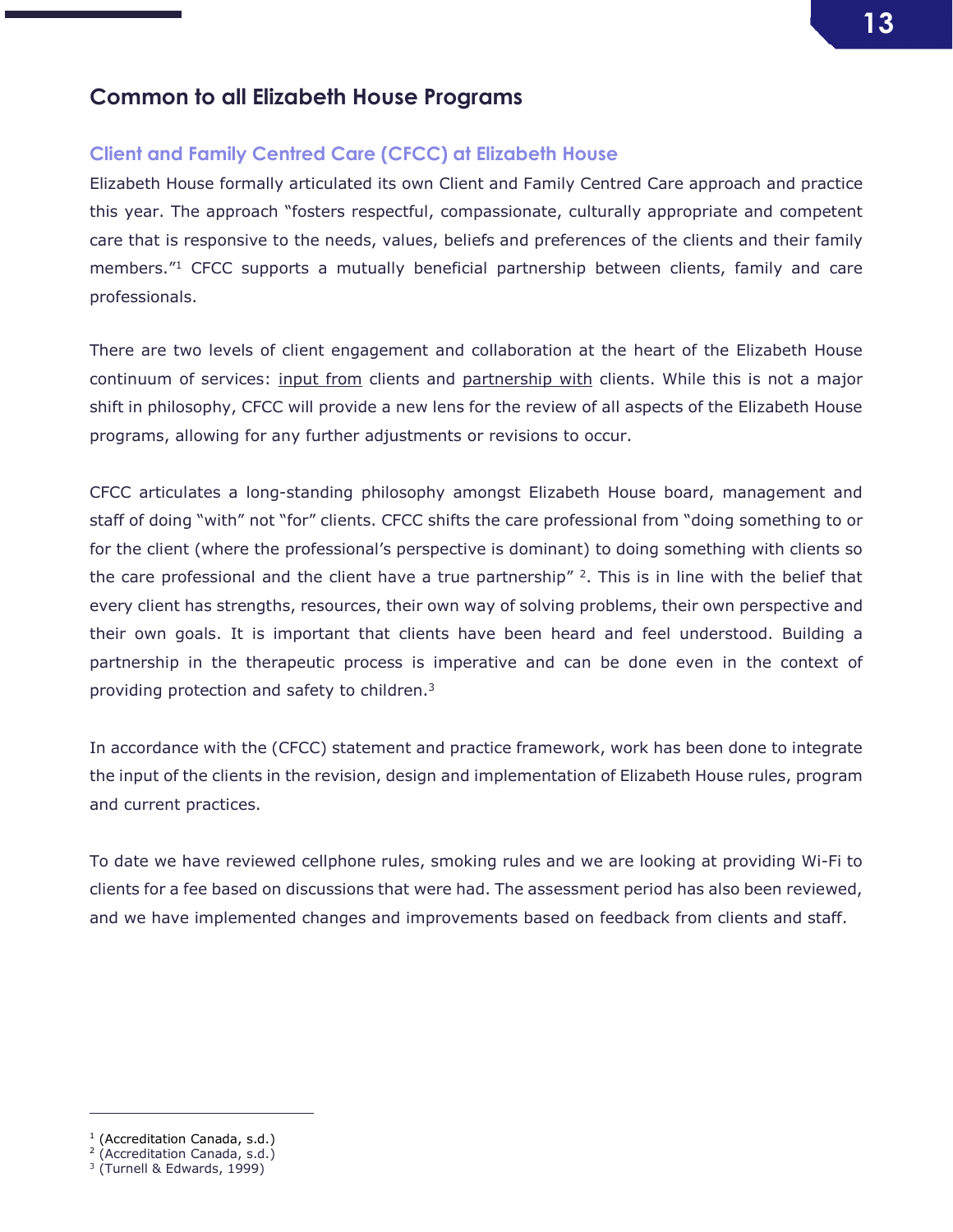### Alliance Philosophy and the Action Intersectorielle pour le Développement des Enfants et leur Securité (A.I.D.E.S.) Initiative

Elizabeth House has continued to integrate the Alliance philosophy into programs at Elizabeth House. According to this philosophy, in order for children to develop in the best way possible, all those concerned with their well-being must work and act together. The Alliance program was designed to put in place the best conditions possible for a child to develop and thrive.

The clinical team has been trained in the use of the accompanying approach and tools: *A.I.D.E.S*. These practical tools and assessments were specially designed as a model for analyzing the developmental needs of children using a participatory approach. Two members of the clinical team have also been trained as Trainers. They will begin to train other professionals in the social service network sometime soon.

The *A.I.D.E.S.* tools and assessments organize observation and information from the clients according to the dimensions of the eco-systemic analysis framework – the needs of the child, response of the parents, family and environmental factors. They allow partners from various institutions and organizations to share a common vision and get a better understanding of the infant or child's needs and the various factors that influence responses to these needs.

Elizabeth House began using these clinical tools as part of our assessment phase where the clinical team evaluates the parenting skills of mothers. Throughout the 6-week assessment period, educators will meet individually with clients discussing the three components of the tool: needs of the child, response of parents and family, and environmental factors. Individual client challenges will be identified and strengths will be highlighted. All information will be used to build the individualized treatment plan for mother and child.

This treatment plan is developed in conjunction with the client and educator and is written in plain language, with the objectives, activities and timeframes clearly defined. The intervention plan includes a progress report, which explains the client's progress and serves to define the next phase of work to be done via plan objectives. Weekly meetings with the case coordinator give the client support, guidance and feedback on her progress.

The clinical tool is also being looked at to be used in the final stages of a client's stay with us. A condensed version of the assessment focusing solely on parenting skills has been created. It will be used to evaluate how each mom has progressed and how much she has achieved at her discharge. This will also help Elizabeth House evaluate our parenting program.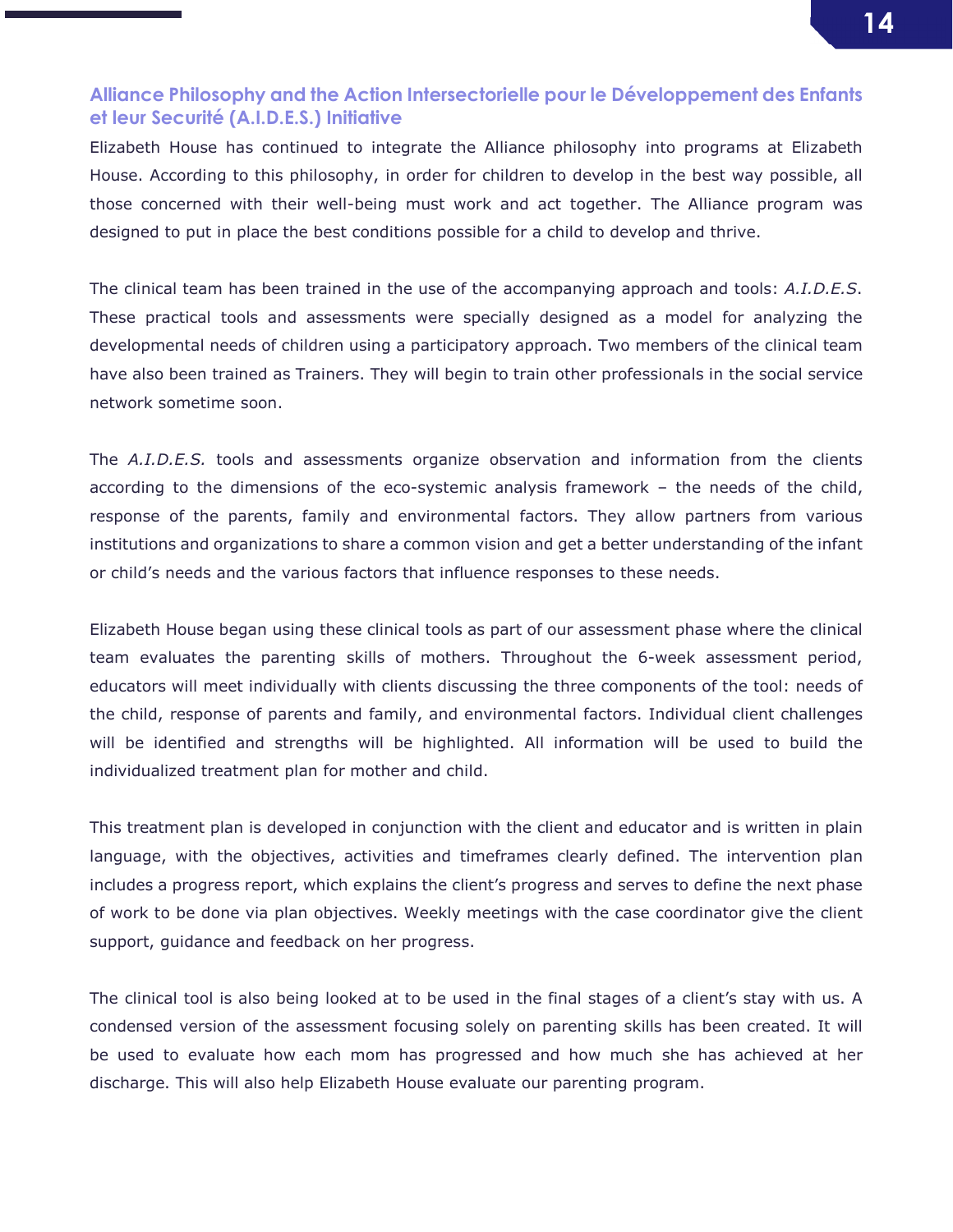## 15

### Fathers at Elizabeth House (Strategic Objective)

Elizabeth House continues its efforts to promote the role of fathers whenever possible.

In the residential program this year, 8 of the 14 children (57.14%) had their father's name declared on their birth certificate. This is a total of 6 fathers, given that some of them had multiple children. Last year, 9 out of 14 children (64.28%) had legally declared fathers, representing a decrease of 7.14% in 2017-2018.

Of the children with legally declared fathers, 3 had regular contact with them, 3 had limited or supervised contacts with their fathers either due to distance or to personal issues or issues related to Youth Protection involvement (drug abstinence, mental health issues, incarceration, etc.) and 2 had no contact with their fathers. Two fathers who were not on their child's birth certificate maintained sporadic contact with them.

This year, Family Assistance services were offered to one father whose child was in the residence.

Elizabeth House continues to play a role in helping fathers maintain contact with their children.

- We had 2 dads who visited with their children in the family room.
- Some dads are not able to visit their children due to distance, Youth Protection restrictions or addressing personal issues. In those cases, we are seeing technology (FaceTime) playing a more prominent role in dads maintaining contact with their children

#### *En Action Pour les Papas*

Elizabeth House is linked with community partners through the Table de Concertation 0-5 - Cavendish which meets around the goal of providing relevant services to the families with children ages 0-5 within the Cavendish community. One of the designated goals for this year has been to improve services offered for fathers given their realities and needs paying close attention to the needs of single, young and immigrant fathers.

An animator (father) was hired with the mandate to help achieve this goal. Work has already begun to help in the outreach of fathers in the community and participate in the planning and execution of father-child activities in the various community spaces. Elizabeth House fathers would be invited to these activities and events. The animator (father) is scheduled to meet with our clients in the near future in order to inform them of his work and launch a welcome activity to meet the fathers within our program.

The animator (father) will also help facilitate discussions within the establishments regarding their own practices in terms of having a more "father – friendly" environment and service. An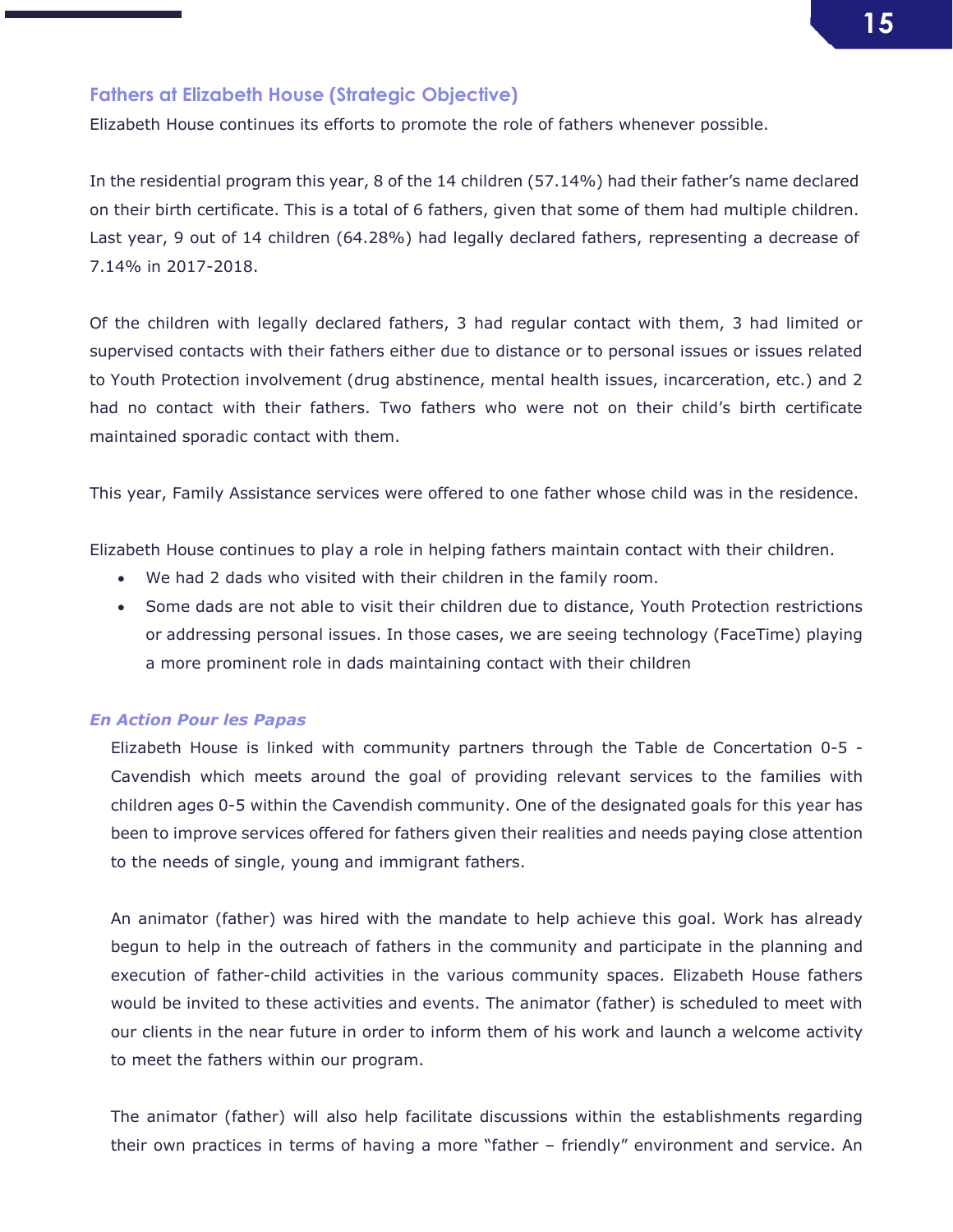organizational self – assessment will take place at Elizabeth House in order that new practices be developed as needed towards this goal.

### Client Complaints, Rights and Responsibilities – Education Sessions

The Local Service Quality and Complaints Commissioner met with clients at the school and at the residence, to give a presentation on client rights and the client complaint process. This is organized annually so that clients can meet the person who handles complaints and have the opportunity to ask questions about their rights and responsibilities.

### The Ages and Stages Questionnaire

The Ages and Stages Questionnaire (ASQ), published by Paul H. Brookes, is used in all programs. The questionnaire is a user-friendly tool that involves parents in the screening and monitoring of their child's development. The objective is to promote clients' interest in their children's development, and to help them recognize the benefits of child stimulation.

Since the implementation of the ASQ in 2011-2012, there has been an increased focus on children's individual needs. Parents, for the most part, have been receptive to using the tool. They have shown pride in their children's accomplishments and motivation to partake in additional activities to enhance their child's development. In some instances, the tool has assisted in the early identification of difficulties requiring expert consultation.

The increased focus on child development is consistent with the work done by our community partners in helping parents prepare their children for school, and identifying as early as possible, children who may require specialized services in order to develop to their full potential.

We will be using the ASQ as an indicator to measure child development improvement.

### Terrific Toddlers

The Terrific Toddler's resource guide, published by Alberta Health Services, is used by Elizabeth House for teaching of parenting skills through individual work with parents and group work. The guide includes numerous activities to teach parents how to effectively communicate with their child, about the importance of play, normal developmental challenges, different parenting styles, and positive disciplinary techniques. The activities help the parents to learn about their children, while they acquire self-awareness by finding out how they influence their child's behavior and development.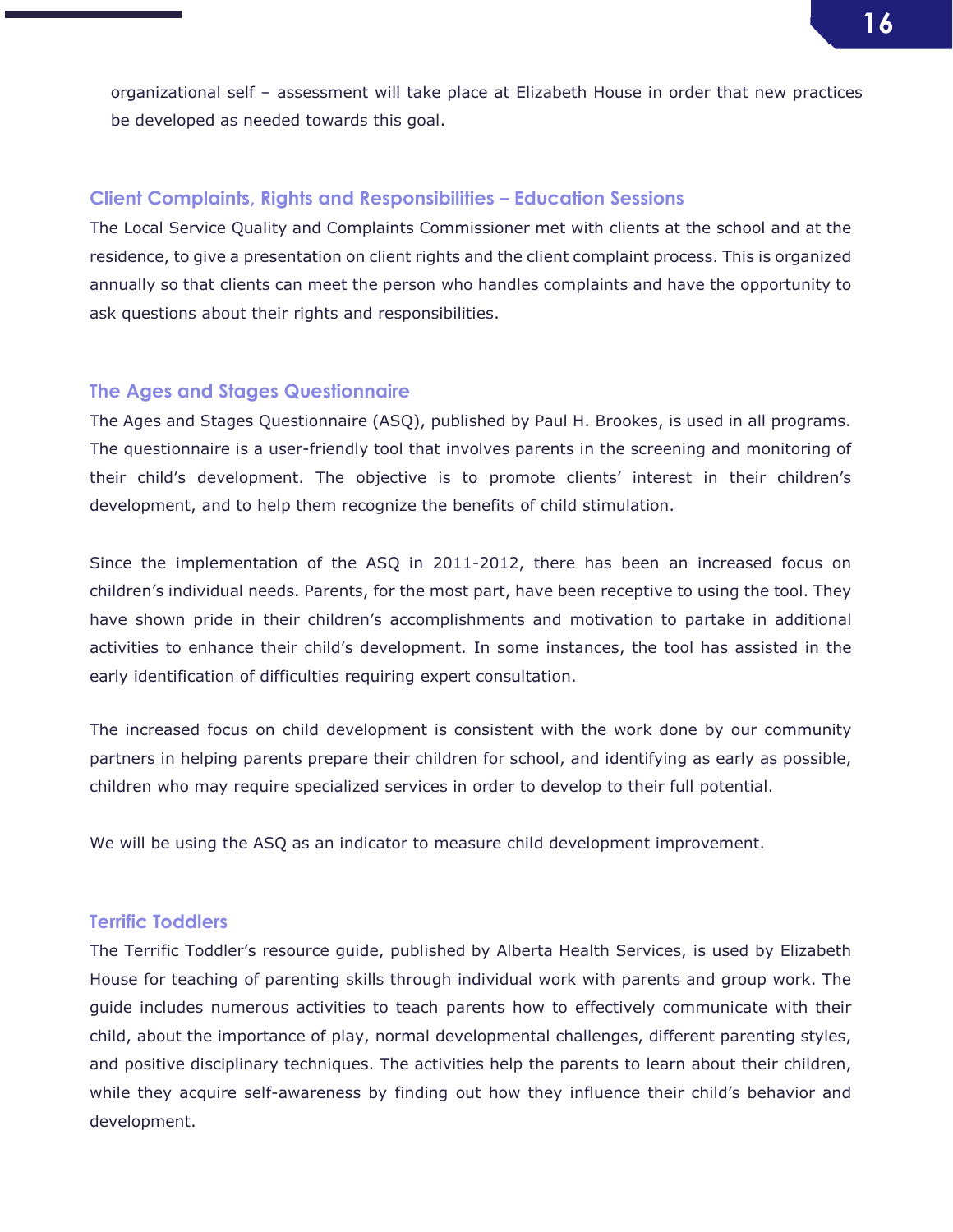## 17

### Summer Day Camp

The Summer Day Camp activities are offered throughout the months of July and August when many of the community programs and schools are closed. Our clients, in particular, often experience isolation, even among their peers of the same age, as they are either pregnant or already parenting.

The focus of the Summer Day Camp is to reduce this isolation, support normal socialization, and allow the clients to take ownership of the planning and preparation that goes into all of the events, as well as make decisions about the management of the budget.

Clients are taught valuable life skills, how to make the most out of free and low-cost activities, how to plan and organize their time in a way that leaves plenty of room for their children. At times, our clients encounter less than fair judgment in the community. With the support of the educators in the Camp, they learn new ways of dealing with emotionally charged situations. At other times, the clients struggle to find ways to stimulate their children and need coaching and role modeling to enjoy the many parks and pools in the city.

The Summer Day Camp consists of two activities a week; the first, on Mondays, being for parents to focus on their child and engage with them in activities they can do on a budget. It is also an opportunity for the moms to spend time with other moms.

The second weekly activity, on Wednesdays, is a "Moms Only" event, in which the clients are able to be the young women that they are. We plan events similar to those their childless peers would enjoy, which they often miss out on, due to lack of support. While the moms are out, 1 nursery worker and 2 volunteers watch over the children to ensure they are well stimulated and cared for. This respite from the demanding role of parenthood is important to their development and reenergizes them; allows them to feel important too.

This year a project based on "Wait, Watch and Wonder was instituted for the fifth time. It involved videotaping the mothers interacting with their children on the Monday outing and playing it back for them to provide feedback on stimulation, bonding, feeding, developmental stages and general parenting. On the Wednesdays, nursery staff videotaped the children in the nursery, in order for the parents to see age appropriate stimulation and how their children coped in general.

Activities this year included: St-Hubert street sale, sprinklers and picnic in the park, Natatorium and kayaking, bowling, ice cream and fireworks, baby pictures, movies, spa day, La Ronde and Granby Zoo.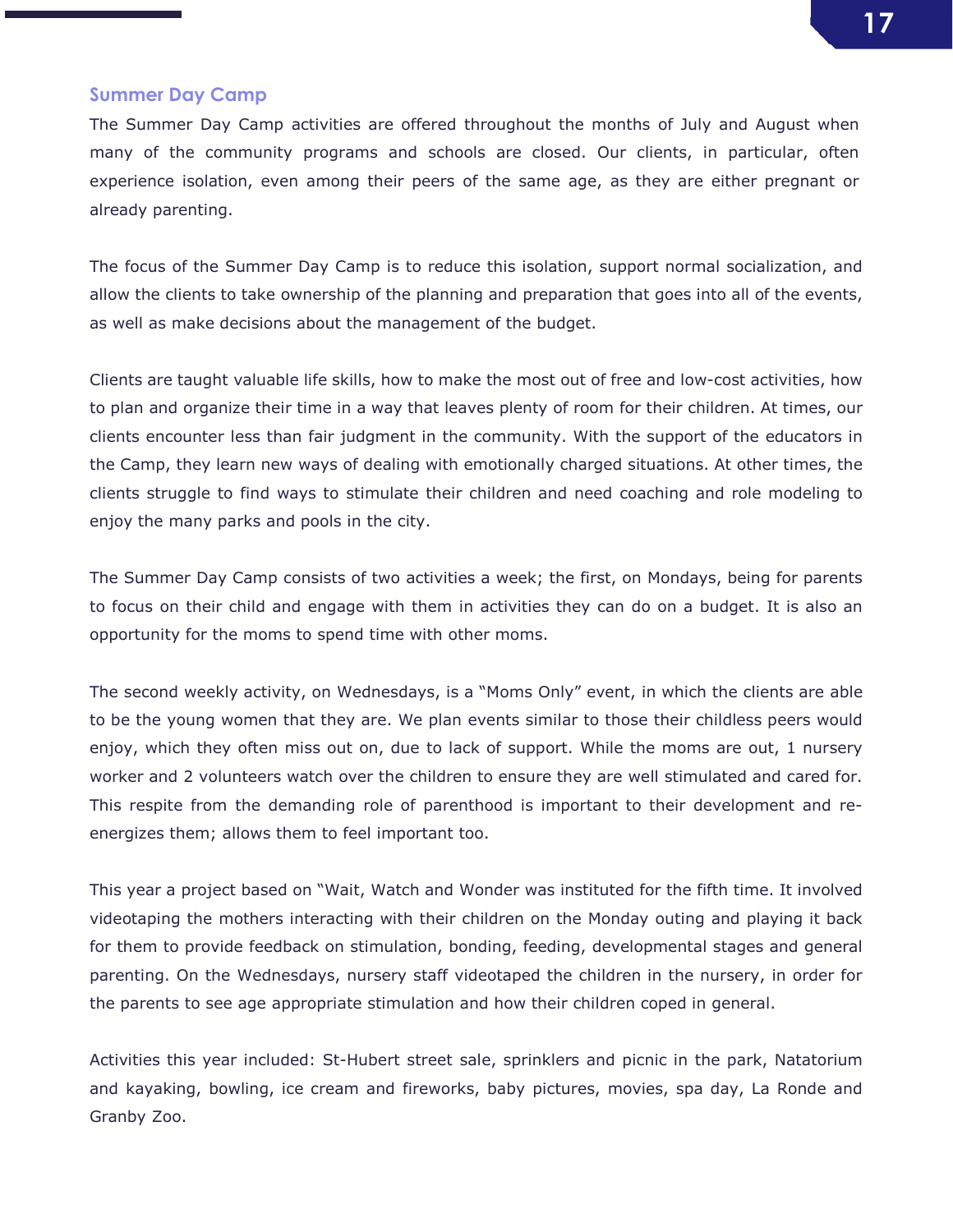This summer, as in past years, all of the clients of Elizabeth House were offered an opportunity to participate in the Summer Day Camp. Nine mothers and their children registered, compared to 8 in the previous year. Their participation was consistent and positive.

The Camp is run with the help of two grants from the 2017 Canada Summer Jobs program, which allows us to hire 2 students to assist the educator in charge of the Summer Day Camp. Without this financial support, the Camp would not be completely staffed and could not run in its current format.

### Video Feedback and Attachment-Focused Intervention

The use and validation of videotaped parent-child attachment-focused interventions have proliferated over the past 20 years. Within Québec, this particular intervention has been used by Centre Jeunesse Lanaudière and has been extended through several Youth Protection and social service agencies including our partners at Batshaw Youth and Family Centers. Their program began in 2014 and has since expanded with the formation of a specialized team providing this intervention. The program also includes a weekly supervision and feedback milieu where all cases are discussed and managed. Batshaw and Elizabeth House have recently entered into an informal partnership where identified Elizabeth House staff are being trained in the use of the program for Elizabeth House clients, and are benefitting from supervision and consultation within their weekly team discussions.

It is widely understood that the early years are extremely important within the context of child development given that positive caregiving during this period is particularly important to ensuring positive outcomes for children. As such, the use of the video feedback attachment focus intervention within the context of our intensive services would support Elizabeth House's goal in helping parents eliminate the risks to their children while simultaneously fostering positive relationships.

As many of the mothers who live at Elizabeth House are under Youth Protection (under 18) or have their children under Youth Protection, the Batshaw/Elizabeth House partnership is already well established. By having mothers participate in the video feedback program, it is hoped that this high-risk group could benefit from the successes experienced by this intervention thus lowering the risk to children in the long term.

Three Elizabeth House staff have already attended a 3 full day training on the use of video-feedback model given by the creators of the program within Québec. Final details of the partnership are being worked on and mothers will begin receiving this service at Elizabeth House in the spring of 2018.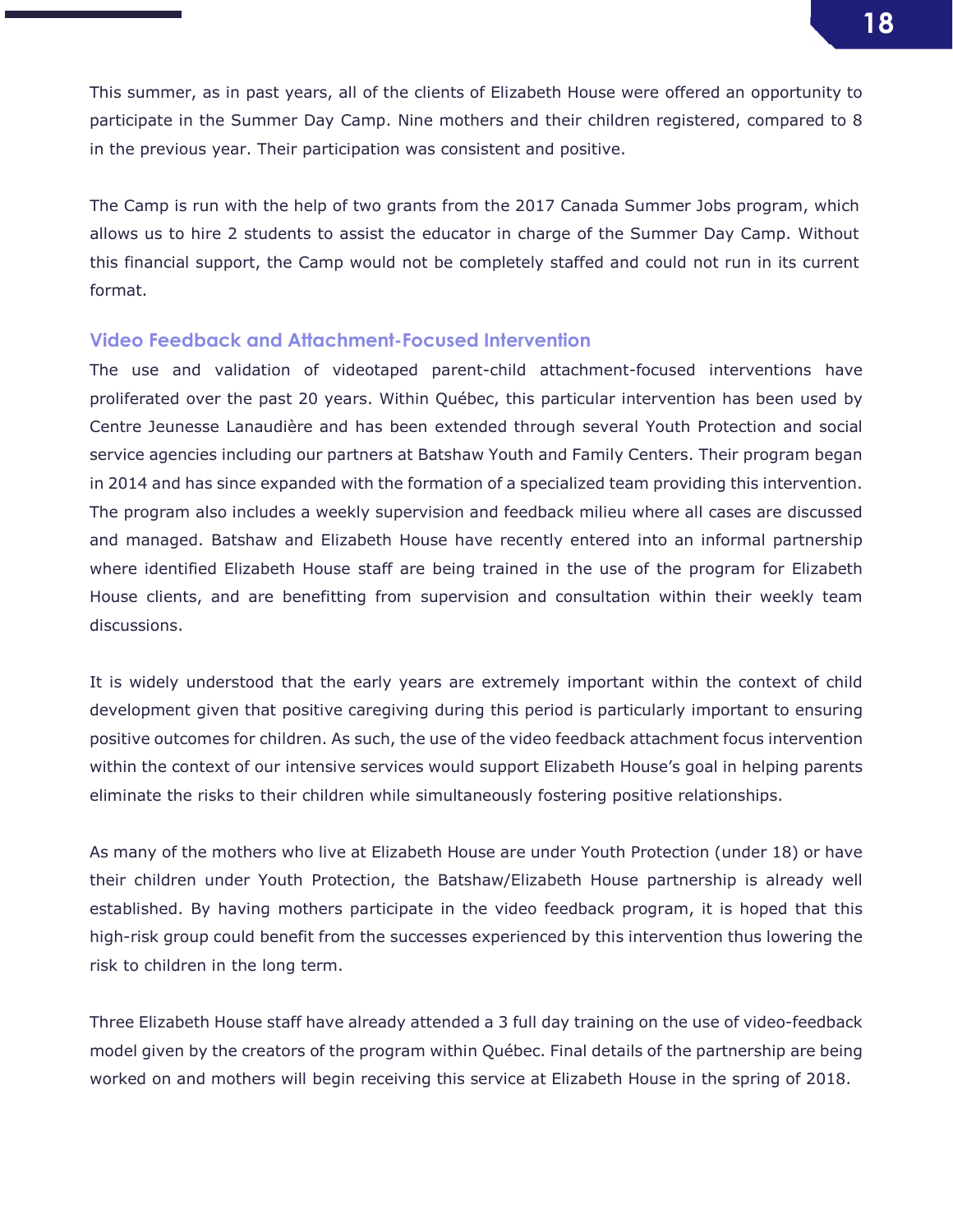### Research Project

Throughout the year, Elizabeth House has been participating in a study called "Support Needs and Service Pathways of Parents with Intellectual Impairments". This was seen as an important research project to partner with as Elizabeth House has seen a rise in the number of mothers entering our program with mild intellectual impairments. It can be challenging to support these clients as it draws upon a different intervention approach. Elizabeth House is also concerned with the decades of research that showed that parents with intellectual impairments were over-represented within child welfare services and often had multiple agencies involved in their family life4.

The project investigates the support and service needs of parents with intellectual impairments. It aims to discover how these parents can be better supported and promote a healthy start to life for their children. Parents with intellectual impairments are interviewed along with their support workers. Focus groups are also organized to help build an action plan to improve support systems for these families. The researchers are Dr. David McConnell of University of Alberta and our contact, Dr. Laura Pacheco of CIUSSS ODIM West Montréal Readaptation Centre (CROM).

The Director of Professional and Rehabilitation Services attended the launch of this project on September 21, 2017. Present that day were the various community, child protection and specialized program practitioners supporting clients with intellectual impairments. The principal researchers gave a brief presentation about the project. As well there was a presentation by Dr. McConnell on "Health inequities, adverse pregnancy and child outcomes within families headed by parents with cognitive impairments". Professor Maurice Feldman from Brock University spoke about "Promising clinical and state-of-the-art practices in the field of parents and parenting with an intellectual disability". These presentations were subsequently shared with the educators of Elizabeth House. All attendees worked in Focus Groups for the rest of the afternoon exchanging on "Perspectives and gaps in the service system".

As part of our involvement in this project, Elizabeth House was invited to attend a second focus group. This time a front line educator was requested to participate. Topics of discussion included: types of resources that would be helpful to front line educators to support their work with parents with an intellectual impairment. As well, feedback on the supported parenting website for both parents and educators was sought. The educator in attendance found this exchange very helpful. We look forward to the launch of the website, which will provide staff with much needed support.

Elizabeth House presently has 2 mothers who have signed consent to participate. Interviews began in the winter 2018.

j

<sup>4</sup> (Aunos & Pacheco, 2013)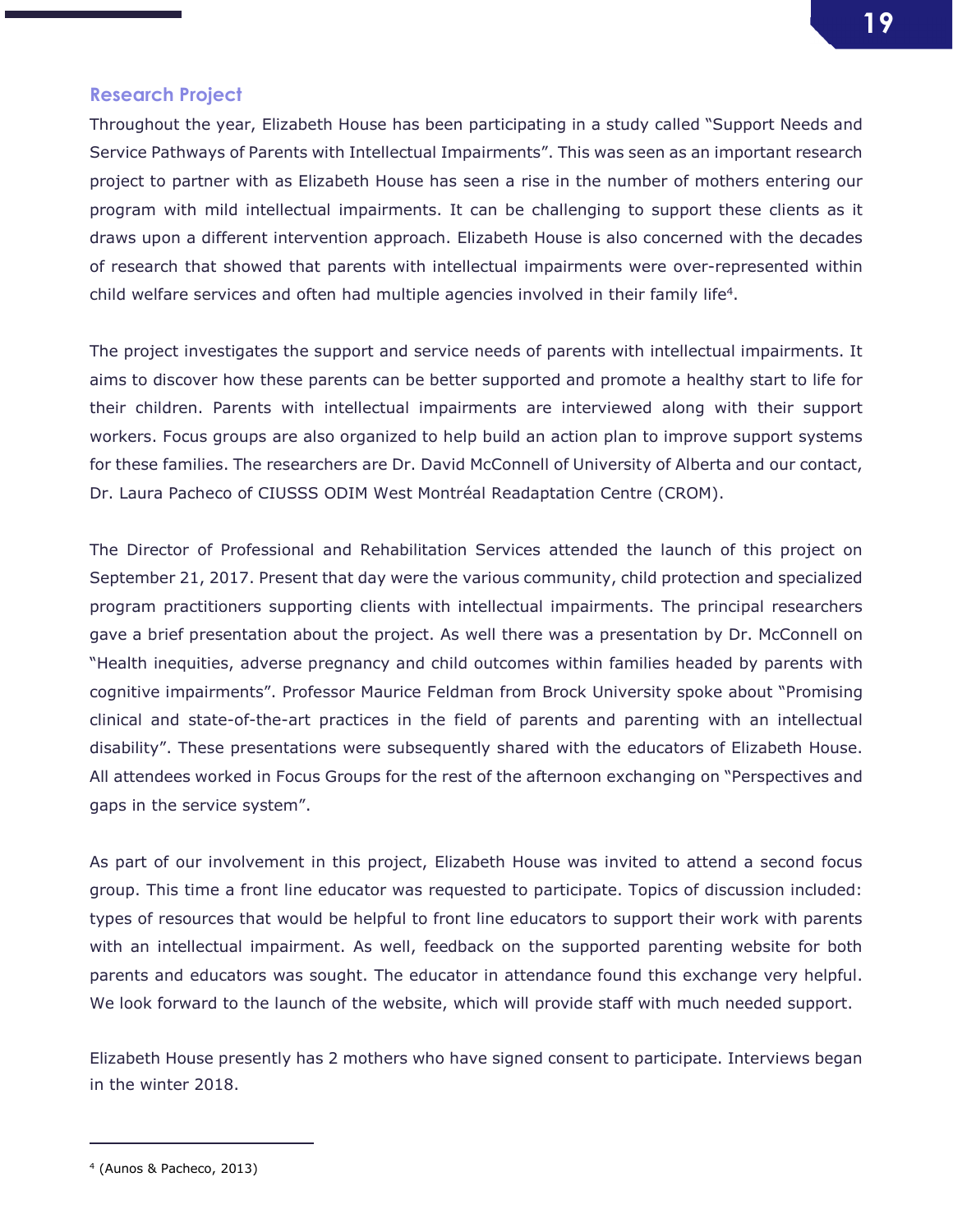### Mental Health (Strategic Objective)

Elizabeth House has experienced an increase in servicing clients with various mental health issues. As such, we have woven into our Annual Objectives our continued commitment to support young parents who experience these challenges. We wish to send a message of the importance of investing in clients' ongoing personal care.

As we are not experts in mental health, we continue to link clients with these services in the community. Since these services are scarce and difficult to access, we strive to learn about the different resources available and research how to best access them. We also provide financial support for mothers to access certain therapies through a Therapy Fund.

Elizabeth House partnered with Concordia University this year and welcomed a stage student at the Masters level in Drama therapy. This student provided a well-received therapy in a medium that was "new" and less threatening to many of our clients.

In order to better identify mental health problematics from the very beginning, Elizabeth house has included a mental health "screening" as part of its Intake Process. This is well outlined in our new Policy and Procedure on Suicide, Non-Suicidal Self Injury and Mental Health. A specialized training on intervention and suicide prevention will take place for all staff some time in the fall of 2018.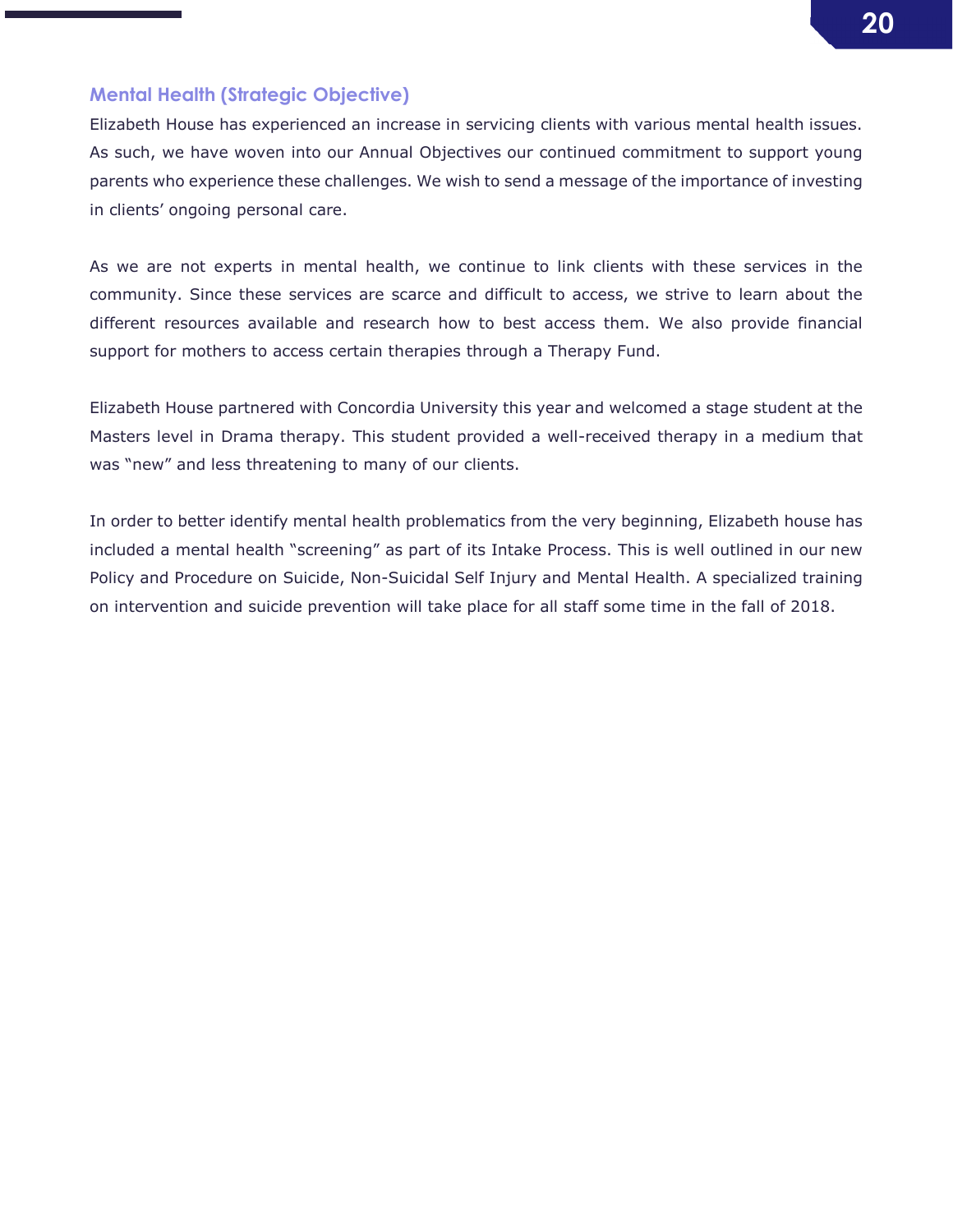### Residential Services

### Mother-Child and Prenatal Programs

The residence offers a safe, structured, and supportive living environment for adolescents/women who are having significant difficulty in adapting to motherhood. In situations involving Youth Protection, the services provide an opportunity to pregnant girls and mothers to demonstrate that they can stabilize their situation and adequately meet their child's needs. This opportunity is often pivotal in determining whether a child can be maintained in the mother's care, or reunited with the mother (in situations where children are placed in foster care or entrusted to another).

Two programs are offered through Residential Services:

The **Pre-Natal Program** helps pregnant girls/women have healthy pregnancies, while developing a plan for the arrival of their babies. Most clients who are admitted to Elizabeth House have made the decision to keep their babies. Others may require counseling and support in order to reach a decision. The transition to motherhood can be difficult for first-time parents, particularly adolescents who must balance their own developmental needs with the demands of full-time parenting.

The pre-natal education modules were developed to be used in all programs. The modules consist of monthly activities to help prepare mothers for the birth of their child. Topics included: fetal development, nutrition, stress management, delivery preparedness, etc.

The **Mother-Child Program** helps mothers to develop or enhance their parenting skills, and prepare for a successful integration or re-integration into the community. Clients who are in the Pre-Natal Program, and who need to transfer to the mother-baby program, go through a new contracting process.

## Therapeutic Groups, Workshops and Activities in the Residential Program *Child Stimulation Group*

Clients within the Residential Mother-Child Program participate in child stimulation groups, facilitated by our Early Childhood Educator, so they may learn how to interact and play with their child, according to their child's age and stage of development. The Early Childhood Educator works with the clients individually on a weekly basis, with the goal to work with and through the parent to promote optimal child development.

Parents are also encouraged to participate in child stimulation programs offered through the CIUSSSs and community organizations to continue and further maximize their child's development and to learn how to access and effectively use community resources.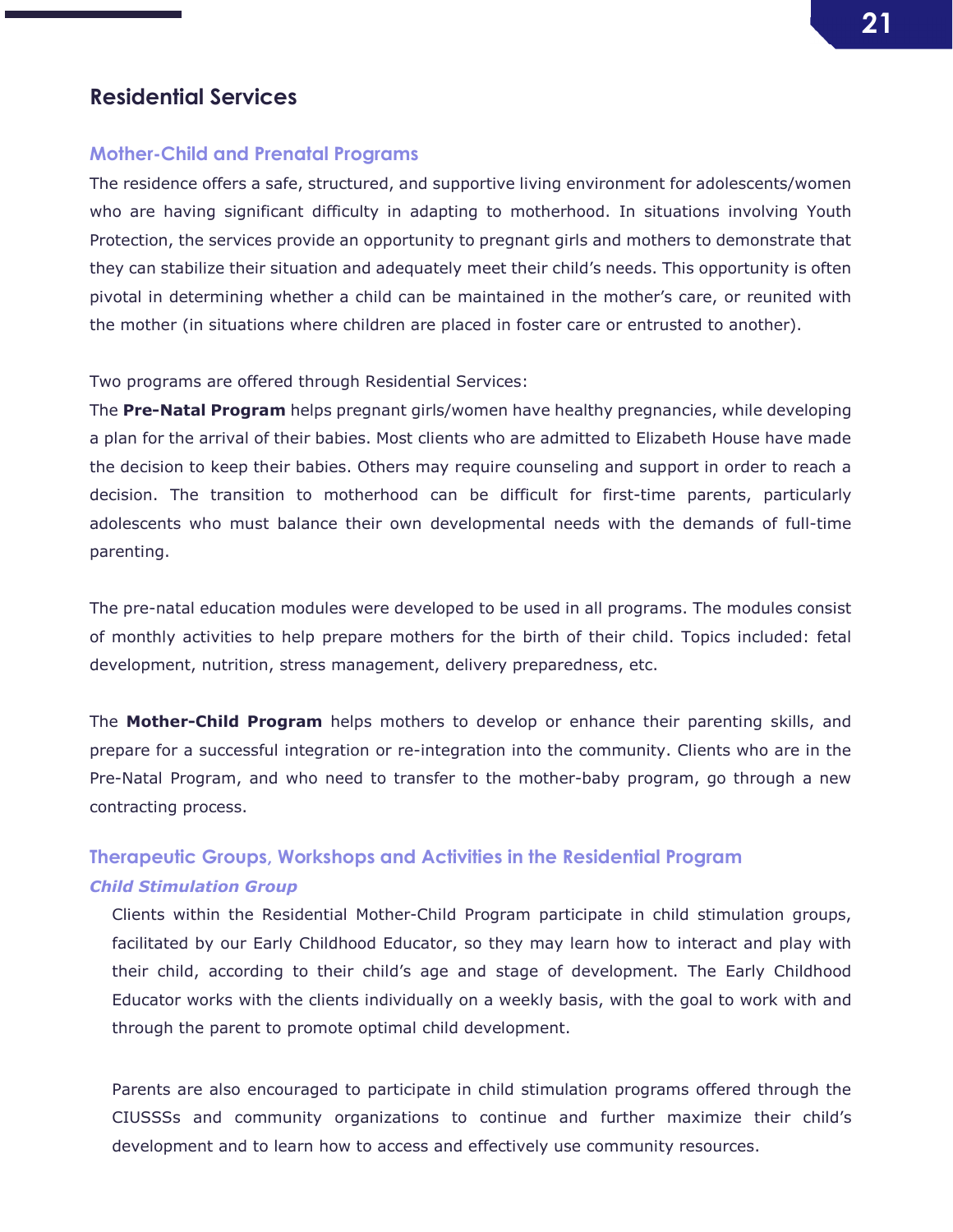#### *Wellness*

The wellness program is a holistic approach to engage the mothers to focus on their well-being. The objectives of the program include:

- For residents to increase their awareness of healthy behaviors by participating in creative and physical activities.
- For residents to learn new skills and interactive techniques to help them improve their health, support positive lifestyle choices, promote self-esteem, and increase their life satisfaction.
- For residents to increase their knowledge of the physical, emotional, and social dimensions of wellness.

### *Celebrations and Fun activities*

Elizabeth House celebrates special days and attempts to include fun outings within all programs. Our generous donations financially allow us to carry out these special events. The month of February celebrated Black History Month with weekly activities that included movie night and cultural cooking. Birthdays and children's births are always celebrated with cake and a card. Special milestones are marked such as sobriety or graduation. Mother's and father's day are celebrated with a special outing and a framed picture. Christmas is celebrated with a wonderful home cooked meal and a visit from Santa (with gifts in hand) in all our programs. For those mothers who have little family or community connection, it makes their stay with us a little more special.

### *Writers in the Community*

The Residential Program has continued to offer creative writing workshops through a joint project with the Québec Federation of Writers. The workshop given in the spring of 2017 was met with enthusiasm by clients, as they realized their writing abilities and creative talents, and benefited from having an outlet to deal with some of the complex emotions and issues they face. A Spoken Word performance was held in June 2017 where clients had the opportunity to present their poetry. The poetry was entered into a zine named "The Mother 'Hood", published by the Québec Writer's Federation.

### *Workshops*

Elizabeth House is dedicated to client safety and conducts several workshops every year to educate clients on this topic. In 2017-18, the following programs were offered to the residents: Child Safety and Childproofing, Falls Prevention, Kitchen Safety, Cleanliness and Safety of Baby Equipment.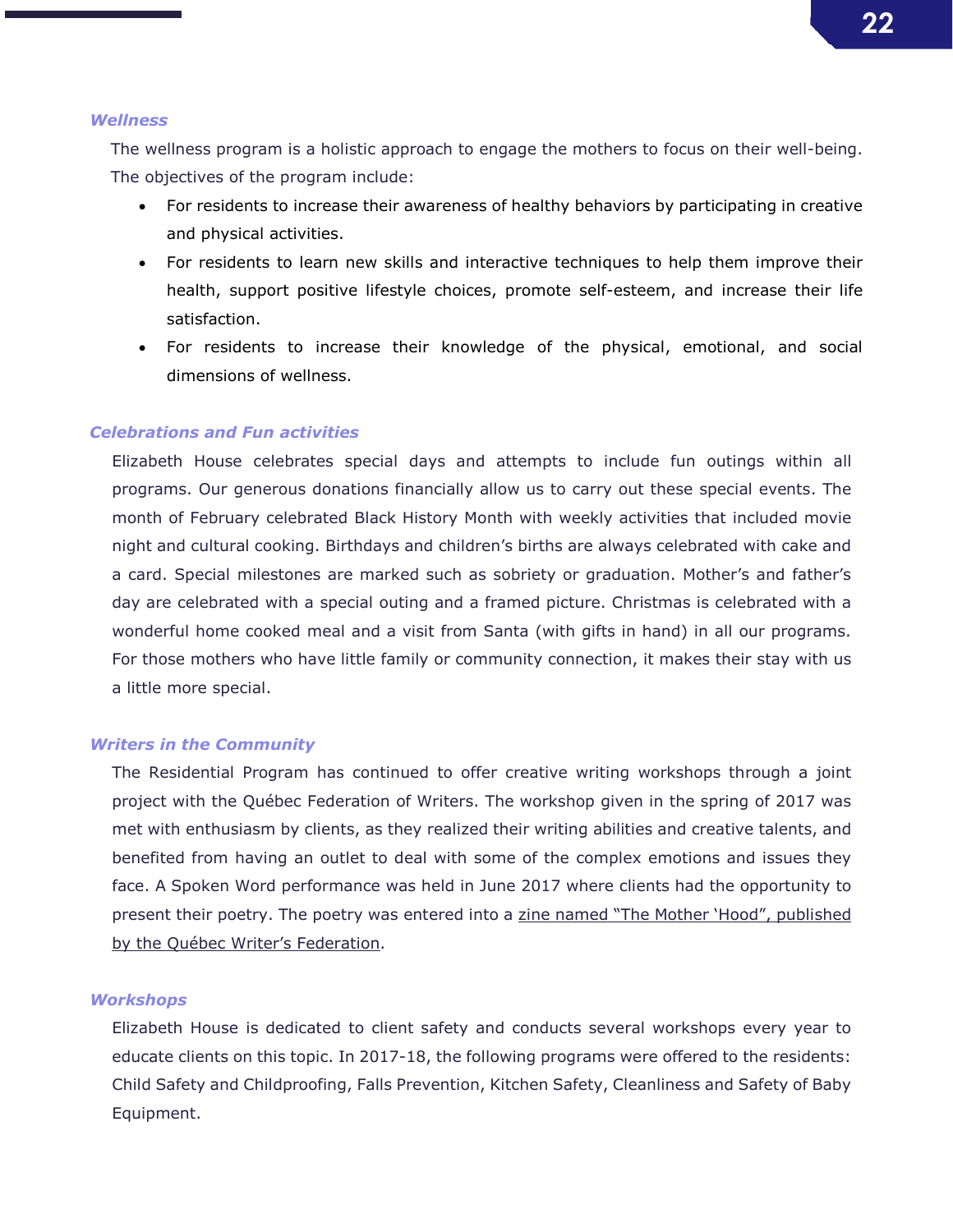In addition to parenting and independent living workshops, other programming included monthly sessions on managing a budget. As well, individual programming also allowed mothers to integrate community activities such as Mother Goose. When pertinent, Elizabeth House clients have benefited from the expertise of external resources who provided information sessions, workshops and classes.

#### *Gardening Program*

Once again this year, the Residential Program was able to engage the mothers and their children to participate in managing a gardening program, in the backyard of the residence. Later in the summer, a nutrition program taught clients how to use the vegetables harvested from the garden.

#### *Food Services and Nutrition Program*

Elizabeth House provides food for clients in its Residential Programs. Clients participate in menu planning, grocery shopping, meal preparation and clean-up. They are encouraged to prepare and share recipes from their cultural traditions.

Education modules related to healthy eating and nutrition continue to be provided in the residential program. The residential aide and the clinical staff also teach clients the essentials related to hygiene, cleanliness, food handling and storage. As well, clients receive consistent messages from staff regarding nutrition and healthy practices for mother and child. Further education related to nutrition is provided through activities of daily living related to budgeting, cooking and menu planning.

Meals are shared in the common dining room, providing opportunities for communication and positive supportive interaction, not only between staff and clients, but also between the clients. Along with providing structure and routine, shared meals also have a positive impact on children's language acquisition and their socialization.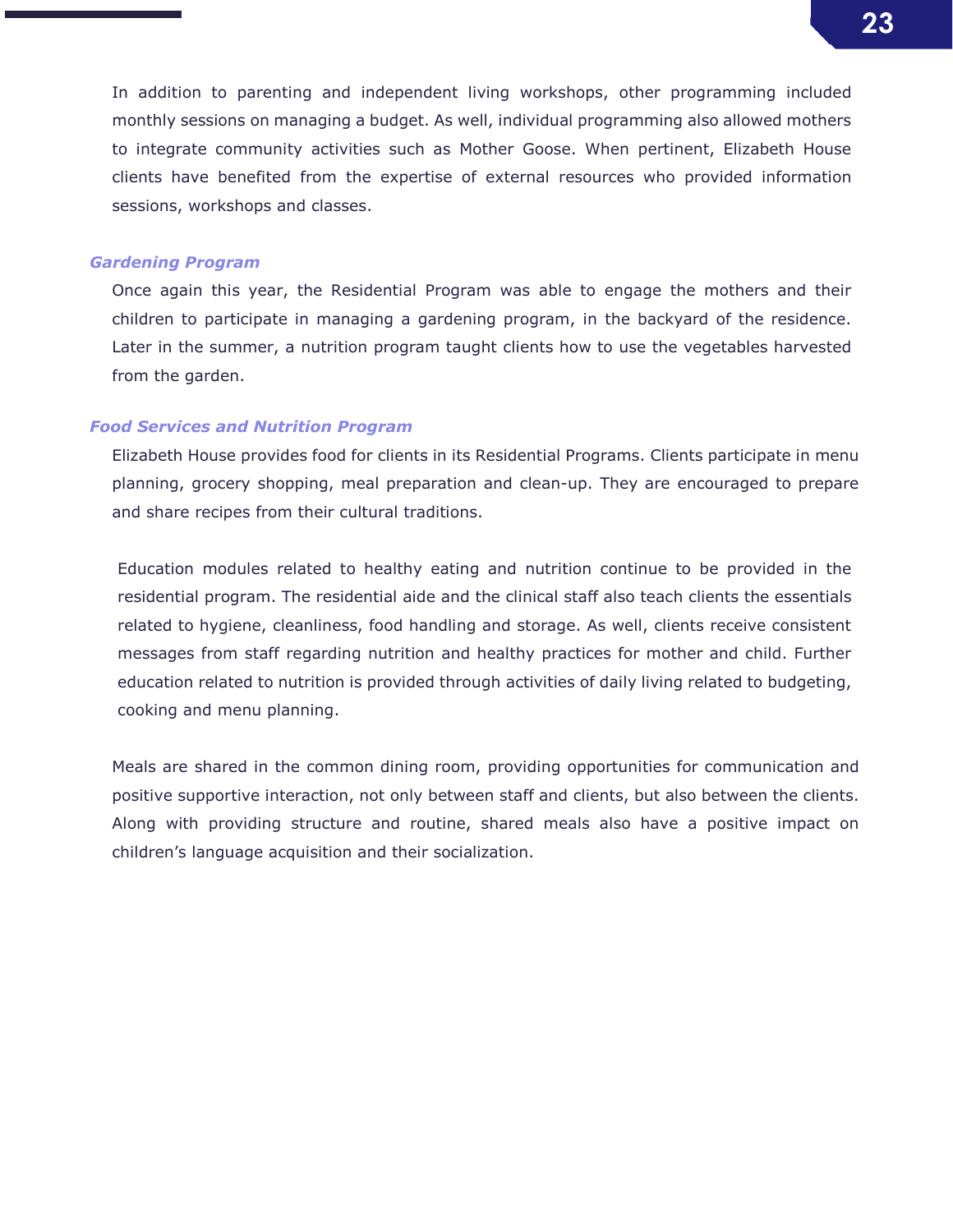## Statistics in the Residential Program

г

| <b>Occupancy Rate</b>                                                                                                                  |         |        |  |  |  |
|----------------------------------------------------------------------------------------------------------------------------------------|---------|--------|--|--|--|
|                                                                                                                                        | A       | в      |  |  |  |
| Occupancy Rate 2017-2018                                                                                                               | 69.65%* | 83.92% |  |  |  |
| Occupancy Rate 2016-2017                                                                                                               | 32.57%* | 37.26% |  |  |  |
| <b>A.</b> = jours présences as per government regulations (4576/6570 = 69.65%)                                                         |         |        |  |  |  |
| <b>B.</b> $=$ takes into account clients absent from residence on leaves $-$ bed not occupied but,<br>must be saved, therefore counted |         |        |  |  |  |
| *Note: It is important to note that jours présences is a count of "slept-in" beds per night.                                           |         |        |  |  |  |
| It does not reflect home leaves of clients, or mothers integrating into independent living. As                                         |         |        |  |  |  |
| well, each client upon admission occupies 2 bed spaces; mother and child. If the client is                                             |         |        |  |  |  |
| pregnant, she will occupy 50% of her space over a period of time. Children being integrated                                            |         |        |  |  |  |
| in the care of their mothers' also do not occupy a bed full-time.                                                                      |         |        |  |  |  |

| <b>Distribution of Residential Clients by Law</b> |  |    |  |  |  |
|---------------------------------------------------|--|----|--|--|--|
| <b>LHSS</b><br><b>YPA</b>                         |  |    |  |  |  |
| 2017-2018<br>13                                   |  | 14 |  |  |  |
| 2016-2017<br>15                                   |  | 12 |  |  |  |
| LHSS = Act Respecting Health and Social Services  |  |    |  |  |  |
| $YPA = Youth$ Protection Act                      |  |    |  |  |  |

| <b>Distribution of Residential Clients by Age</b> |                                                                                           |       |       |        |       |  |  |
|---------------------------------------------------|-------------------------------------------------------------------------------------------|-------|-------|--------|-------|--|--|
| Age                                               | 0-12 mo $\vert$ 12 mo-<br><b>Total</b><br>$15$ yrs-<br>$18$ yrs-<br>$21$ yrs-<br>$26$ yrs |       |       |        |       |  |  |
|                                                   |                                                                                           | 5 yrs | 17yrs | 20 yrs | 25yrs |  |  |
| 2017-2018                                         |                                                                                           |       |       |        |       |  |  |
| 2016-2017                                         | q                                                                                         |       |       |        |       |  |  |

| <b>Residential: Average length of Stay</b> |        |  |  |  |
|--------------------------------------------|--------|--|--|--|
| 2017-2018<br>242.14                        |        |  |  |  |
| 2016-2017                                  | 106.75 |  |  |  |

| <b>Residential Services: Length of Service for Mothers</b> |         |         |         |          |           |           |
|------------------------------------------------------------|---------|---------|---------|----------|-----------|-----------|
| <b>Months</b>                                              | $0 - 3$ | $3 - 6$ | $6 - 9$ | $9 - 12$ | $12 - 15$ | $15 - 18$ |
| 2017-2018                                                  |         |         |         |          |           |           |
| 2016-2017                                                  |         |         |         |          |           |           |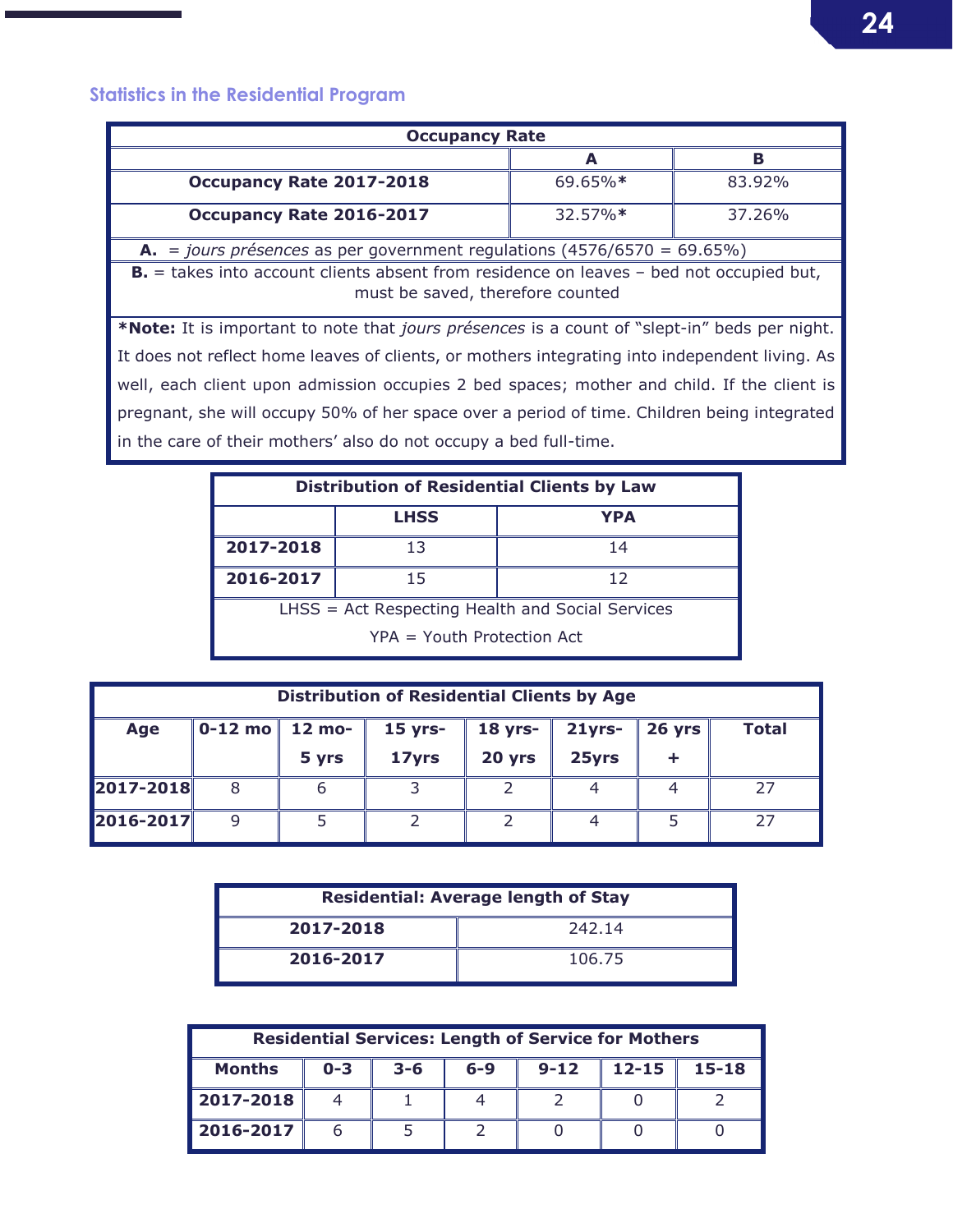### *Other Statistics and Trends in Residential Services Programs 2017-2018*

- There continued to be a consistent demand for residential services in 2017-2018.
- Services were received by 13 mothers and 14 children, which is the same as last year.
- The length of completed service ranged from 0-3 months to 15-18 months.
- 8 of the mothers and mothers-to-be were 21 years old and over (61.5%), with half of those (50%) being between the ages of 26 to 28. The remainder (38.5%) were between the ages of 16 to 20.
- We had 2 teen mothers and one pregnant teenager this year.
- 6 residential clients (46.15%) came in pregnant. 4 gave birth while residing at EH; 1 was still pregnant as of April  $1<sup>st</sup>$ , 2018 and another was discharged prior to the birth of her child.
- 7 of the 13 mothers (54%) were first-time mothers. 5 of the 13 (23.1%) mothers had multiple children,
- 3 mothers did not have primary care of their first child when they came in the residence. They either came in pregnant or with a subsequent child. 2 of them were trying to parent a child other than their first.
- 8 of the children were infants under twelve months of age (57.14%), while 5 of the children were toddlers or pre-school age (42.86%).
- 12 of the children were followed under Youth Protection (85.7%).
- One (1) adolescent mother and her child were both followed by Youth Protection.

#### Residential clients involved with another EH Program:

- 6 out of 13 (46%) residential clients were involved with other EH programs during the same fiscal year, compared with 61.54% last year. 1 of these 6 clients was involved in all three programs at various points during the year.
	- $\circ$  4 residential clients (30.1%) were also in Education program during the same fiscal year.
	- $\circ$  1 residential client was Family Assistance clients before integrating the residence. 2 others transferred to Family Assistance after their discharge from the Residential program.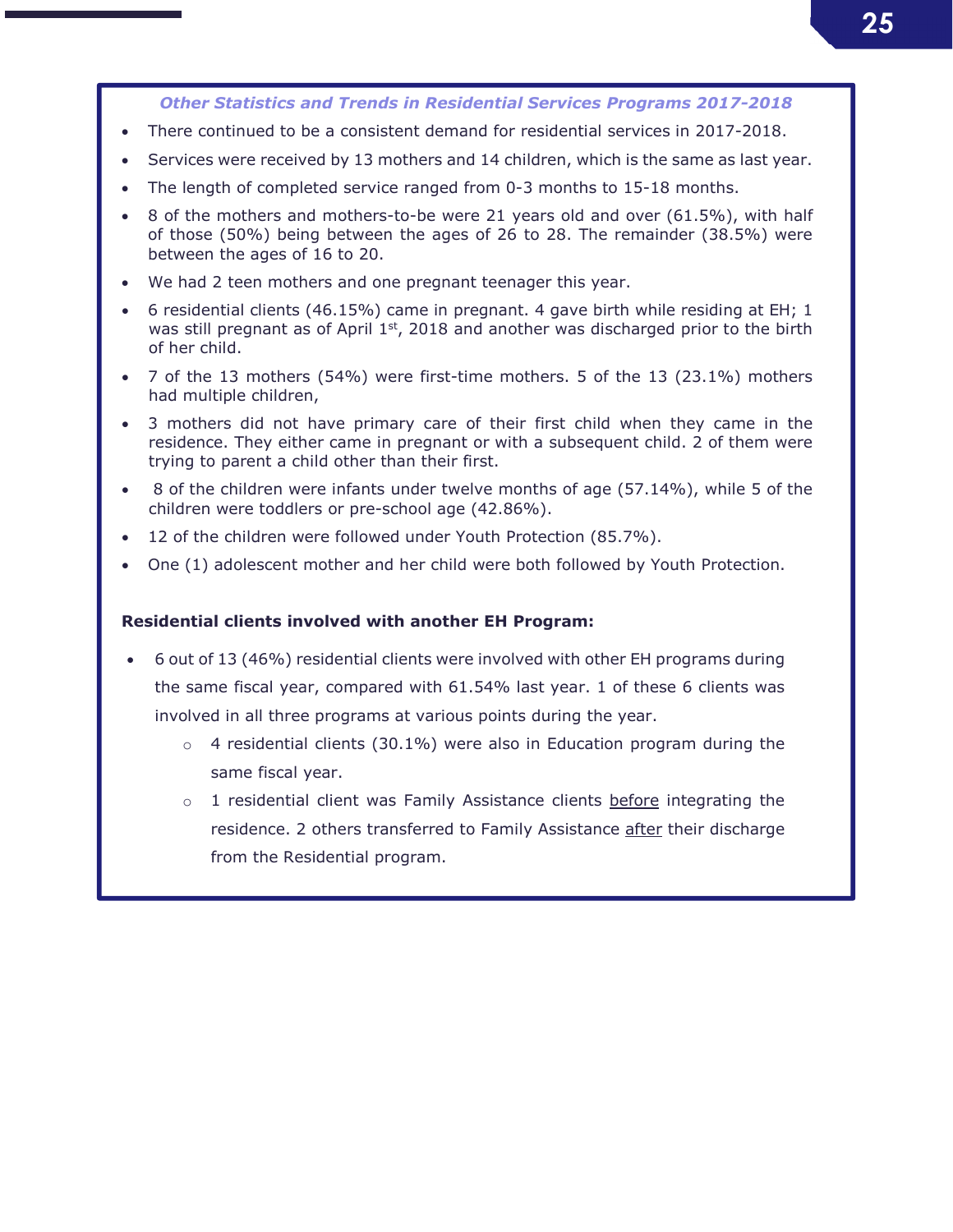### *Intake Statistics for the Residential Programs*

There were 30 referral requests for the residential program this year. Of those:

- 18 referral packages were returned (60%)
- 14 led to intake meetings (46.7%)
- 4 were accepted but did not become residents (13.3%)
- 9 became residents (30%)

Clients were referred mainly by Batshaw Youth and Family Centers, as well as community organizations and CLSCs. It must be noted that this year we had a high referral rate from community organizations (Fosters Pavilion, Douglas Mental Health University Institute, Auberge Transition, Auberge Shalom).

From northern regions, we received referrals from Waskaganish Youth Protection as well as the Cree Health Board and Mistissini Community Center.

| <b>Clients Admitted to the Residential Program referred from:</b> | 2017-2018 | 2016-2017 |
|-------------------------------------------------------------------|-----------|-----------|
| Batshaw Youth and Family Services                                 |           |           |
| Centre Jeunesse de la Montérégie                                  |           |           |
| From the community (hospitals, CLSC's or community clinics)       |           |           |
| <b>Totals</b>                                                     | 13        | 13        |

### *Food Services*

| <b>Food Services</b>          |        |          |  |  |  |  |
|-------------------------------|--------|----------|--|--|--|--|
| 2017-2018<br>2016-2017        |        |          |  |  |  |  |
| Number of Meals               | 18,023 | 9,346    |  |  |  |  |
| <b>Food Costs</b><br>\$26,856 |        | \$18,479 |  |  |  |  |
| Cost per Meal                 | \$1.49 | \$1.98   |  |  |  |  |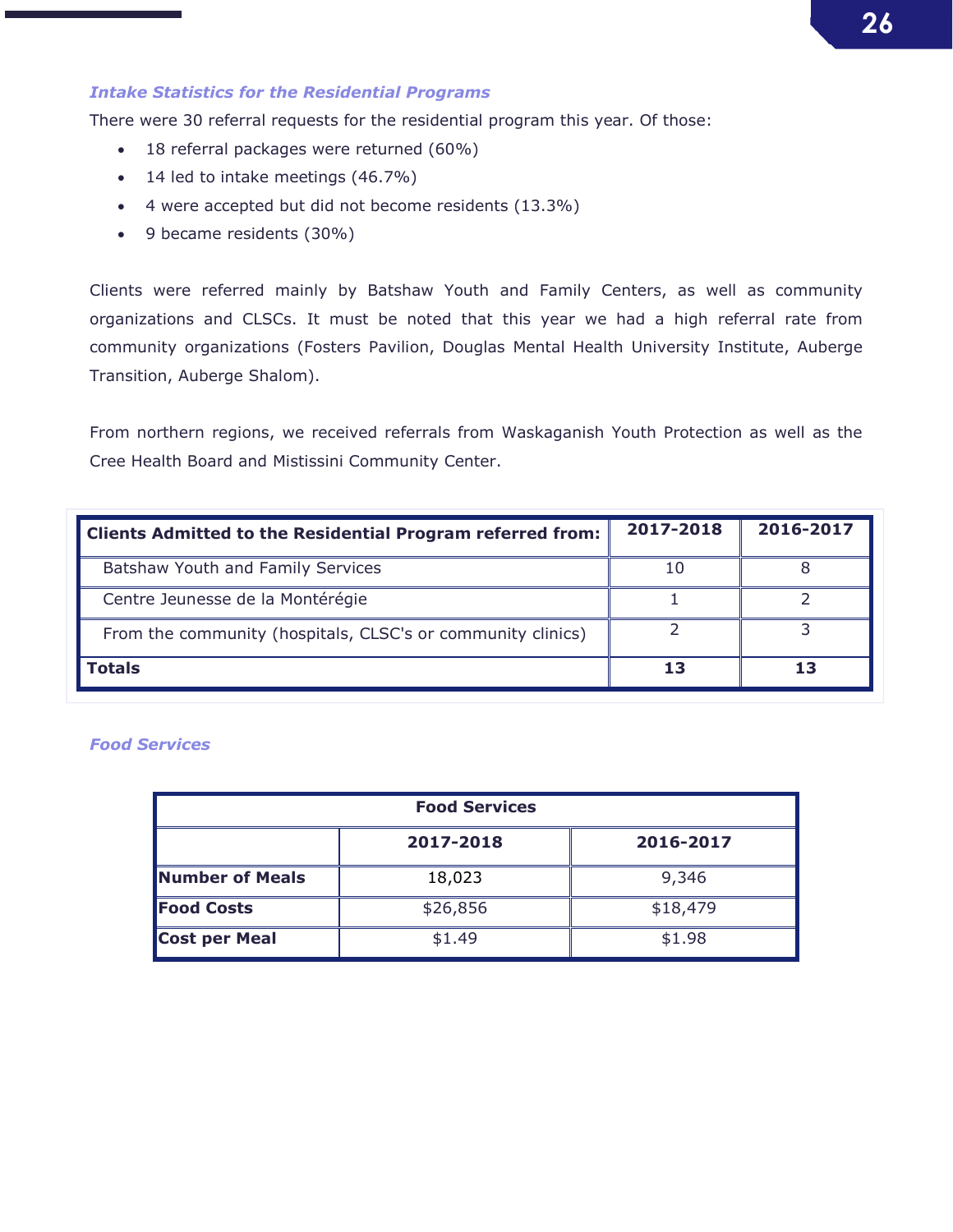## External Services

### Semi-Supervised and Transitional Apartment Programs

Elizabeth House runs two independent living programs for clients who require assistance to transition into living in the community. The housing, which consists of two duplex apartments, is situated in close proximity to the main residence. Each location can support a parent and child(ren) or a couple and child(ren). The apartments are furnished and equipped with basic items.

The *Path Program* is intended for clients who are leaving the residential program, yet still require daily intervention and support to consolidate the gains or progress they have made.

The *Track Program* is intended for Elizabeth House clients (mother, father or couple) who require independent living support, but of a less intensive nature. Clients must demonstrate the capacity to ensure the safety and security of their child(ren) on their own. They must have an income to support their living expenses.

The length of stay in a Path or Track apartment is generally up to six months. Path and Track clients are followed by an educator from Residential Services or the Family Assistance Program.

### *Statistics and Trends in the Path and Track Program*

Last fiscal year, 1 couple benefitted from the Path / Track programs. This year, there did not seem to be a need for this service:

- 3 of the moms discharged from the residential program went on to live in supported housing programs (O3, Héberjeune).
- The other mothers discharged went back to live in their own apartments, in shelters or with family members.

As part of client's exit strategy, mothers moving to O3 are now renting the apartment one month prior to their discharge from Elizabeth House. This transitional phase allows them to gradually prepare their apartment for independent living and address any move-in issues.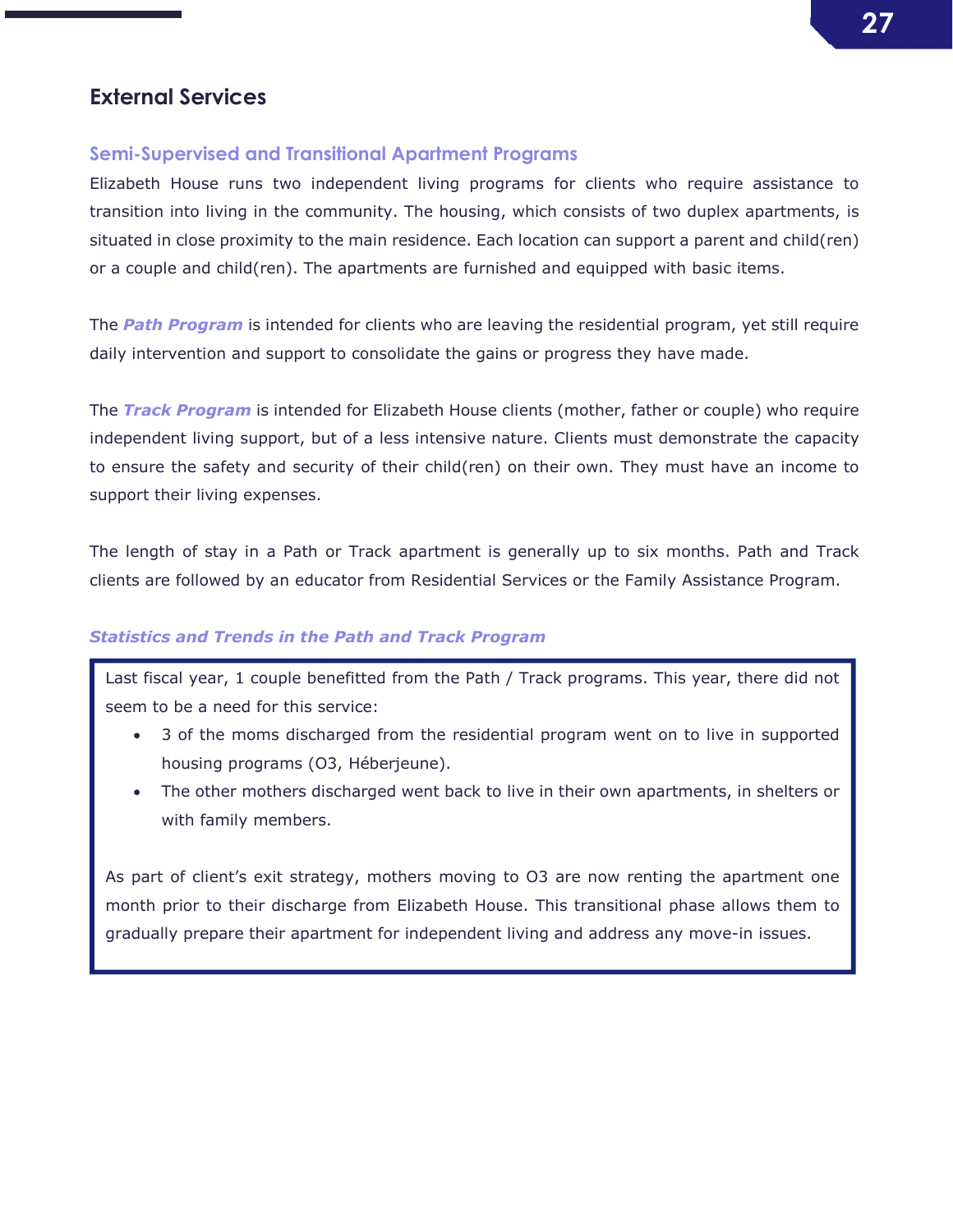

### Education Program and Nursery Services

Elizabeth House offers an education program for teenagers who are pregnant and/or have a child in their care. The program is available to clients in the residential programs and in the community, who meet the requirements for entrance into a youth sector school and are eligible for English education.

The program is run through a partnership with the English Montréal School Board, and offers core curriculum for Secondary I-V. A modified curriculum is also offered to prepare some students for a vocational or skills-related program. Clients have their own individualized education plans and work at their own pace.

Elizabeth House further supports mothers attending the Education Program by offering an on-site Nursery for children 18 months of age and younger. The staff in the nursery cares for the children while the mothers attend classes and groups. They assist parents in monitoring their children's health and development and help them to address any specific concerns. The fathers of the children are given the opportunity to participate in certain events and activities, and to visit their child in the nursery, where deemed appropriate.

### *Therapeutic Groups, Workshops and Activities in the Education Program*

Students in the Education Program participated in numerous educational and cultural activities at the school and through planned outings. The outings included this year were: tour of schools for on-going education (PAAC, Pius X); World Press Photo exhibit in the Old Port, cultural visit to a Sikh Temple and Russian Orthodox Church; sports bra shopping; end of semester brunch at *Allô Mon Coco*; *Moisson Montréal* food bank; Youth Theatre; Cabane à Sucre; Black Theatre Workshop for Black History Month.

Students have continued to benefit from guest speakers and workshops: Soldiers from the Canadian Army came to speak about Remembrance Day; the complaints commissioner came to speak about rights and responsibilities; the Adolescent clinic came to speak about sexual health and contraception; author CiCi B spoke about relationships and being a writer; a community hairdresser spoke about the basics of hairdressing, with a focus on Black hair; presentation by O3 Coordinator on admission process; poetry workshop with Options II students.

Ongoing workshops included: Cooking for Healthy Living program given by a school board dietician; working with a graphic designer to come up with a sweatshirt design for graduation; guitar lessons with Options students; Drama therapy class; McGill students workshop on Brain Function.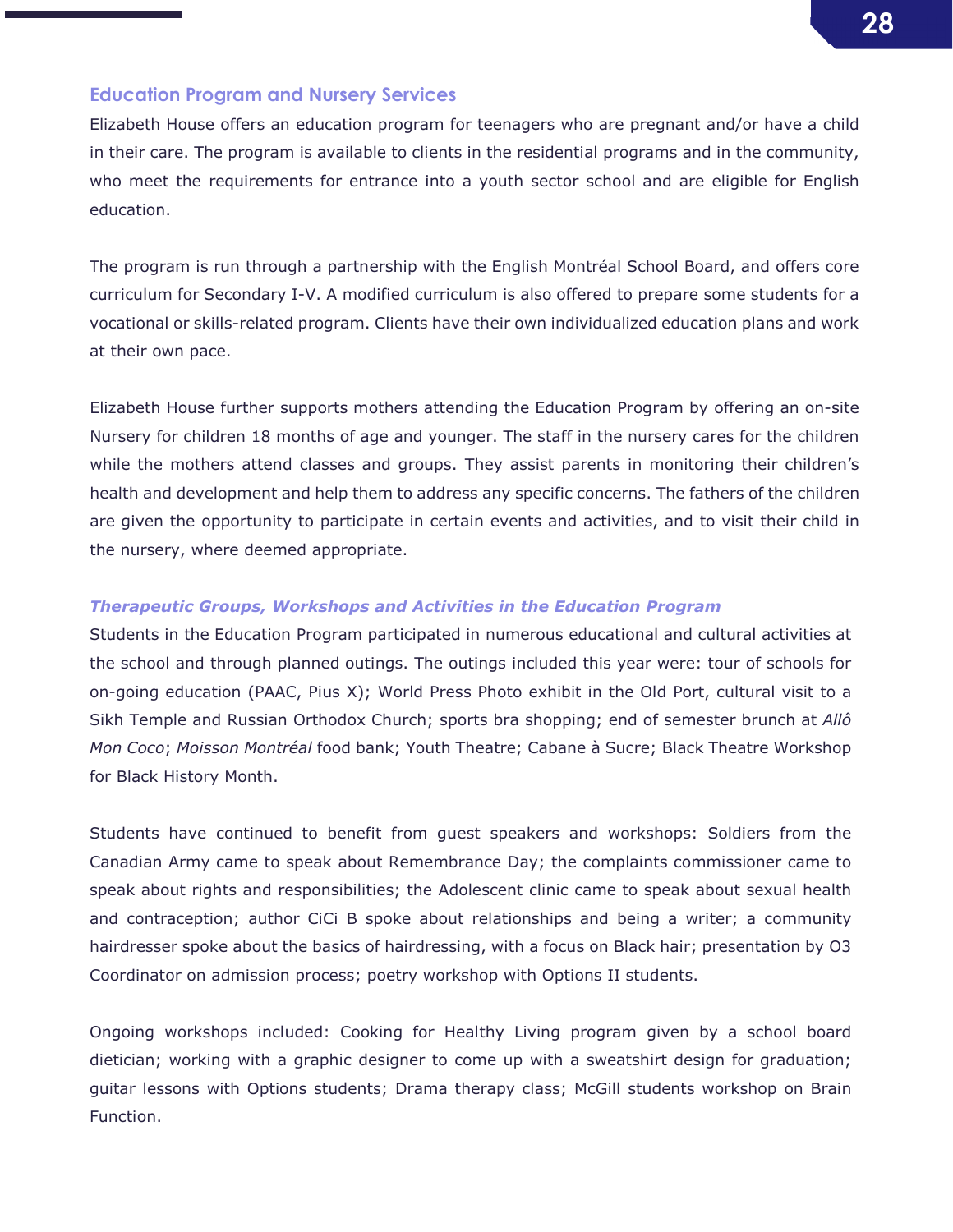Special celebrations occurred for Thanksgiving, Christmas, Valentine's Day, Black History month and graduation.

Psychosocial groups were facilitated on a weekly basis throughout the year by Elizabeth House educators: Anti-Bullying, Media Literacy, Life Skills, Physical Education, Parenting and Prenatal Education and Discussion, Relationships and Sexuality. Physical Education classes included boxing, hip hop dancing and personalized training.

The Ministry of Education, Leisure, and Sport has continued to provide a cooking course to students, as part of the high school curriculum, to teach French as a second language and to promote healthy living skills. The course entitled "*Vous êtes ce que vous mangez*" (You Are What You Eat) ran throughout the school year.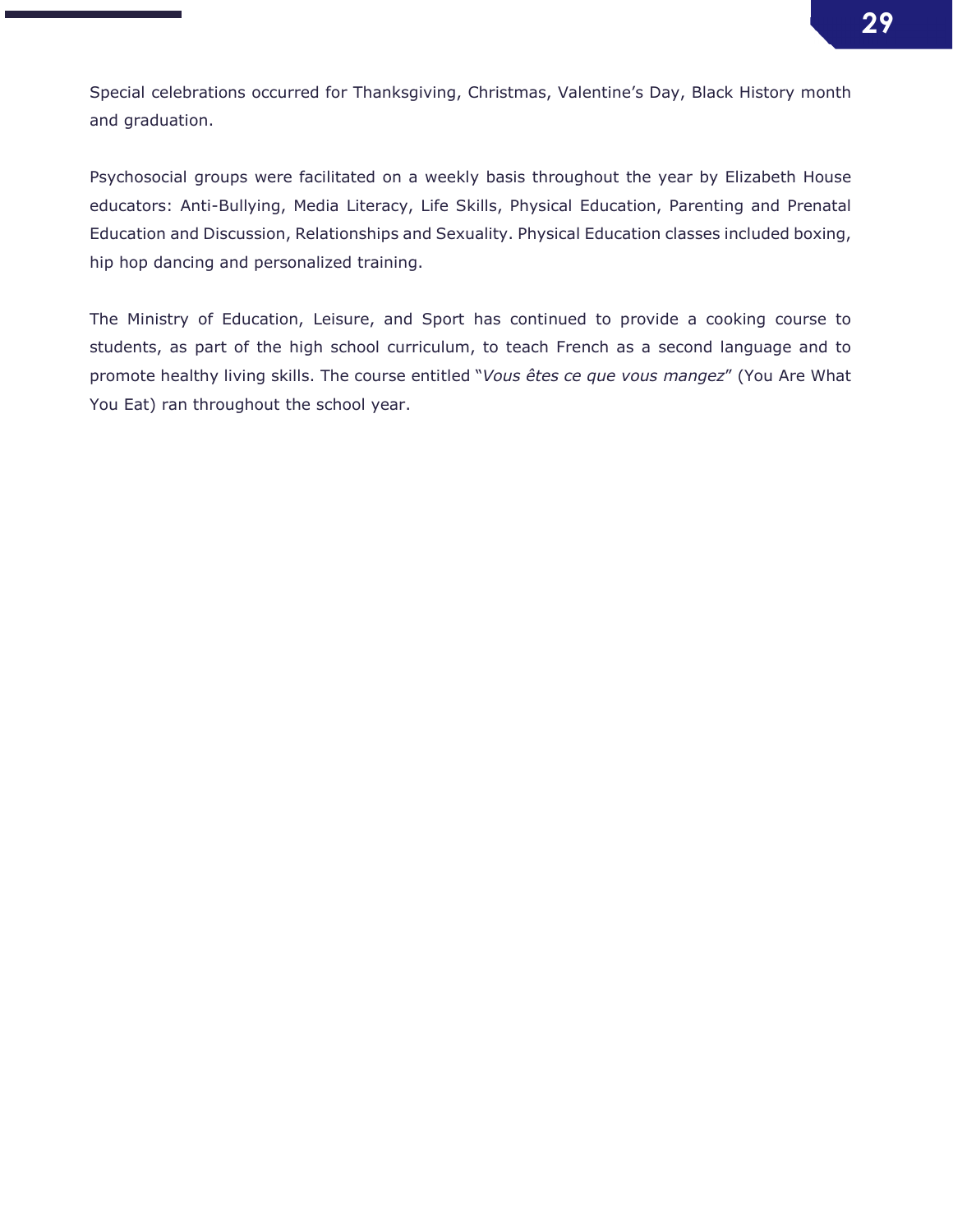### *Statistics in the Education Program*

| Distribution of Clients in the Education Program By Age |         |           |           |    |       |       |
|---------------------------------------------------------|---------|-----------|-----------|----|-------|-------|
| Age                                                     | $0 - 5$ | $12 - 14$ | $15 - 17$ | 18 | $19+$ | Total |
| 2017-2018                                               | 15      |           |           |    |       | 28    |
| 2016-2017                                               | 14      |           |           |    |       |       |

### *Statistics and Trends in Education Programs in 2017-2018*

Thirteen (13) clients or students were registered in the Education Program at various points during 2017-2018, compared to 14 in the previous year:

- There continues to be a lessening demand for school services at Elizabeth House.
- 9 clients registered for the 2017-2018 school year; 5 of them remain registered as of April 1st.
- 4 clients terminated at the end of the 2016-2017 school year.
- 5 out of 13 students (38.46%) were returning students, an increase from last year (28.57%).
- Fifteen (15) children attended the nursery at various points, compared to 14 for the previous year.

### Participation in other Elizabeth House Programs:

- 12 out of 13 students (92.30%) had participated in other Elizabeth House programs, a significant increase from last year (78.57%) and the previous year (73%).
- 4 out of 13 students (30.76%) had resided at the residence at some point during the school year, compared to 21.43% the previous year.
- Nine (9) out of 13 clients (69.23%) were also involved in the Family Assistance program at some point during the school year.
- One client was involved in all three programs (Education, Family Assistance and Residential) at some point in 2017-2018.

### Other statistics and trends in the academic year:

- 5 of the students (38.46%) were minors, fairly similar (35.71%) to the previous year. One of these minor students (20%) was followed under Youth Protection, similar to the previous year.
- 1 of the mothers was followed under the Youth Criminal Justice Act (YCJA).
- 9 of the 15 children (60%) were followed under Youth Protection, compared with 57.14% last year and 50% the year before.
- 2 students attended school from out-of-region (Montérégie)
- The majority of students resided on their own.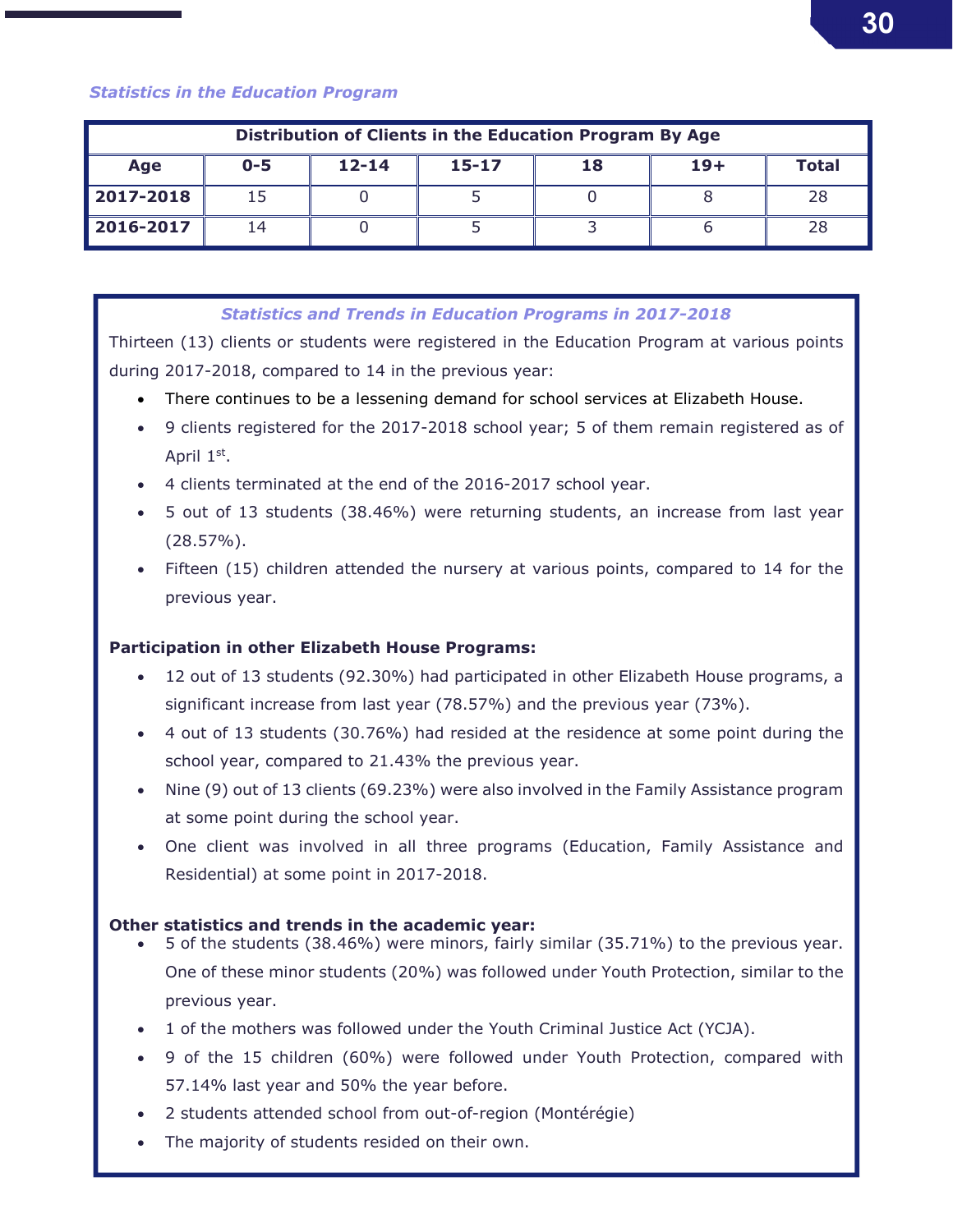### *Day Center Education Program*

A thorough analysis of our Day Center Program was done this year in terms of staffing and clients serviced. It had been a well-known fact that enrolment in the Elizabeth House Education program has been declining steadily for the past decade, very much in line with the experience of English School Boards across the island. The profile of the clients registering in the program, as well as the profile of the Elizabeth House client, had also changed over the decade. The Education Program was servicing fewer clients in the youth sector and more over the age of 18 who still needed to complete their high school leaving certificate.

Talks with the English Montréal School Board began in 2015 to address the diminishing enrollment, access to services, and updating old partnership agreements to reflect new realities. Discussions included trying to increase access to the youth sector school and nursery services for EH clients/students over 18 years of age; looking into opportunities related to Adult Ed programs.

The goal of "confirming the viability of the Education Program" appeared in Elizabeth House Operating Objectives in 2015/16. Specifically, the document called for: "Study the issue of low enrolment in the Education Program as well as use and partitioning expenses and resources between EH and EMSB. Renegotiate the partnership agreement through the Joint Standing committee."

At the same time, the Head teacher of Elizabeth High proposed a new orientation for the students at Elizabeth High School which proposed a model for formalizing access to the DEAL program, an adult education program on line, with support from the Youth Sector school and teachers, as well as the EH clinical support and nursery services. Unfortunately, this additional program did not change total enrolment numbers.

Given the information obtained in the analysis, changes were made for the upcoming school year that allow for more efficient use of staffing across all Elizabeth House Programs all the while maintaining services and support to the Elizabeth House school.

Support will continue to be provided to the Education Program by a half time worker. It is not felt at this time that a full time worker is needed solely for purposes of supporting girls at school. This educator would provide support to the mothers in the Day Centre Program and also follow these mothers in the community. In addition, the nursery program will be moved to the EH building providing service to both the school, family assistance and residential clients. Nursery human resources will be better used to support all EH mothers and provide respite to clients so they can go to appointments, do research, homework, etc.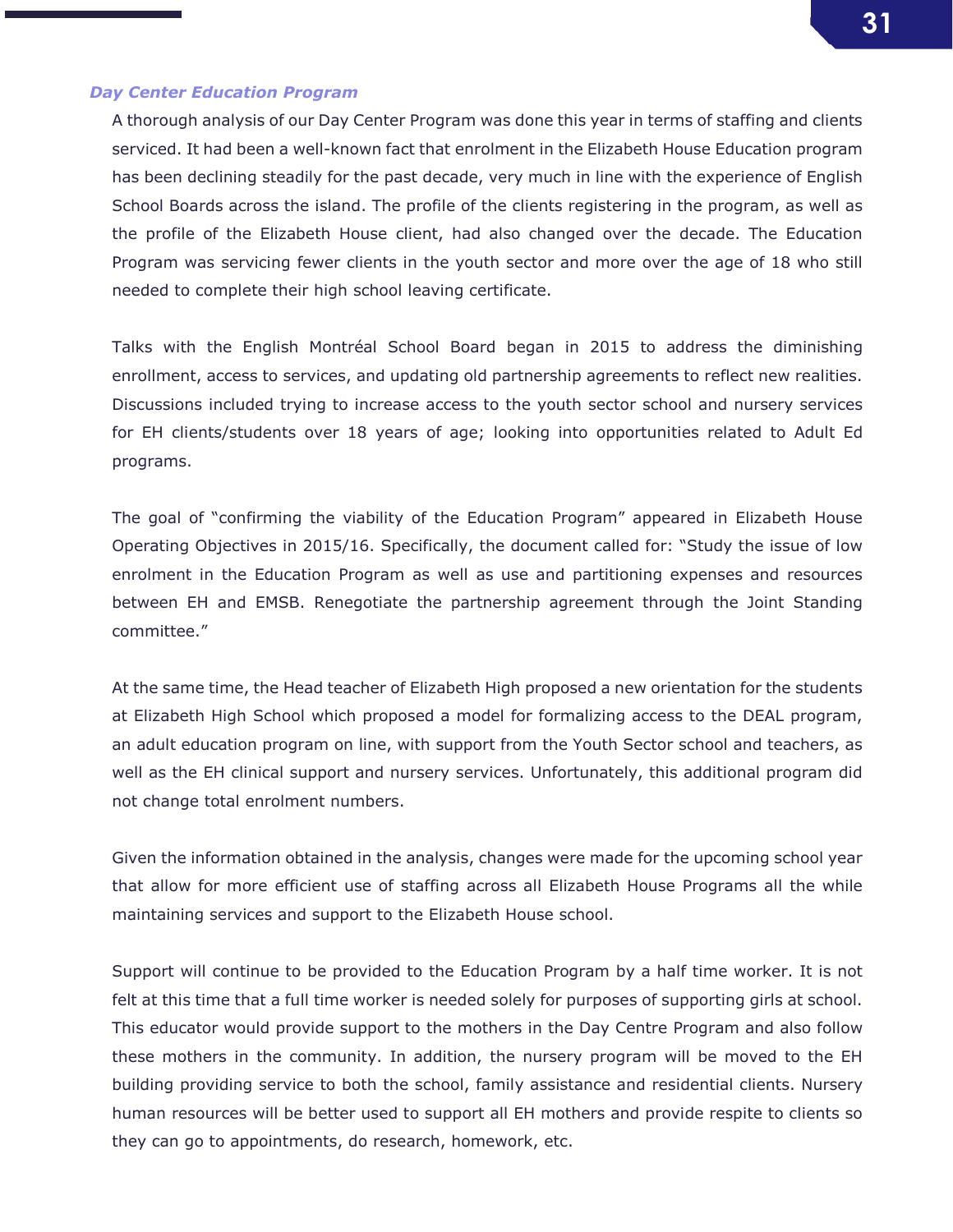### Family Assistance Program

The Family Assistance Program offers support and follow-up to families (mothers, fathers and couples) living in the community who require more intensive support and intervention than may be available through first-line services. Services are provided to clients in conjunction with their local CIUSSS (*Centre Intégré Universitaire de Santé et de Services Sociaux*) to avoid any duplication of service, and to ensure that the clients' needs are fully met.

The program is primarily intended to help clients who are leaving residential services make a successful transition to the community. Clients in the community may be self-referred or be referred by a first-line professional. Self-referred clients are connected with their local CIUSSS for assessment of their first-line and second-line service needs, and for the purpose of joint intervention planning.

In 2017-2018, the program ran with one full-time educator. The work continued to focus on the following areas: connecting with community resources (CLSC, food distribution programs, infant stimulation programs, legal aid, etc.), finding affordable housing and daycare, filling out paperwork (welfare, child allowances, income taxes, medicare card, divorce, etc.), budgeting, parenting (routines, structure, discipline, etc.), accompaniment and advocacy.

### *Statistics in the Family Assistance Program*

| <b>Distribution of Clients in Family Assistance</b> |    |  |  |  |  |  |  |  |
|-----------------------------------------------------|----|--|--|--|--|--|--|--|
| <b>Mothers</b><br><b>Fathers</b><br><b>Couples</b>  |    |  |  |  |  |  |  |  |
| 2017-2018                                           | 25 |  |  |  |  |  |  |  |
| 2016-2017                                           | 29 |  |  |  |  |  |  |  |

| <b>Family Assistance: Length of Service of families</b> |         |          |          |           |          |            |            |       |
|---------------------------------------------------------|---------|----------|----------|-----------|----------|------------|------------|-------|
| <b>Months</b>                                           | $0 - 3$ | $3 + -6$ | $6 + -9$ | $9 + -12$ | $12 + -$ | $15 + -18$ | $18 + -21$ | $21+$ |
|                                                         |         |          |          |           | 15       |            |            |       |
| 2017-2018                                               | 5       | 6        |          |           |          |            |            |       |
| 2016-2017                                               | 15      |          | 6        |           |          |            |            |       |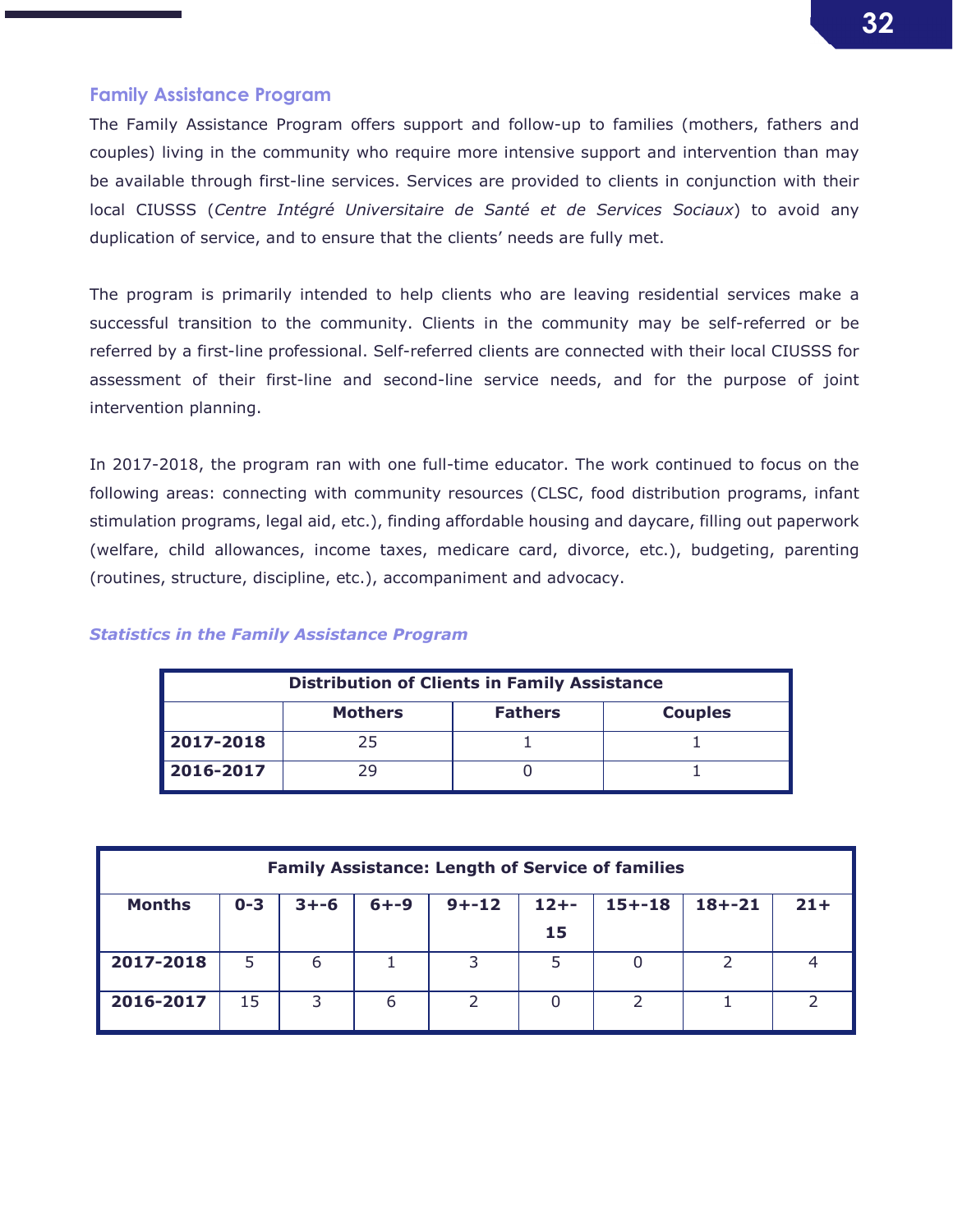### *Statistics and Trends in the Family Assistance Program in 2017-2018*

Twenty-six (26) parents and 29 children received services through the Family Assistance Program, compared to 31 parents and 34 children the previous year.

There was one couple (resided together); 1 father and the remainder consisted of services provided to 25 mothers.

The average length of completed service ranged from 0-3 months to 24-35 months.

The average length of completed service ranged from 0-3 months to 24-35 months. Other statistics and trends:

- 3 of the 26 parents (11.5%) was a minor, compared to 3.23% the previous year. None of the minor clients was followed under Youth Protection.
- 4 of the 26 parents (15.38%) had more than one child, compared to 16.12% the previous year.
- 13 of the 29 children (44.82%) were followed under Youth Protection, compared to 47.06% the previous year.
- 12 of the 26 parents (46.15%) had participated in other Elizabeth House services (Residential, Education, Path/Track Programs) within the same fiscal year, compared to 45.16% last year
- 3 out of the 26 parents had received residential services (11.53%) within the same fiscal year, compared to 19.35% in the previous year. 1 out of the 3 was a Family Assistance client before integrating the residence. The 2 others transferred to Family Assistance after their discharge from the Residential program.
- However, it should be noted that 7 of the 26 parents (26.52%) were clients of the Residential program in previous fiscal years. Three (3) of the 26 clients (11.5%) were clients in the education program in previous fiscal years.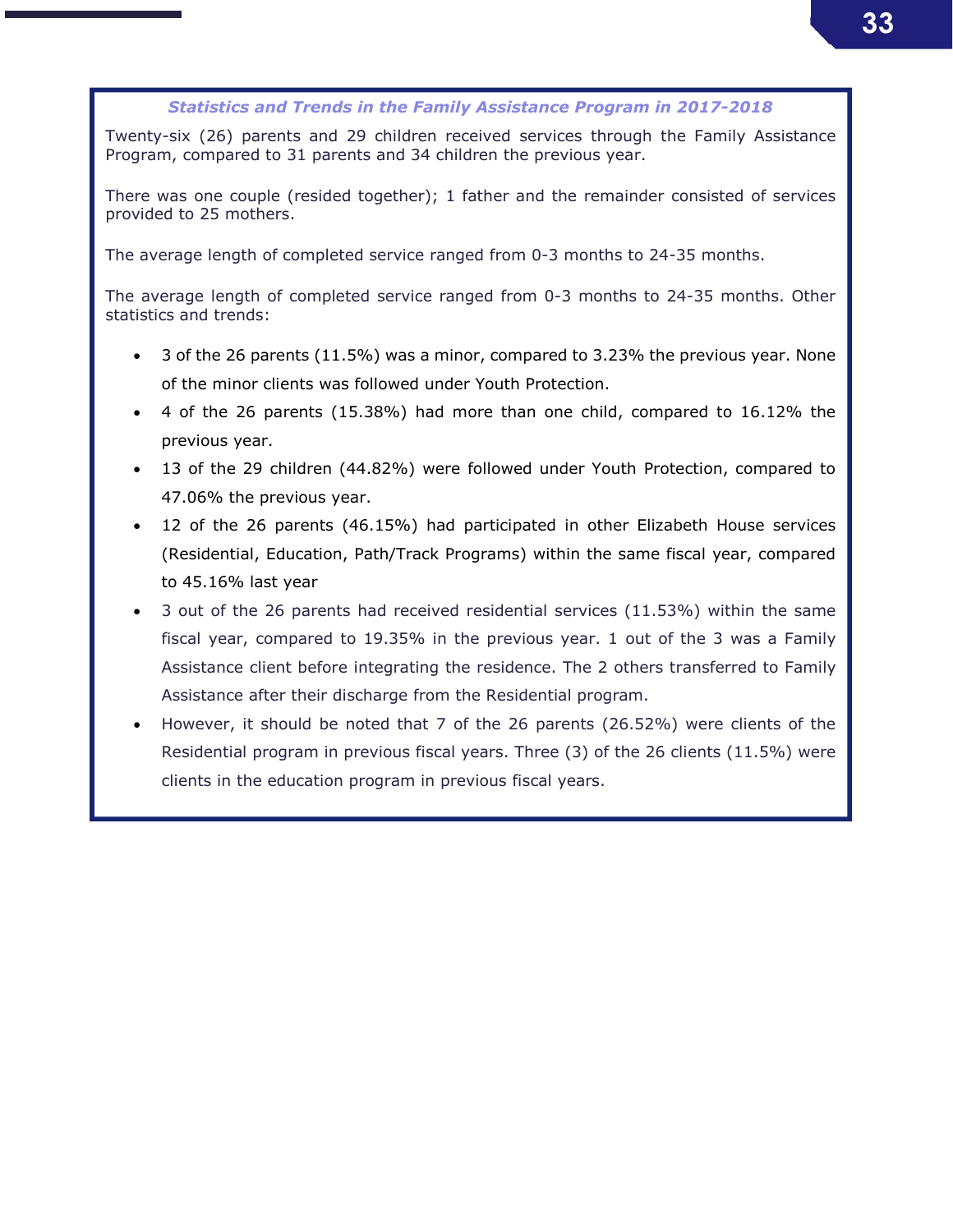## SECTION 5: RISK MANAGEMENT AND QUALITY IMPROVEMENT

## The Safe Provision of Care and Services

In an effort to improve safety and service quality and in order to respect the organization's obligations under the Law on Health and Social Services, Elizabeth House continues to place great emphasis on the reporting of risk situations which could have, or could have had, a negative effect on the health, safety and security of clients, students, visitors, volunteers and personnel.

## Integrated Risk Management and Quality Improvement Committee (IRMQI)

The mandate of the IRMQI Committee is to oversee the management of risk within the organization, through the analysis of risk situations and the development of policies and procedures to mitigate risks.

The Committee met 4 times this year and held sub-committee meetings several times to follow-up on and to further various risk related improvements and plans. The revision of the risk related bylaws, policies, procedures, guidelines and manuals was completed and approved by the Board of Directors, as appropriate.

Quarterly Incident, Accident and Event reports were reviewed and risk situations were monitored for improvement. Elizabeth House placed great emphasis on the reporting of risk situation that could, or did have a negative impact if the health, safety and security of clients, family, staff and volunteers.

### Policy and Procedure Review

By-laws, frameworks, policies and procedures related to risk management were prioritized for review in 2017-2018. The following documents were finalized and approved by our Board of Directors:

- *Health and Safety Manual* and *Emergency Measures & Pandemic Plan* merged into the *General, Preventive and Emergency Manual*
- **Incidents, Accidents and Events, Reporting, Recording and Monitoring policy and procedures**
- *Immunization and Vaccination* policy
- *Workplace Violence and Harassment Prevention* Framework
- Policy and procedure on *Measures of Control and the Management of Dangerous Client Behavior*
- Procedure for the *Management of Client Complaints*
- *Client Safety Plan*, *Falls Prevention Strategy*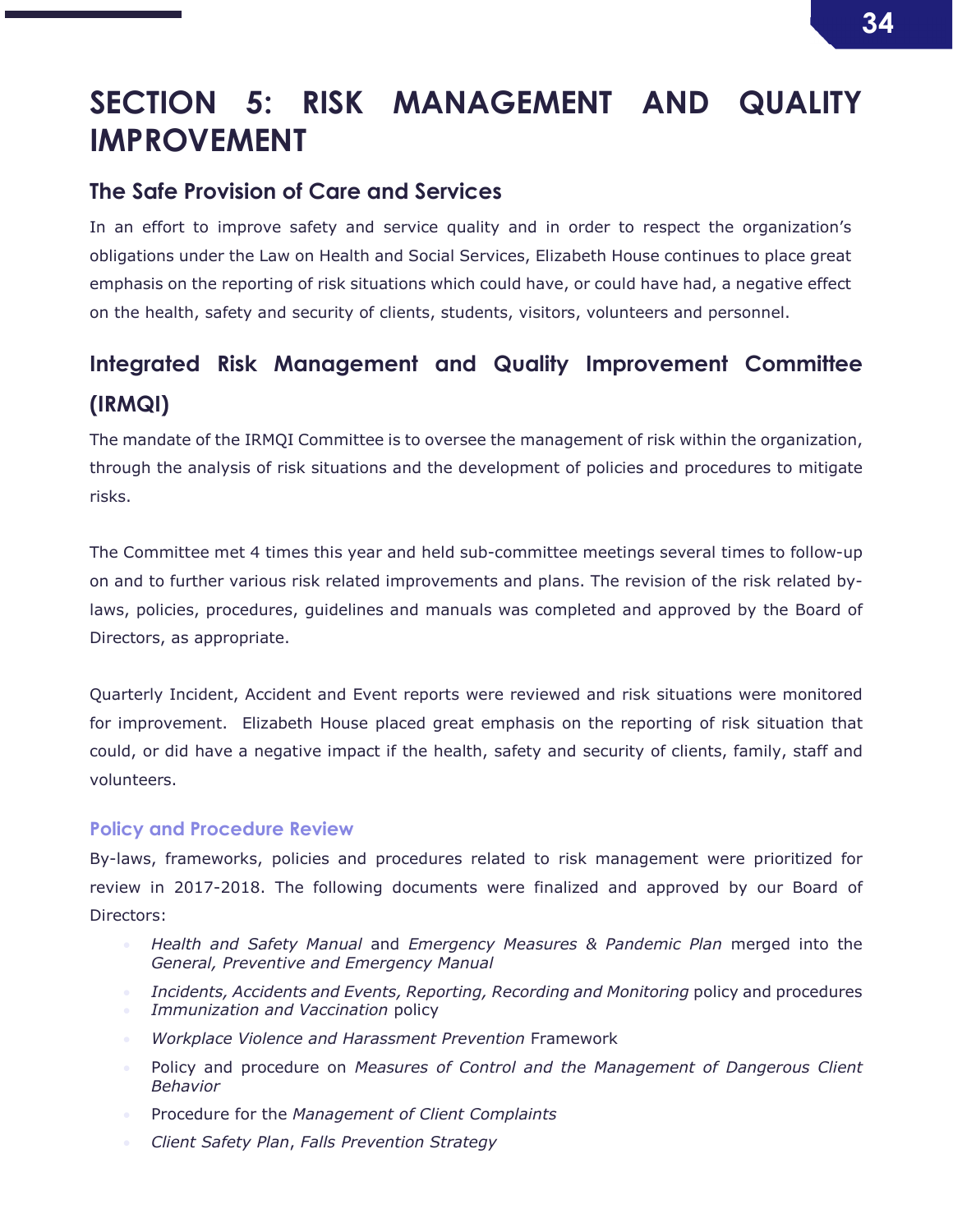- *Emergency Taxi Money* procedure
- *Hand Hygiene audit and Evaluation* policy and procedure
- *Safety Alert System* policy and procedure
- *Visitors Oversight* procedure
- **Procedure for the Safe handling and Storage of WHMIS Classified Products**
- By-Law regarding the *Safe Provision of Health and Social Services*
- By-Law for *Ensuring Service Quality and Client Complaints*

In addition to reviewing and updating existing content, we developed the following new documents:

- *Risk Management and Quality Improvement Framework*
- Procedure for *using portable heaters in the residence*
- Policy and procedure on *Suicide, Non-Suicidal Self-Injury and Mental Health*
- Protocol for *ensuring safety at 2131 Marlowe during winter conditions* (ex.: snow removal, gritting)
- Protocol for *door alarm sounding overnight*

### Measures of Control and the Management of Dangerous Client Behavior

The treatment and interventions carried out at Elizabeth House do not include any form of Measure of Control. Alternatives, such as non-physical crisis intervention or police assistance.

Throughout this fiscal year, there was no exceptional recourse to the application of physical restraints, chemical substance measures or isolation, nor to any of the aforementioned alternatives.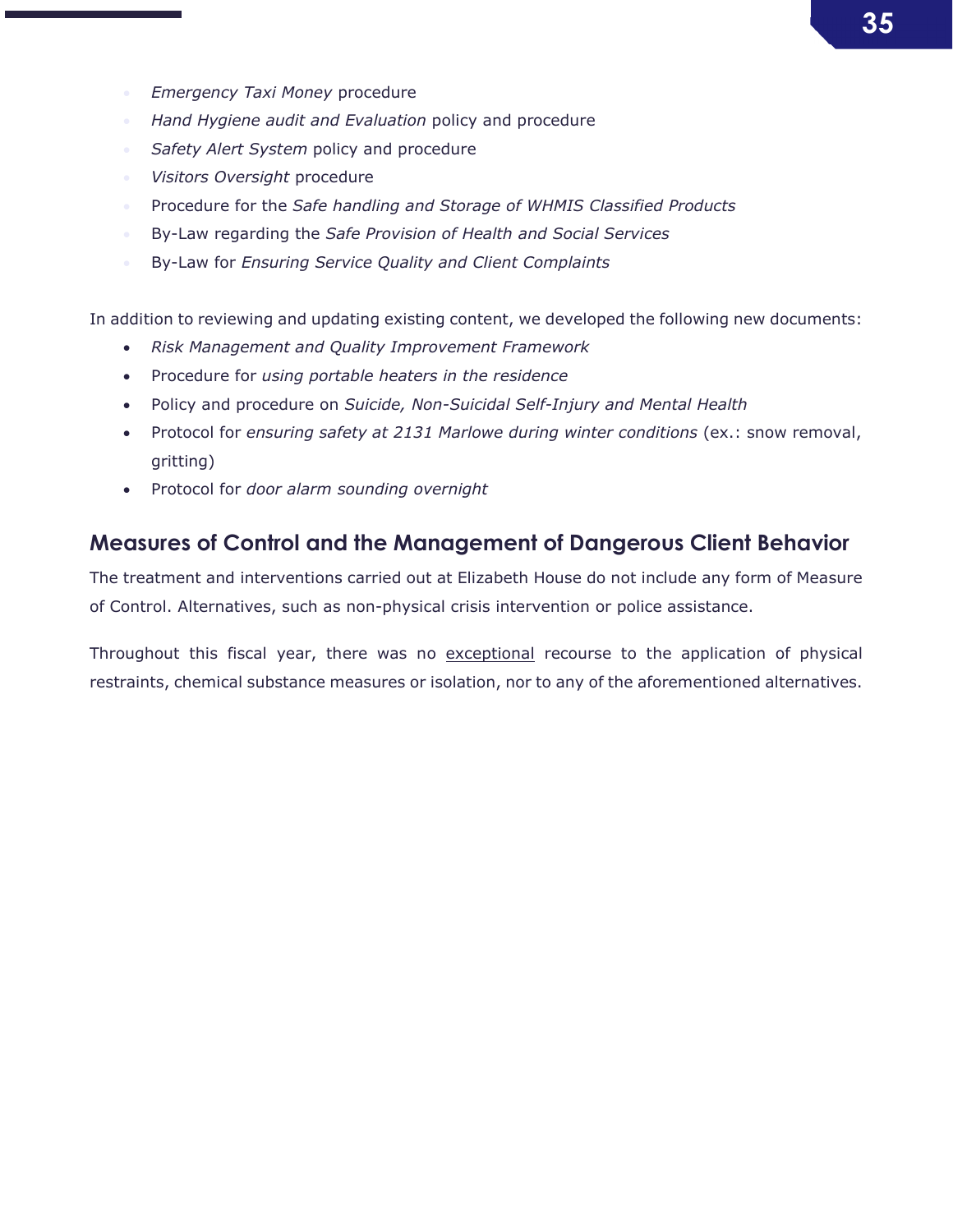| Type of Risk Occurrence | 2015-2016 | 2016-2017     | 2017-2018     |
|-------------------------|-----------|---------------|---------------|
| <b>Incidents</b>        | 2         | 10            | 13            |
| <b>Accidents</b>        | 13        | 6             | 20            |
| <b>Events</b>           | 116       | 202           | 170           |
| IPAC-related            | 4         | 16            | 39            |
| <b>General Risk</b>     | 61        | 64            | 66            |
| Intervention-related    | 48        | 120           | 63            |
| Work-related            | 3         | $\mathcal{P}$ | $\mathcal{P}$ |
| <b>Total</b>            | 131       | 218           | 203           |

Incident, Accident and Event (IAE) Reports

This year, a total of 203 incidents, accidents and risk events were reported at Elizabeth House. This represents a slight decrease (6.9%) from last year's numbers.

With a higher population and several toddlers in residence throughout the year, events related to the children's age and stage of development were on the rise (half of the accidents), as were those due to the mothers' inattention.

Overall, 29 falls and 2 near-misses were reported this year, while 3 falls had been reported in 2016-2017: Again, the number of toddlers in residence played a role in this year's statistics, as only 2 clients mothers and no staff were affected by the



events. Analysis of the falls reveals that most could have been prevented by vigilance on the mother's part. Emphasis will therefore be put falls prevention sensitization in the next fiscal year.

Thirteen incidents were reported in 2017-2018, which is a 23.1% increase from last year. Other than the children's age and stage of development, they were related to medication, improper use of baby equipment and inattention on the mother's part.

The number of accidents (20) more than tripled compared with the previous year (6). Half were caused by the mother's inattention or multitasking, breaches of confidentiality and environmental issues (broken furniture, icy access ramp), while the other half related to the children's age and stage of development.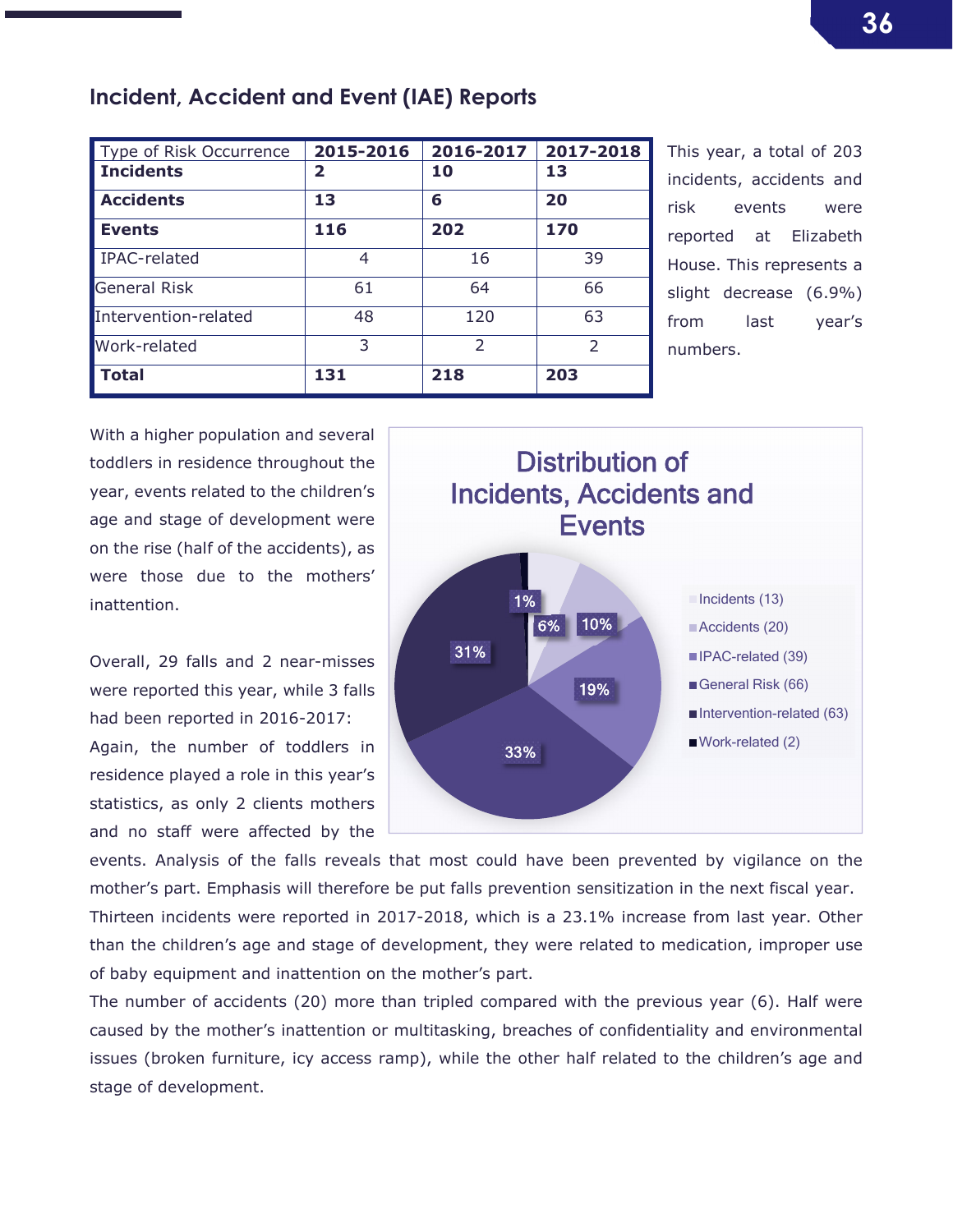Infections rates went up from 16 in 2016-2017, to 39 this year. The higher daycare involvement of our young residents this year may have resulted in exposition to a variety of pathogens (11 different ones, compared with 1 last year). However, aside from gastroenteritis early in the fiscal year, most infections were single occurrences with minimal spreading amongst the group.

The number of general risk events remained similar this fiscal year, at 66 compared with 64 in 2016-2017. Of those:

- Eleven were comprised of building and equipment-related events. Some of them necessitated repairs, while others had to be addressed with staff and clients to prevent recurrence.
- Forty-nine represented general safety events, addressed through staff supervision, discussions with the residents or maintenance work. Several were caused by simple distraction or negligence.
- Six Security of Information events were reported this year, 4 of which resulted from staff distraction and 2 from access to the secretary's office and filing cabinet.

In the past year, intervention-related events went down nearly by half (63 vs 120). The implementation, at the beginning of the year, of a new co-sleeping policy helped clarify guidelines for intervening around the practice, thus reducing the number of associated events to 25 compared with 72 last year. Other recurring intervention risks included supervision issues, bottle-propping and omission to strap a child in equipment.

The number of work-related events remained stable in 2017-2018 (2 accidents). One of them was caused by the employee's distraction, while the other was a result of building damage.

### Recommendations

### *Elizabeth House Improvement Plan*

As part of Elizabeth House's goal to continually reflect on services and improve, a Quality Improvement Leger was developed to track objectives and final actions taken. This document was regularly reviewed by the management team and the Integrated Risk Management and Quality Improvement Committee.

Highlights of the risk management objectives achieved this year were (other important projects further described in this section):

- Regular quarterly fire drills
- Installation of locked mailboxes completed the goal to prevent mail tampering
- **Finalized protocols for snow removal and portable heaters**
- **Confidentiality statement on emails added by all staff**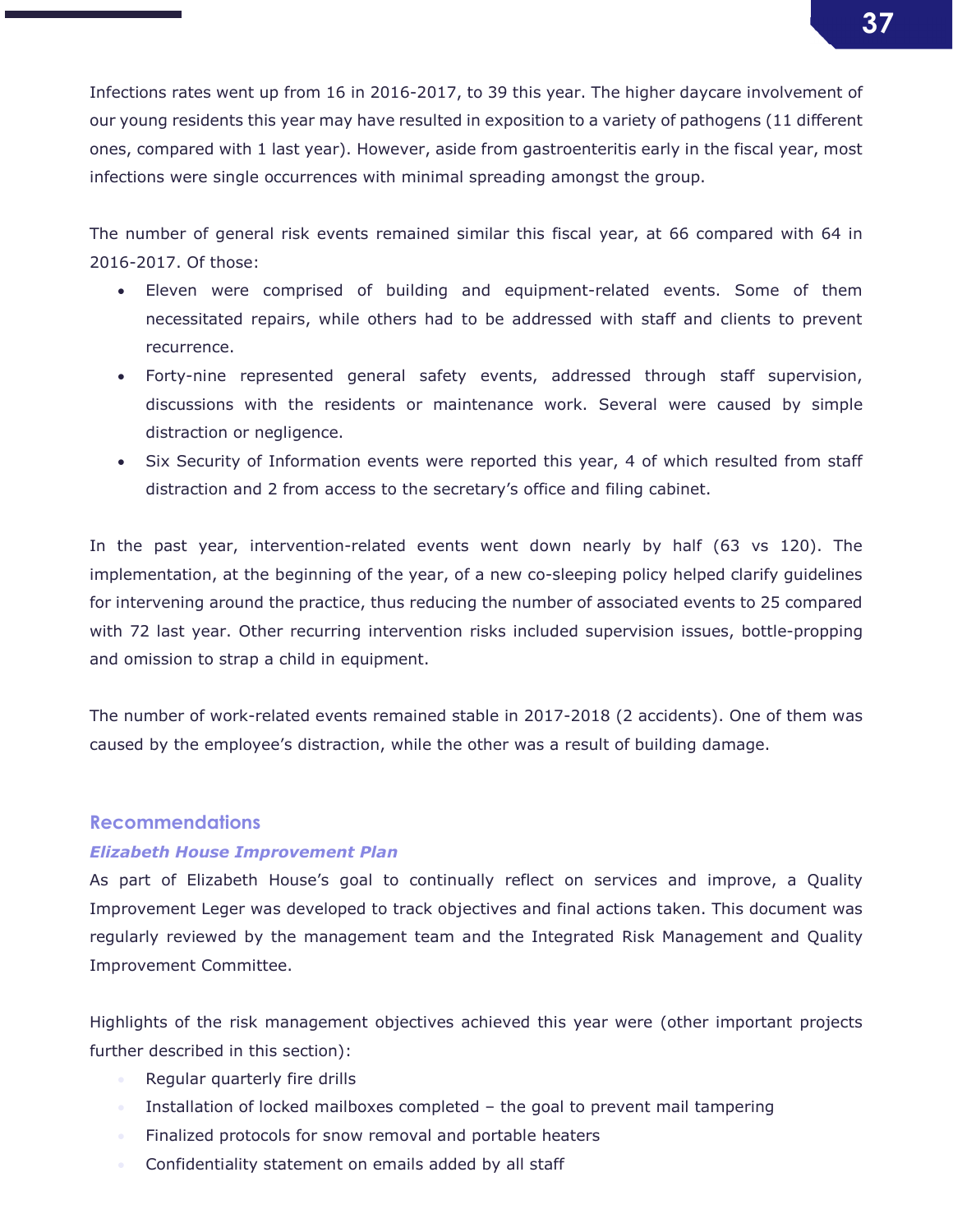Consultation with CIUSSS–ODIM Department of Professional Services regarding reporting of Accidents/Incidents of Ages and Stages types of events.

### *Co-Sleeping*

As an organization, Elizabeth House is committed to providing an environment for our clients that is safe and secure, respects individual differences and cultures and follows best practice guidelines. The habit of co-sleeping was re-evaluated this year by Elizabeth House, as we found that more and more of our mothers engaged in it with their child. As part of our analysis, we felt it was important to review the basic safety messages provided by the Canadian and American Pediatric Associations as well as some of the literature on co-sleeping risk factors and benefits.

Based on its findings, as well as feedback from staff and clients, Elizabeth House made adjustments to our guidelines around co-sleeping, providing more flexibility for mothers of children over the age of one. This change allowed staff to better respond to individual and cultural beliefs, while maintaining safety standards and continuing to identifying and mitigate risk factors.

### Quality Improvement

### **Accreditation**

EH was successful in pacing out work to lessen the impact of the additional work on regular operations and personnel during this accreditation survey. While the year leading up to our accreditation was busier than usual, management and staff responded well to identifying priorities and "must do's" so as not to place undue stress on those responsible for accreditation.

Elizabeth House underwent its 4th accreditation in September 2017. It hosted the surveyors for three days as they evaluated the organizations practices and processes in the areas of Rehabilitation, Governance, Leadership in a Community Based Organization and Infection Prevention and Control.

The Accreditation Specialists confirmed that the concept of Client and Family Centred Care was well integrated into our work. We are challenged over the next four years to find ways to develop true partnerships with clients by creating and promoting opportunities to hear the client voice in the planning and development of programs, and in decision affecting them or their families; balance staff workloads and continue to focus on wellness in the workplace; add clear measurement indicators and timeframes to our quality improvement projects thus allowing us to validate the good work done by our staff.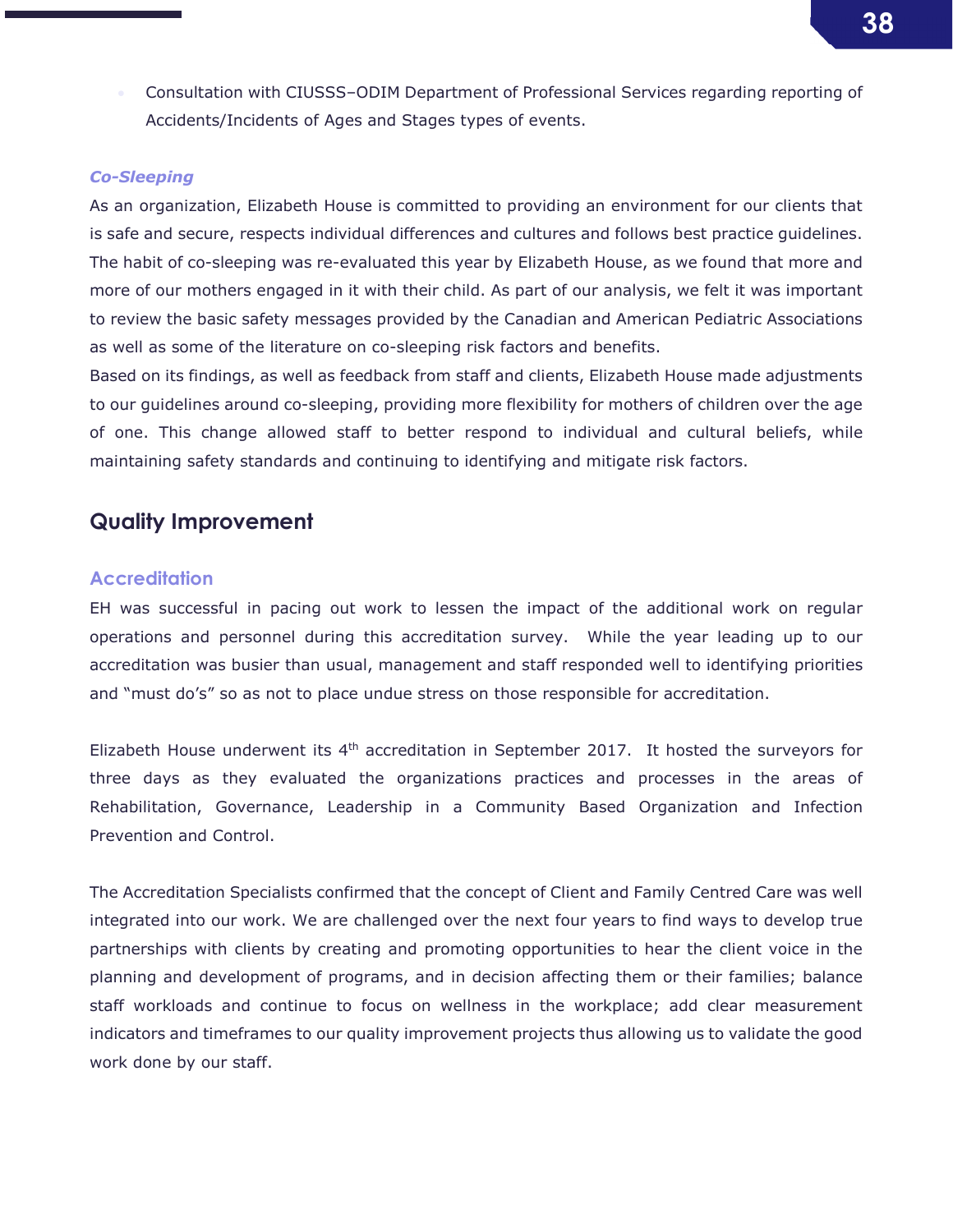### Service Quality and Vigilence Committee (SQVC)

The mandate of the SQVC is to ensure respect for users' rights and promptness in processing users' complaints. Ad to contribute to the pertinence, quality, safety and effectiveness of services provided by Elizabeth House.

The SQVC met 4 times this year. It received and analyzed quarter Incident, Accident and Event report and reports from the Complaints Commissioner. The Committee monitored that recommendations were followed regarding the quality, safety and effectiveness of services; the handling of client complaints; and ensured that clients were aware of their rights.

The Committee received and reviewed client satisfaction surveys and reviewed the changes in practices and procedures affecting clients that were flagged for improvement in the focus groups held last year.

### Client Complaints and the Promotion of Client Rights

The handing of formal client complaints is the exclusive mandate of the Local Service Quality and Complaints Commissioner (LSQCC). Just as last year, there were no complaints in 2017-2018 and no interventions processed.

The entente for the services of the LSQCC was renewed with the CIUSSS Centre-Sud-de-l'Ile-de-Montréal.

The Commissioner reported again this year that "clients continue to be aware of the complaint procedures. Elizabeth House has a long-established approach of encouraging clients to address dissatisfactions and complaints directly with the persons involved and are committed to soliciting client participation." As a result, clients continue to express that they are comfortable discussing their dissatisfactions directly with the staff or a supervisor.

The LSQCC focused activities on the respect of client rights in meetings with Residential and Education program clients and staff; management and reporting of complaints; policy revision; continued development of the evaluation tool to assess client satisfaction and in the preparation to hold focus groups to gather more detailed information.

As in previous years, there were no appeals to the Québec Ombudsman or the Coroner this year.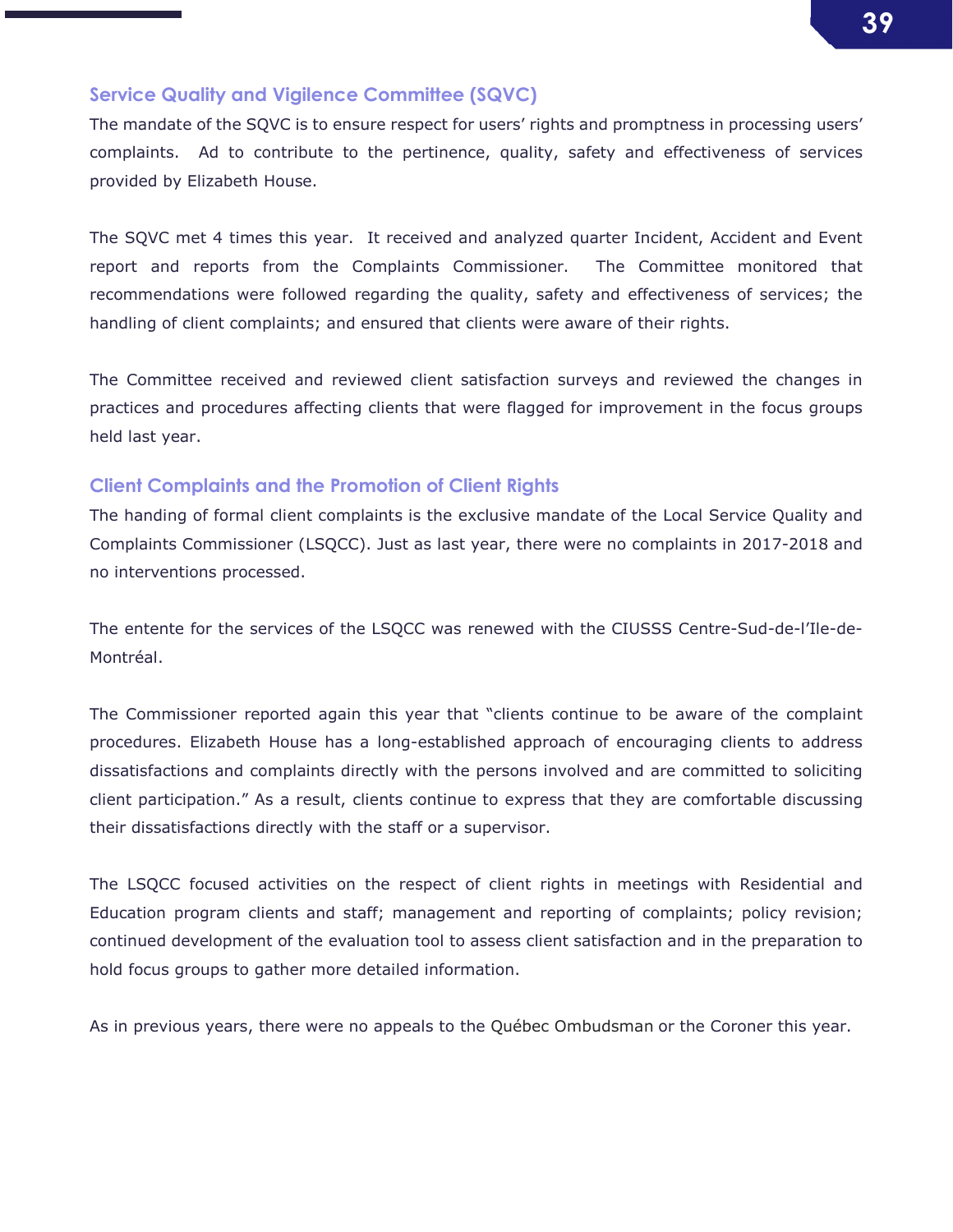

### Client Satisfaction Surveys and Focus Groups

Satisfaction surveys have been conducted for the first two quarters and the last quarter of the year. Results will be tabulated and fed back to the Service Quality and Vigilance Committee as well as the clinical team. An improvement plan will be developed to address any issues.

No surveys were done in the third quarter as there was no changeover in clients and/or clients were just admitted and had not been in service long enough to complete the questionnaire. Surveys are planned for the first quarter of 2018-2019.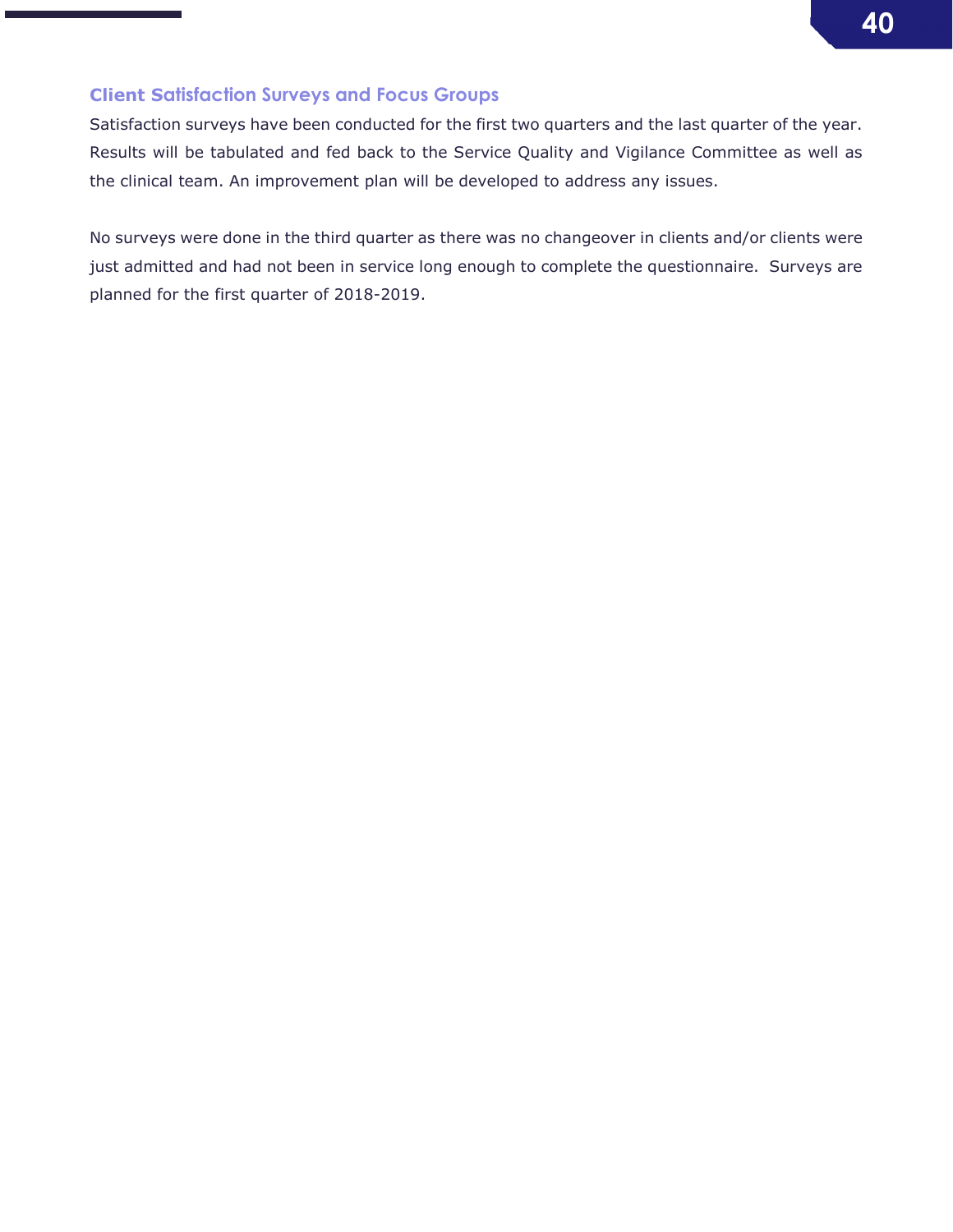## SECTION 6: PARTNERSHIPS, COLLABORATIONS AND COMMUNITY LINKS

Elizabeth House values collaboration and continues to work in partnership with other organizations in the Health and Social Services network and the Montréal community to ensure a range of complementary services for our clients, to promote clear and ongoing communication among treating professionals and to ease the transfer of clients between organizations.

Elizabeth House continues to be involved on the community tables and initiatives to support and develop resources in the community in order to assure that clients have access to the communitybased resources and access to supports which may prevent the need for further involvement with Elizabeth House and/or Youth Protection.

## **Partnerships**

| CIUSSS Centre-Ouest-de-l'Ile-de-Montréal | Elizabeth House Foundation                 |
|------------------------------------------|--------------------------------------------|
| <b>CSSS Cavendish</b>                    |                                            |
| CIUSSS Centre-Sud-de-l'Ile-de-Montréal   | Fraser Hickson Library                     |
| CSSS Sud-Ouest Verdun                    |                                            |
| CIUSSS Ouest-de-l'Ile-de-Montréal        | Les Maisons Transitionnelles O3-On Our Own |
| Batshaw Youth and Family Centres         |                                            |
| English Montréal School Board            | Unitarian Church of Montréal               |

## Collaborative Relationships

| <b>Action Communiterre</b>                  | Mackay Centre                                  |  |  |
|---------------------------------------------|------------------------------------------------|--|--|
| <b>Action Refuge</b>                        | Maison Jean Lapointe                           |  |  |
| Aide Juridique                              | MAP-Mères avec Pouvoir                         |  |  |
| <b>ACSM</b>                                 | <b>McGill University</b>                       |  |  |
| Argyle Institute                            | Mistissini Youth Protection and Community      |  |  |
|                                             | Center                                         |  |  |
| Auberge Shalom                              | «Monnaie-Money»                                |  |  |
| <b>Auberge Transition</b>                   | Montréal Children's Hospital Adolescent Clinic |  |  |
| Avenir d'Enfants                            | Montréal Diet Dispensary                       |  |  |
| <b>Black Theater Workshop</b>               | Montréal Museum of Fine Arts                   |  |  |
| Bureau de Consultation Jeunesse             | Montréal Public Health Department              |  |  |
| Canadian Armed Forces                       | Mosaik Family Resource Centre                  |  |  |
| Notre-Dame-de-<br>Carrefour Jeunesse-Emploi | Notre-Dame de Grâce Community Council          |  |  |
| Grâce                                       |                                                |  |  |
| <b>CCS-Collective Community Services</b>    | <b>NDG Food Depot</b>                          |  |  |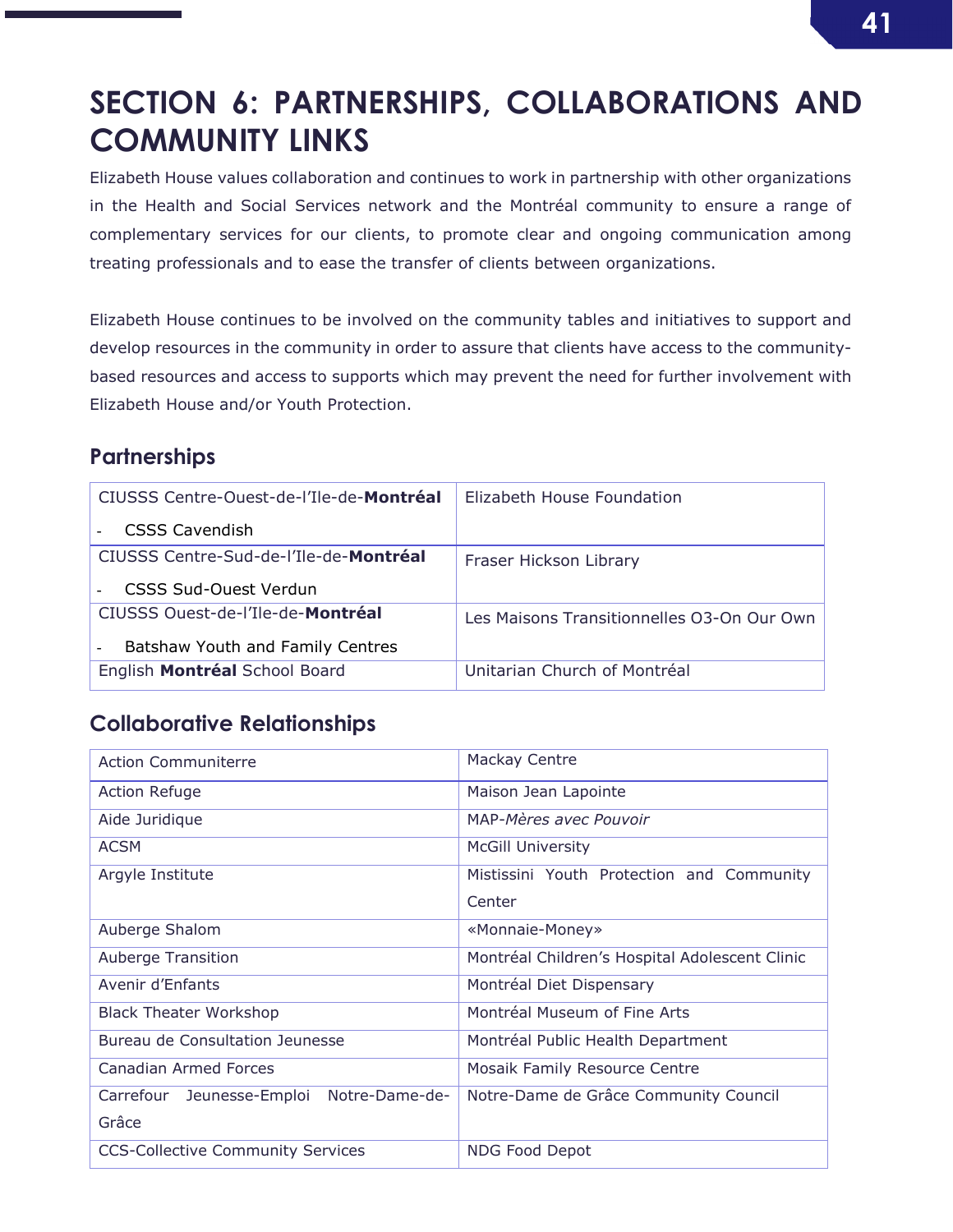| Centre Emploi Québec                       | <b>Options High School</b>                 |  |  |  |
|--------------------------------------------|--------------------------------------------|--|--|--|
| Centre Jeunesse de Laval                   | PACC Adult Education Program               |  |  |  |
| Centre Jeunesse de la Montérégie           | Portage                                    |  |  |  |
| Centre Jeunesse de Montréal                | <b>Project Genesis</b>                     |  |  |  |
| Clinique d'Impôts - Association<br>Canado- | Queen Elizabeth Clinic                     |  |  |  |
| Péruvienne                                 |                                            |  |  |  |
| Community Born to Read                     | Regroupement pour la Valorisation de la    |  |  |  |
|                                            | Paternité                                  |  |  |  |
| Concordia University                       | Royal Victoria Hospital                    |  |  |  |
| <b>CRD Foster</b>                          | Service de police de la Ville de Montréal, |  |  |  |
|                                            | Poste de Quartier 11                       |  |  |  |
| Cree Health Board                          | Québec Writers' Federation                 |  |  |  |
| Dawson College                             | <b>St-Pius X Career Centre</b>             |  |  |  |
| Desta                                      | Segal Centre                               |  |  |  |
| Douglas Mental Health University Institute | Separated Fathers                          |  |  |  |
| École Rosalie Jetté                        | <b>Teen Haven</b>                          |  |  |  |
| Eco-Quartier NDG                           | <b>TRACOM</b>                              |  |  |  |
| <b>Femme Fitness</b>                       | Vanier College                             |  |  |  |
| Fondation de la visite                     | Volunteer Bureau of Montréal               |  |  |  |
| <b>Generations Foundation</b>              | <b>Walkley Community Center</b>            |  |  |  |
| <b>Head and Hands</b>                      | Waskaganish Youth Protection               |  |  |  |
| Héberjeune                                 | <b>Women Aware</b>                         |  |  |  |
| Hippy-Québec                               | YMCA Notre-Dame-de-Grâce                   |  |  |  |
| <b>Maison Bleue</b>                        | Youtheatre                                 |  |  |  |

## Participation on Advisory Tables and Tables de Concertation in Montréal

In2017-18, Elizabeth House committed resources to the following tables and/or committees whose work revolves around youth or providing services to families with children age 0 to 5:

- *Table de concertation 0-5, CIUSSS Centre-Ouest-de-l'Ile-de-Montréal/CSSS Cavendish*
- *Table SIPPE, (Les services intégrés en périnatalité et petite enfance pour les familles vivant en contexte de vulnérabilité) CIUSSS du Centre-Ouest-de- l'Ile-de-Montréal/CSSS Cavendish*
- Anglo Family Council (Verdun)
- *Réseau d'organismes et d'établissements œuvrant auprès des jeunes familles (ROÉJF)*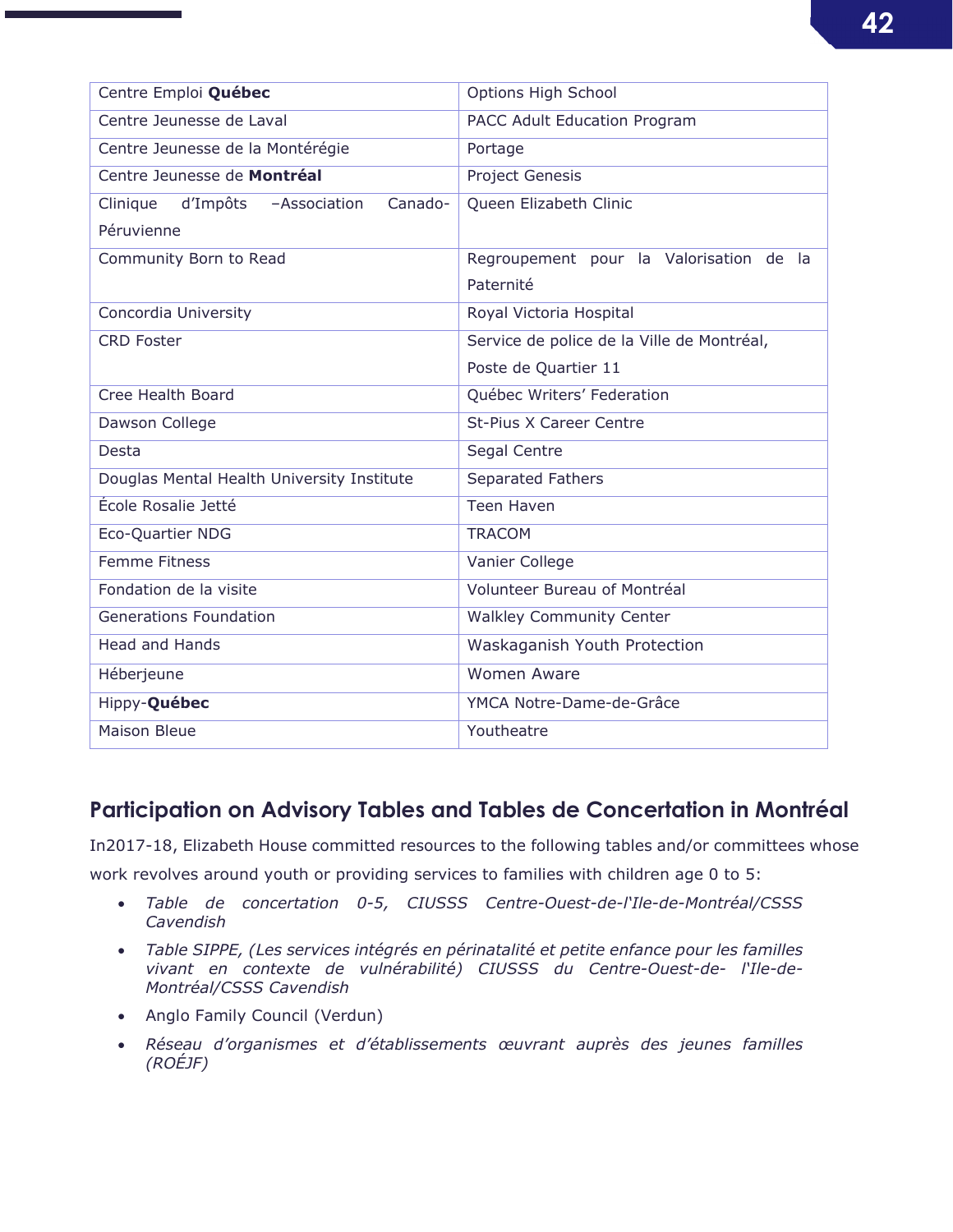## SECTION 7: HUMAN RESOURCES

## Staffing Levels

Elizabeth House operated with 13 permanent full-time and 7 part-time employees for a total of 16.64 full-time equivalent positions as compared to 10 and 8 (14.64) in 2016-2017. There were 11 trained educators on the on-call list who work replacement shifts as needed, compared to 10 last year.

In addition, Elizabeth House also used the services of consultants, contract workers and occasional laborers.

|                        | Full Time    |        | Part Time    |        | <b>TOTAL</b> |        |
|------------------------|--------------|--------|--------------|--------|--------------|--------|
|                        | No. of       |        | No. of       |        | No. of       |        |
| <b>SUMMARY</b>         | <b>Staff</b> | F.T.E. | <b>Staff</b> | F.T.E. | <b>Staff</b> | F.T.E. |
| Management             | 2.00         | 2.00   | 0.00         | 0.00   | 2.00         | 2.00   |
| <b>Clinical Staff</b>  | 9.00         | 9.00   | 6.0          | 3.4    | 15.00        | 12.04  |
| Admin Staff            | 2.00         | 2.00   | 1.00         | 0.60   | 3.00         | 2.60   |
| <b>Auxiliary Staff</b> | 0.00         | 0.00   | 0.00         | 0.00   | 0.00         | 0.00   |
| <b>Total</b>           | 13.00        | 13.00  | 7.00         | 3.64   | 20.00        | 16.64  |

### Student Interns

Elizabeth House welcomes students from different disciplines to complete their internship (stage) requirements. These students play an integral role in the team as they apply their skills and knowledge to intervention planning, program development, client supervision and accompaniment. The students are also able to benefit from in-house training as well as an extensive orientation program.

This year Elizabeth House received six students in our internship program within the Residential, Education and Family Assistance programs:

- 2 Social Services students from Dawson College
- 2 students studying Youth Work and Family Relations at Concordia University
- 1 student studying social work at University of Victoria
- 1 student studying Special Care Counselling at Vanier College

We also shared, with Maisons Transitionnelles O3, one student from the Creative Arts Therapies (Fine Arts) program at Concordia University. The total number of stage hours dedicated to Elizabeth House this year amounted to about 2500 hours (compared to 1193 in 2016-2017).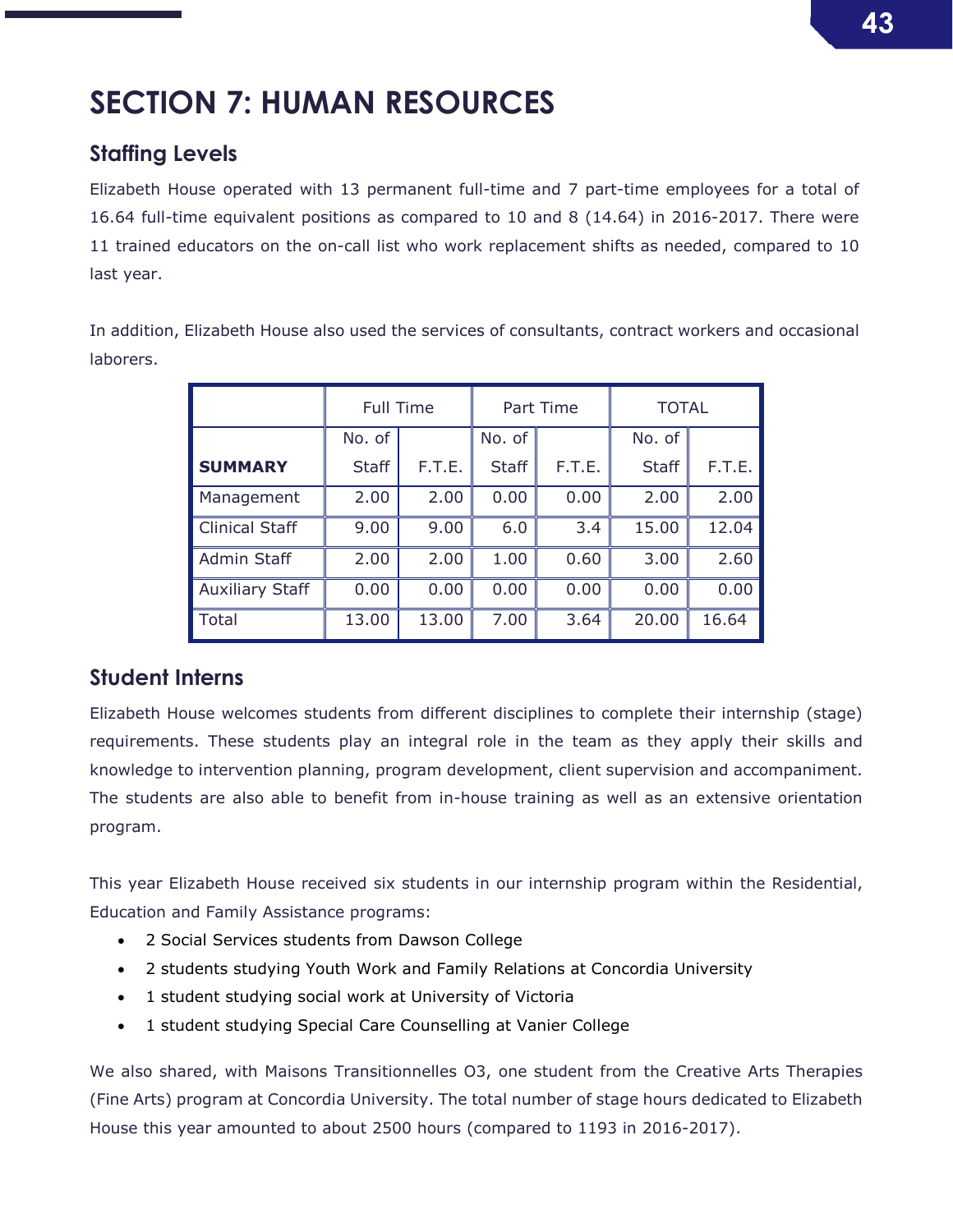## **Volunteers**

Volunteers take on many important roles in the Elizabeth House community from governance to respite for mothers, from corporate volunteers to the many community volunteers to donate time, food, clothing, baby equipment, Christmas and other holiday gifts.

We couldn't do the job we do without these contributions and we sincerely thank those who are so generous of spirit.

In the Residential and Nursery programs, 15 dedicated volunteers provided 452.5 hours of respite to our mothers, more than twice as much as last year!

### Luxury Retreats – Week for Good

Airbnb's Week for Good initiative is a week of service that, last year, brought 20 cities, 18 offices, and over 1,500 employees together to participate in over 120 volunteer projects around the world, completing a total of 6,000 hours of service.

Amongst these incredible people who donated their time, were a team of 60 volunteers from Luxury Retreats, who chose to give back to Elizabeth House. Over the course of three days, they came in small teams to work their magic and make our residence homier for our clients.

They painted the hallways, completely redecorated the living room, put up artwork and accessories and added mirrors, new furniture, new bedding, pillows and blankets to each of the client bedrooms.

The exterior of the building was not left out, with grass seeded all over, beautiful plants and flowers, a planter for each client to have her own little garden and edges to outline our yard!

Without the generosity of Luxury Retreats, Elizabeth House would not have had the financial means to prioritize and carry out such a renovation. Our gratitude is even greater given the significance, for some of our most vulnerable clients, of having a true home and not just a place to live. Watching them discover their new space was very touching for all of us.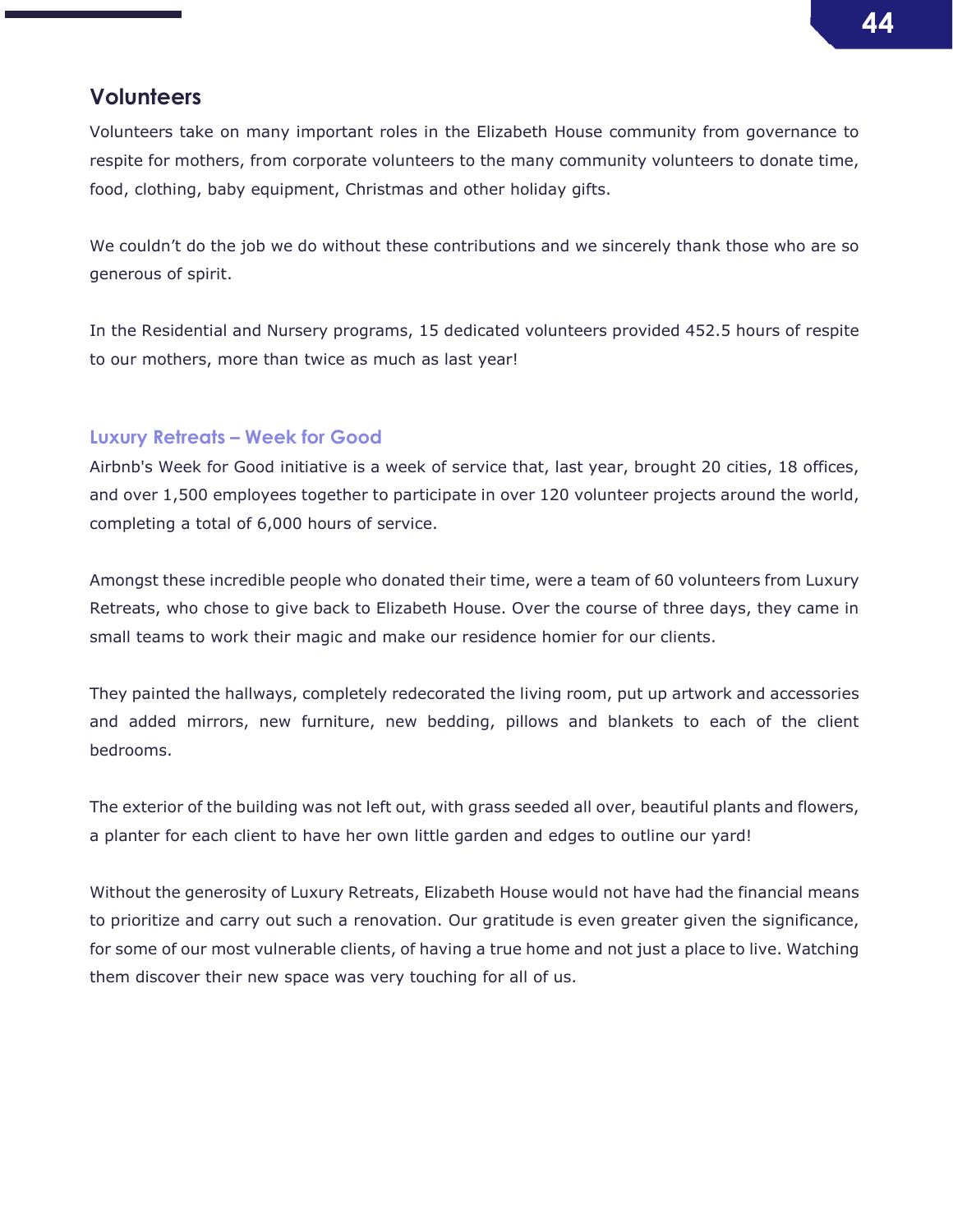## SECTION 8: FINANCIAL RESOURCES

### Management's Report

The Elizabeth House financial statements were completed by management which is responsible for their preparation and accurate presentation, including estimates and significant judgments.

This responsibility includes the selection of appropriate accounting policies which comply with Canadian Accounting Standards for the public sector as well as the features provided in the Financial Management Manual decreed under section 477 of the Act Respecting Health and Social Services. The financial information found elsewhere in the Annual Management Report is consistent with the information given in the financial statements.

To fulfill its responsibilities, management maintains a system of internal controls which it considers necessary. It provides reasonable assurance that assets are protected, that transactions are properly recorded in a timely fashion, that they are duly approved and that they are able to produce reliable financial statements.

The management of Elizabeth House acknowledges that it has the responsibility to manage its business in accordance with the laws and regulations that govern it.

The Board of Directors oversees the way in which management fulfills its responsibilities regarding financial reporting and it has approved the financial statements. The Board is assisted in its responsibilities by the Audit Committee. This Committee meets with management and the auditors, reviews the financial statements, and recommends their approval to the Board of Directors.

The financial statements have been audited by the duly authorized CPA firm Richter LLP, in accordance with auditing standards generally recognized by Canada. Its report outlines the nature and the extent of this audit as well as its opinion. The firm, Richter LLP may, without restriction, meet with the Audit Committee to discuss anything that concerns its audit.

**Executive Director**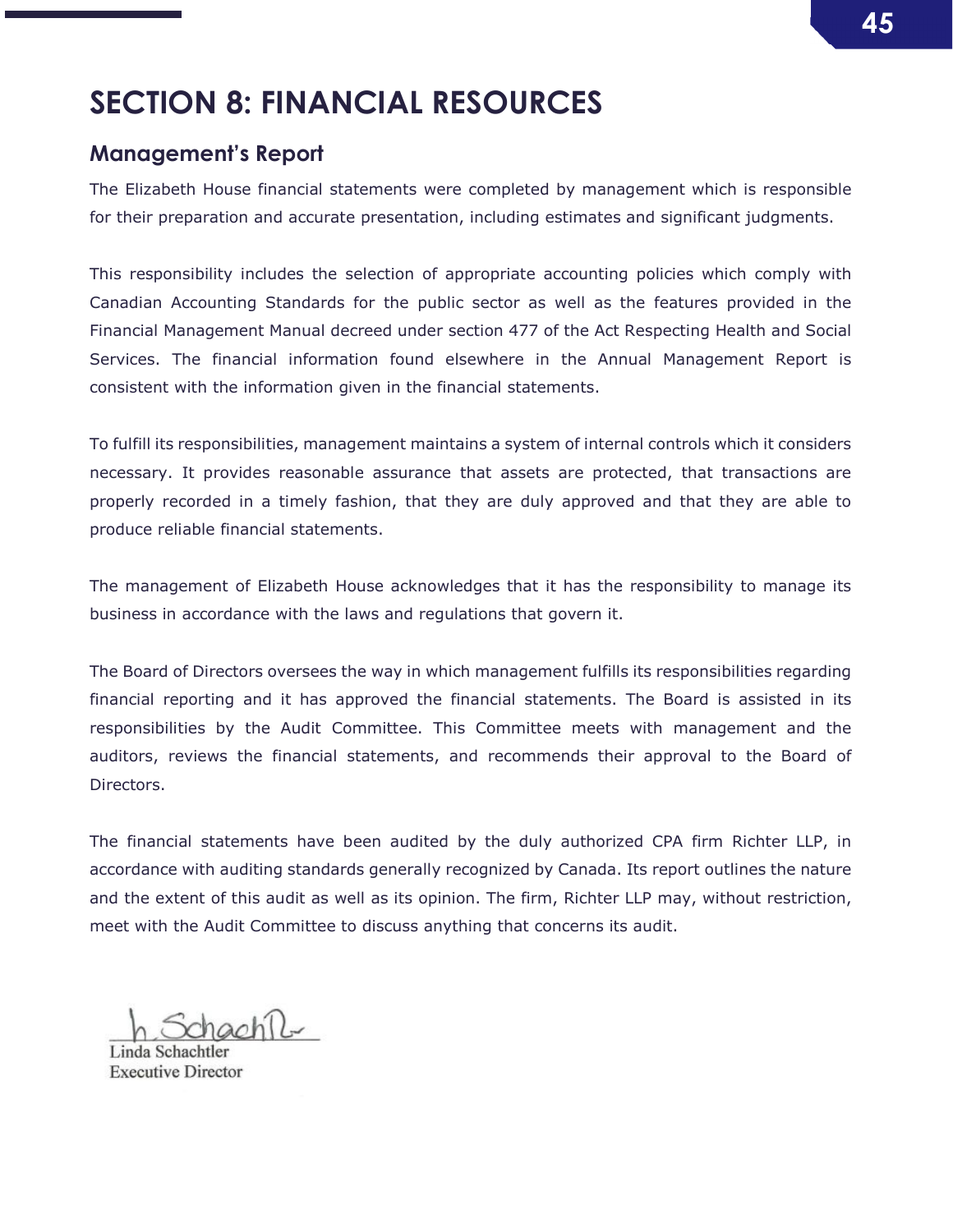## Financial Statements and Report from the Independent Auditor

### **RICHTER**

Independent Auditor's Report on Summary Financial Statements

To the Members of the Board of Directors of Maison Elizabeth House

The accompanying summary financial statements, which comprise the summary statement of financial position of Maison Elizabeth House as at March 31, 2018 and the summary statement of revenues and expenses and summary statement of accumulated surplus for the year then ended, and related notes, are derived from the audited financial statements of Maison Elizabeth House for the year ended March 31, 2018. We expressed a qualified audit opinion on those financial statements in our report dated June 11, 2018 (see below).

The summary financial statements do not contain all the disclosures required by Canadian public sector accounting standards applied in the preparation of the audited financial statements of Maison Elizabeth House. Reading the summary financial statements, therefore, is not a substitute for reading the audited financial statements of Maison Elizabeth House.

### *Management's Responsibility for the Summary Financial Statements*

Management is responsible for the preparation of a summary of the audited financial statements in accordance with the criteria described in Appendix 1 of circular (03.01.61.19) relating to the annual management report, published by the *Ministère de la santé et des services sociaux du Québec* (MSSS).

### *Auditor's Responsibility*

Our responsibility is to express an opinion on the summary financial statements based on our procedures, which were conducted in accordance with Canadian Auditing Standard (CAS) 810, "Engagements to Report on Summary Financial Statements".

### *Opinion*

In our opinion, the summary financial statements derived from the audited financial statements of Maison Elizabeth House for the year ended March 31, 2018 are a fair summary of those financial statements, in accordance with the basis of presentation described in the summary of significant accounting policies in note 3. However, the summary financial statements are misstated to the equivalent extent as the audited financial statements of Maison Elizabeth House for the year ended March 31, 2018.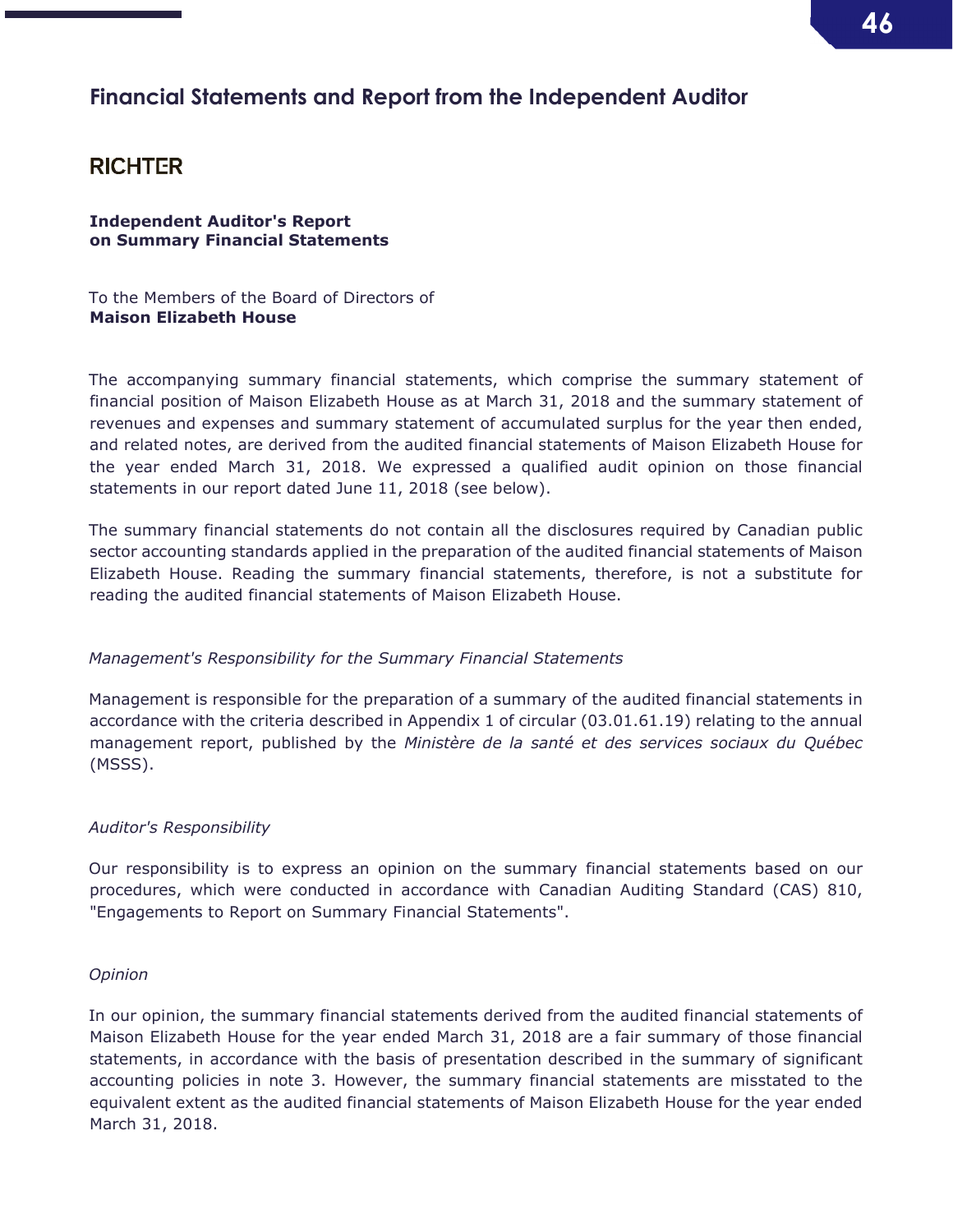The misstatement of the audited financial statements is described in our qualified audit opinion in our report dated June 11, 2018. Our qualified audit opinion is based on the fact that the Organization does not amortize the property and equipment, does not present a statement of cash flows and does not present a comparison of the results for the accounting period with those originally planned, all of which constitute departures from Canadian public sector accounting standards. It is not practicable to determine the impact of these departures. Our qualified audit opinion states that, except for the effects of the described matters, those financial statements present fairly, in all material respects, the financial position of Maison Elizabeth House as at March 31, 2018 and the results of its operations and the changes in its net financial assets for the year then ended in accordance with Canadian public sector accounting standards.

Our qualified opinion states that, except for the effects of the described matters, the audited financial statements present fairly, in all material respects, the financial position of Maison Elizabeth House as at March 31, 2018 and the results of its activities in accordance with Canadian public sector accounting standards.

Kichter LLP

Montréal, Québec June 11, 2018

T.514.934.3400 mtlinfo@richter.ca

Richter S.E.N.C.R.L./LLP 1981 McGill College Mtl (QC) H3A 0G6 www.richter.ca 1 CPA auditor, CA, public accountancy permit No. A125137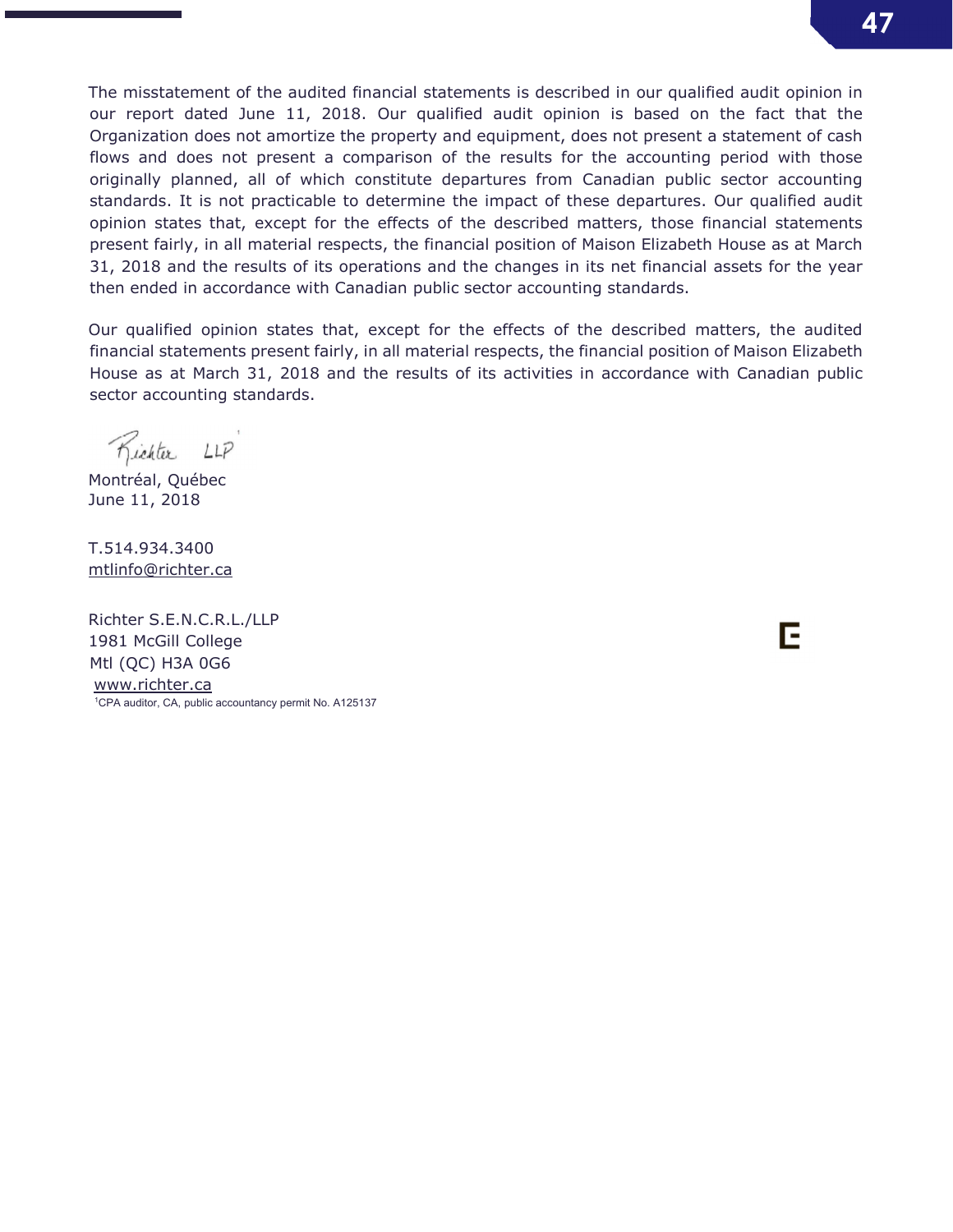## Budget Equilibrium

Under articles 3 and 4 of the Balanced Budget Act in the Health and Social Services Network (Chapter E-12.0001, an establishment must maintain a balance between its expenditures and its revenues during a fiscal year and must not have a deficit at the end of the fiscal year.

Elizabeth House finished the year with a \$25,846 deficit. We continued to rely on the support of the Elizabeth House Foundation to supplement the operating budget for needs related to client services, safety and program equipment replacement. We were not able to absorb the costs of additional legal fees related to the negotiation of the first collective agreement for Elizabeth House.

According to the information provided on page 200 of the AS-471 Annual Financial Report for the year ending March 31, 2018, Elizabeth House was not able to meet this legal requirement and must use the accumulated surplus to compensate for this deficit.

### Financial Results

| <b>Maison Elizabeth House</b><br><b>Summary Statement of Financial Position</b><br>as at March 31, 2018 |                       |            |  |  |
|---------------------------------------------------------------------------------------------------------|-----------------------|------------|--|--|
|                                                                                                         | <b>Operating Fund</b> |            |  |  |
| <b>Financial Assets</b>                                                                                 | 2018<br>\$            | 2017<br>\$ |  |  |
| Cash                                                                                                    | 102,944               | 172,837    |  |  |
| <b>Term Deposits</b>                                                                                    | 176,213               | 176,213    |  |  |
| Due from Other Funds                                                                                    | 40,929                | 9,959      |  |  |
| Amounts due from Elizabeth House Foundation                                                             |                       |            |  |  |
| <b>Accounts Receivable</b>                                                                              | 19,964                | 24,639     |  |  |
| Due from Agence de la santé et des services sociaux                                                     | 149,426               | 165,288    |  |  |
|                                                                                                         | 489,476               | 548,936    |  |  |
| <b>Liabilities</b>                                                                                      |                       |            |  |  |
| Accounts payable and accrued liabilities                                                                | 352,153               | 380,846    |  |  |
| Due to Other Funds                                                                                      |                       |            |  |  |
| Deferred revenues :                                                                                     |                       |            |  |  |
| Agence de la santé et des services sociaux                                                              | 8,013                 | 9,297      |  |  |
| Other                                                                                                   | 59,364                | 63,689     |  |  |
|                                                                                                         | 419,530               | 453,832    |  |  |
|                                                                                                         |                       |            |  |  |
| Net Financial assets                                                                                    | 69,946                | 95,104     |  |  |
| Property and equipment                                                                                  |                       |            |  |  |
| Prepaid expense                                                                                         | 1,482                 | 2,170      |  |  |
| <b>Accumulated Surplus</b>                                                                              | 71,428                | 97,274     |  |  |
| <b>Accumulated surplus</b>                                                                              |                       |            |  |  |
| Unliberated                                                                                             | 40,430                | 66,276     |  |  |
| Liberated                                                                                               | 30,998                | 30,998     |  |  |
|                                                                                                         | 71,428                | 97,274     |  |  |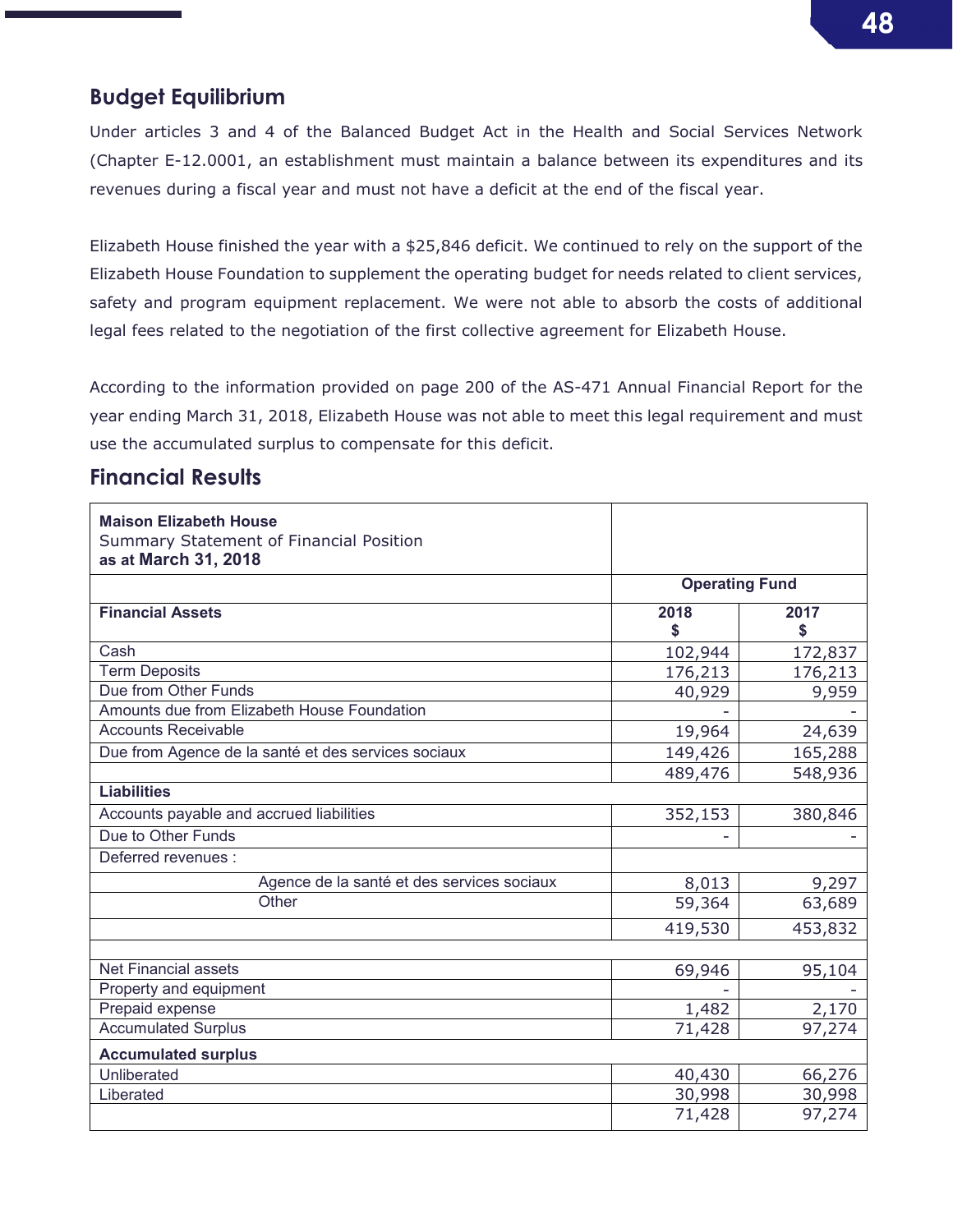| <b>Maison Elizabeth House</b>                 |            |                       |  |  |
|-----------------------------------------------|------------|-----------------------|--|--|
| Summary Statement of Revenues and Expenses    |            |                       |  |  |
| For the year ended March 31, 2018             |            |                       |  |  |
|                                               |            | <b>Operating Fund</b> |  |  |
| <b>Revenues</b>                               | 2018<br>\$ | 2017<br>\$            |  |  |
|                                               |            |                       |  |  |
| Agence de la Santé et des Services Sociaux    | 1,515,022  | 1,460,721             |  |  |
| Contributions from Elizabeth House Foundation | 45,925     | 7,105                 |  |  |
| Other revenues                                | 1,681      | 2,008                 |  |  |
|                                               | 1,562,628  | 1,469,834             |  |  |
| <b>Expenses</b>                               |            |                       |  |  |
| <b>Residential Services</b>                   | 678,256    | 642,962               |  |  |
| <b>Administrative Expenses</b>                | 465,335    | 401,787               |  |  |
| <b>External Services - Day Centre</b>         | 194,098    | 182,505               |  |  |
| <b>External Services - Family Assistance</b>  | 105,030    | 67,297                |  |  |
| <b>Maintenance and Repairs</b>                | 47,046     | 67,676                |  |  |
| <b>Food Services</b>                          | 26,856     | 18,479                |  |  |
| Housekeeping                                  | 11,863     | 10,320                |  |  |
| <b>Building Operations</b>                    | 28,336     | 23,617                |  |  |
| <b>Information Systems</b>                    | 16,543     | 34,450                |  |  |
| Other                                         | 15,111     | 20,739                |  |  |
|                                               | 1,588,474  | 1,469,832             |  |  |
| <b>Ancillary Activities</b>                   |            |                       |  |  |
| Revenues                                      | 7,214      | 8,505                 |  |  |
| Salaries and Employee Benefits                | (7, 214)   | (8, 505)              |  |  |
| <b>Revenue over Expenses</b>                  | (25, 846)  | $\overline{2}$        |  |  |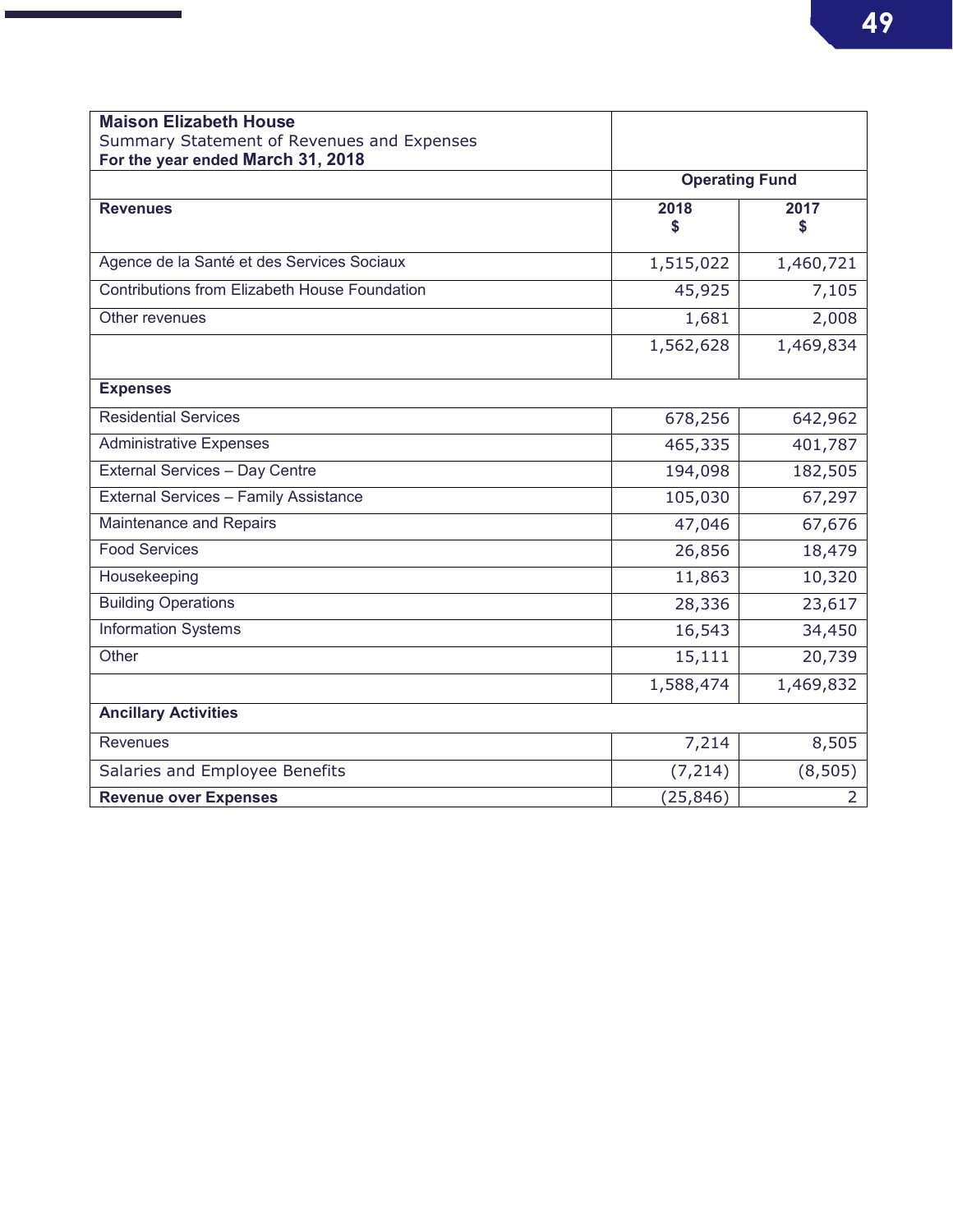## ANNEX 1

۰

п

# MAISON ELIZABETH HOUSE Code of Ethics

- *Approved by Board of Directors: June 2003*
- *Updated February 2018*
- *Updates Approved by Board of Directors: April 16, 2018*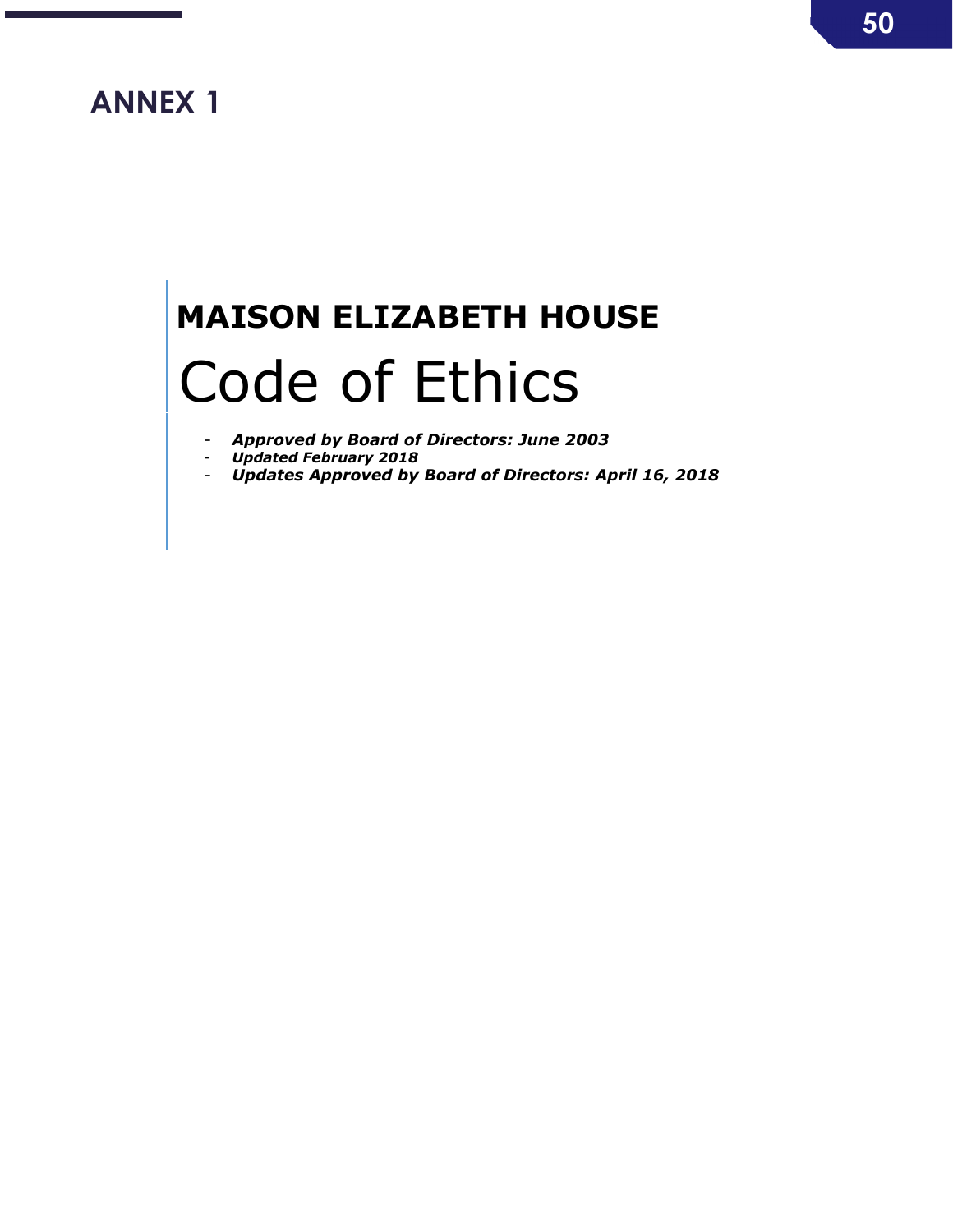#### **Introduction**

The code of ethics sets out the rules and standards of behaviour for everyone at Elizabeth House. Our code of ethics tells clients and their families what rights they have and what their responsibilities are. Everyone who works for or at Elizabeth House; all full-time, part-time or oncall staff, clinical, auxiliary and administrative, all volunteers, stagiaires (students completing an internship program), members of the Elizabeth House Board of Directors, as well as contractual workers) must follow the code of ethics.

The code of ethics, along with the professional codes of ethics that apply to the various professionals who work at or for Elizabeth House, as well as the Elizabeth House policies and procedures guide our behaviour.

### Organizational Commitments

Elizabeth House is a private rehabilitation center providing a continuum of specialized services to pregnant adolescents and women, mothers and babies, fathers, and families experiencing significant difficulty in adjusting to pregnancy and/or to their new roles as parents and caregivers.

- 1. We believe that a pregnant woman or adolescent 14 and over has the right to determine her plans regarding her pregnancy. We will provide the information and support she needs to make a decision (regarding continuing the pregnancy to term, and the custody of the child) without imposing personal views or judgements.
- 2. We care about and are committed to the well being of our clients, recognizing their physical, emotional, spiritual, social and cognitive needs and capacity.

We do this by:

- considering these needs when developing intervention plans, activities, and programs;
- looking beyond behaviour in an effort to understand its meaning;
- carrying out our mandate in the least intrusive manner and choosing the least intrusive option, yet providing what is necessary;
- promoting self-esteem, and guarding against actions which may be humiliating or intimidating;
- taking the necessary time to work through an issue and ensuring adequate follow-up;
- ensuring that our expectations towards clients and families are realistic, growthproducing, and in accordance with their capacities;
- for clients with children, we support the mother and ensure that the mother provides for the baby's physical, emotional, cognitive, and social needs.

### 3. We help the young woman (and the young man) who chooses to become a parent to assume this role, while ensuring that the baby or child has a healthy, stable and safe environment.

 We involve the client in developing intervention and service plans, listen to what the client has say and take the clients needs, opinions and desires into account.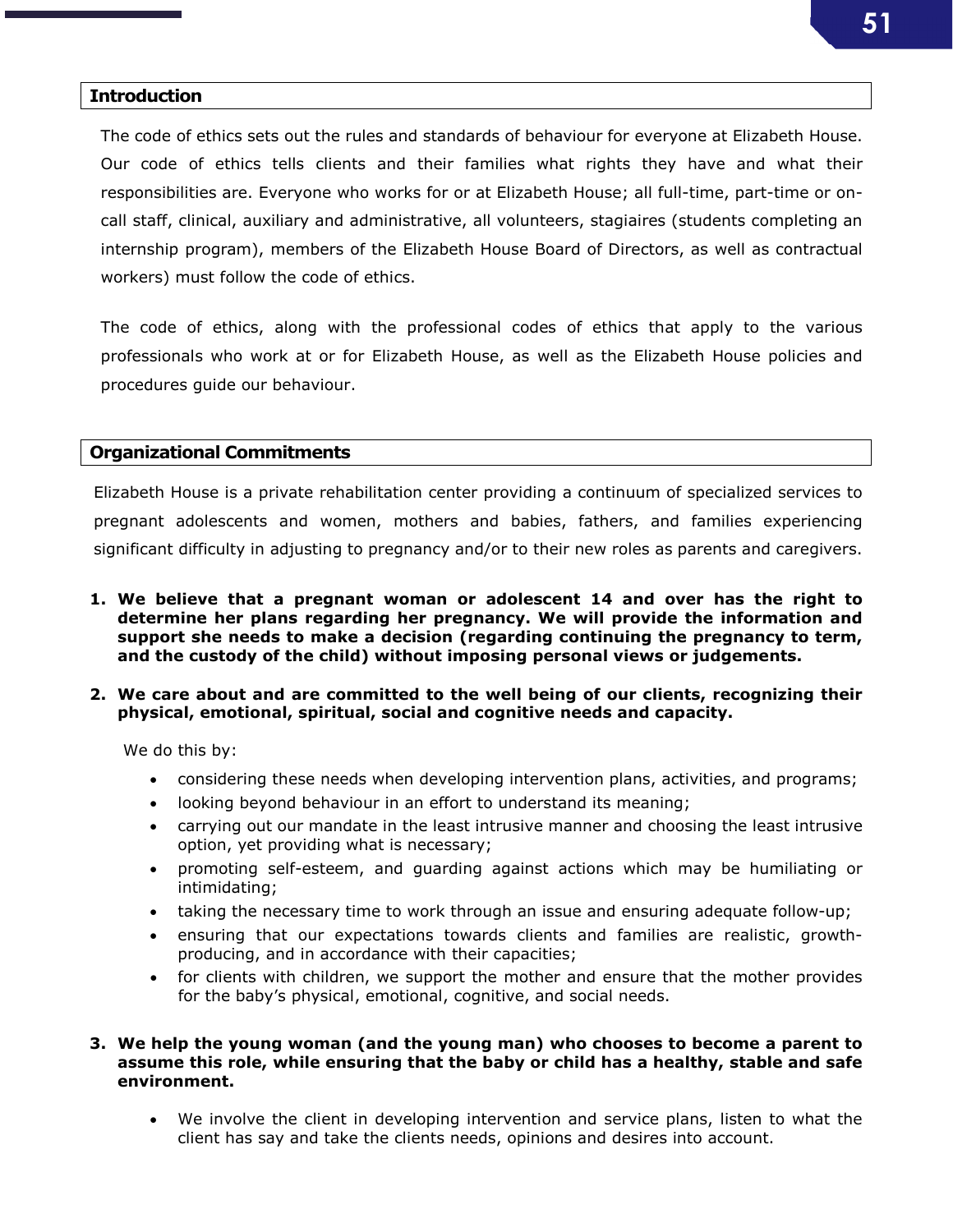- 4. Our prime concerns are optimizing the healthy development of the child and the young parent.
- 5. We advocate with and on behalf of our clients according to their needs.
- 6. As part of the discharge process when a client leaves an Elizabeth House program, appropriate post discharge services will be determined with the client, and the necessary services will be arranged.
- 7. We promote ongoing collaboration among youth, families, and colleagues within and outside the health and social service system, in order to provide the best possible services.

We do this by:

- conducting periodic and timely reviews of each client's service and intervention plans;
- committing ourselves to finding creative and resourceful ways of meeting their needs, and paying particular attention to these needs at key moments such as crisis situations and transfers (to other Elizabeth House programs, to other agencies, or to other living situations);
- ensuring that we share a common understanding of our clients;
- taking into account the point of view of others;
- sharing information necessary for others to carry out their role, within the context of the laws governing confidentiality;
- recognizing strengths, talents, and expertise, and by recognizing ways other individuals or organizations can contribute to the well-being of young mothers and children;
- providing opportunities for success and positive reinforcement for what may appear to be even the smallest of achievements;
- constantly seeking and reaching out to individuals who could contribute to clients' wellbeing, and identifying ways to involve them; refer clients to other professionals and /or seek assistance to ensure appropriate services;
- providing an environment conducive to dialogue, which allows room for the expression of differences of opinion and the resolution of conflict.

### General Codes of Conduct and Ethical Standards

Regardless of role or position, everybody who works for or at Elizabeth House (all clinical, administrative and support staff, members of the Elizabeth House Board of Directors, all volunteers, stagiaires (students completing an internship program), as well as contractual workers) acknowledges and acts in the spirit of the following principles.

### Respect for Others

1. We treat everyone with dignity, care and respect, regardless of their race, religion, ethnic origin, socio-economic status, disability, age or what their plans or views regarding the pregnancy are.

- using respectful language and tone with all;
- keeping ourselves informed about client rights;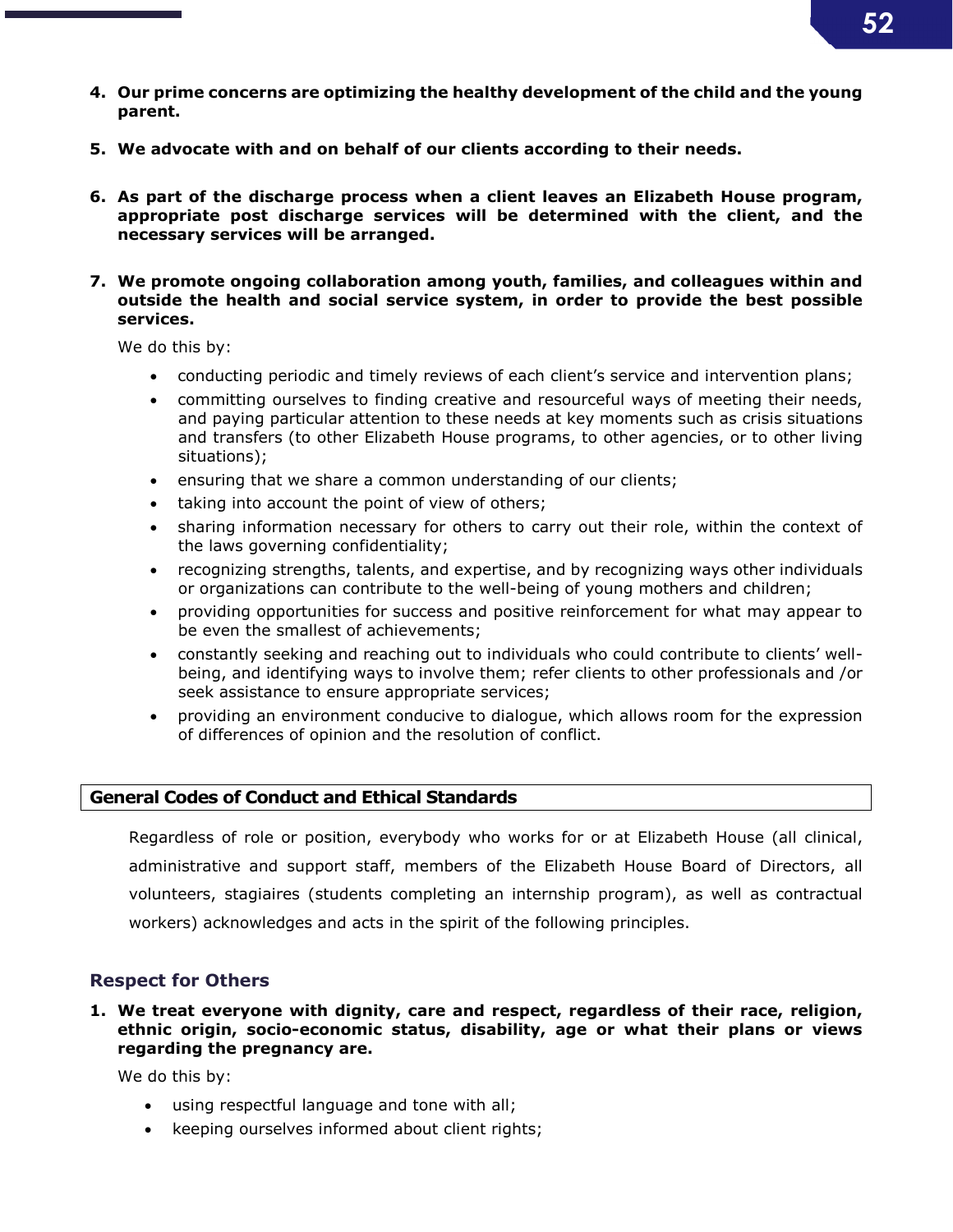- understanding how every client and every family is unique, and by developing individualised plans and approaches;
- uphold each person's right to self-determination, consistent with that person's capacity and with the rights of others;
- participating in activities and/or developing programs that promote an understanding of differences between people.

### 2. We provide a residential, educational, and employment environment free from all forms of intimidation, hostility, offensive behaviour, discrimination and sexual harassment.

We do this by:

- condemning and confronting all behaviours and attitudes which are racist, sexist, prejudiced or discriminatory;
- focusing on the prevention of aggression;
- working on conflict resolution in a manner which does not jeopardise the safety of those involved;
- demonstrating that we will not tolerate violence, threats of violence, or abusive language.

### 3. We recognise that everyone is unique. We act in a manner that respects and promotes the understanding of differences and reflects the cultural diversity of our clientele. We respect the values, religious beliefs and sexual orientation of our clients. We work towards the elimination of prejudice, discrimination, and racism.

We do this by:

- understanding how every client and every family is unique, and by developing individualised plans and approaches; we said this already
- participating in activities and/or developing programs that promote an understanding of differences between people; we said this already
- actively and continuously seeking to inform ourselves about the values and lifestyles specific to different cultures, religions, backgrounds and sexual orientations;
- understanding and taking into account a family's particular religious or cultural practices;
- identifying and linking with community resources that support various cultures or groups when indicated.

### Professionalism and Objectivity

### 4. We acknowledge that we are accountable for our actions and decisions. We are aware of the impact of our actions on others, and act in a manner that exemplifies integrity, consistency and caring. We acknowledge that we are all role models for our clients.

- accepting responsibilities for our actions;
- constantly seeking to understand how our words, actions or decisions may be perceived by others;
- following through on the plans we develop and adjusting them, when necessary, in a manner which promotes continuity and clarity;
- actively participating in the evaluation of our work, our programs, and the services we provide.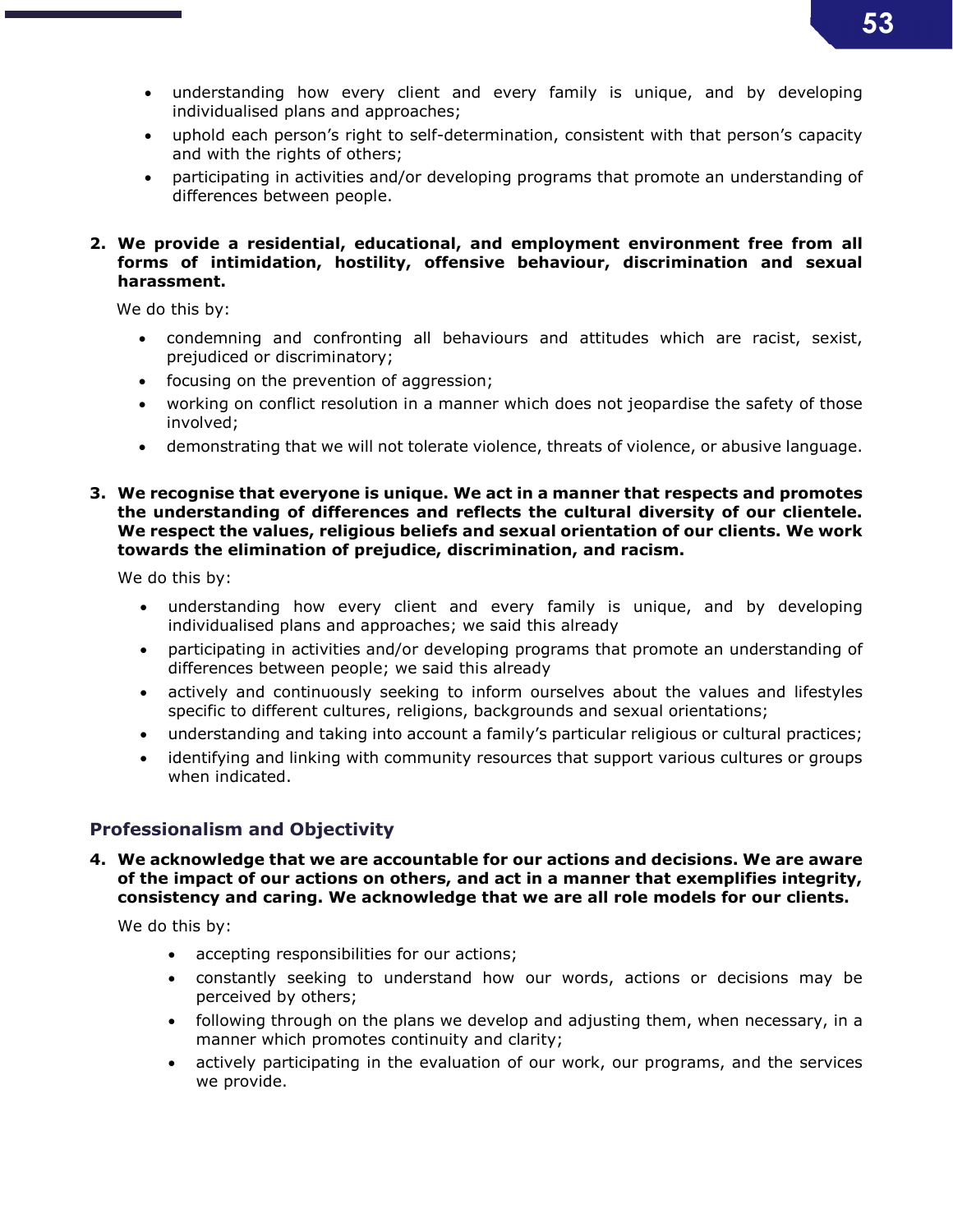## 54

### 5. We act in a dependable and trustworthy manner while maintaining professional boundaries and objectivity.

We do this by:

- recognising our values, biases and limitations, and ensuring that they do not interfere in our relationships with our clients nor in the carrying out of our responsibilities; or – we recognize our values, biases and limitations and how they influence our practice.
- Being aware of the power vested in our position;
- placing clients' needs over our personal needs;
- expressing differences of opinion, discussing them openly, and abiding by the decided outcome;
- following through on our commitments;
- ensuring proper communication with and about clients with the aim of promoting continuity and understanding;
- consulting with colleagues on our work with clients and families, and considering and/or incorporating their feedback;
- making significant decisions in consultation with, and not in isolation from, others (colleagues, supervisors, clients and their families);
- referring to established professional guidelines concerning staff-client relationships and, if still in doubt, checking the situation out with the supervisor.

### 6. We exercise care, prudence, and diligence in the performance of our duties, and act honestly and in good faith in the best interest of Elizabeth House and our clients.

- We are also mindful of the best interests of Elizabeth House and our clients when discussing any business related to the agency with private individuals and outside organizations.
- We make judicious use of the resources at our disposal.

### 7. We know and respect the laws, standards and ethics of our particular professions or occupations, and Elizabeth House policies and procedures.

We do this by:

- keeping abreast of relevant laws, and adjusting our practices to reflect new or changing legal requirements;
- promoting and adhering to the norms and standards that apply to our work and/or our professions;
- reading and respecting all policies and procedures, and asking for clarification when there is something we do not understand;
- participating, whenever possible, in the updating of policies and procedures.

### 8. We invest in our personal and professional development in order to carry out our respective roles.

- actively participating in ongoing supervision;
- making use of available training opportunities relevant to our work;
- sharing acquired knowledge with colleagues;
- keeping up-to-date on information pertinent to our jobs;
- upgrading our knowledge and practice;
- gathering expertise while providing services and carrying out our duties;
- keeping abreast of, and exploring, issues related to, and important to, young mothers and children.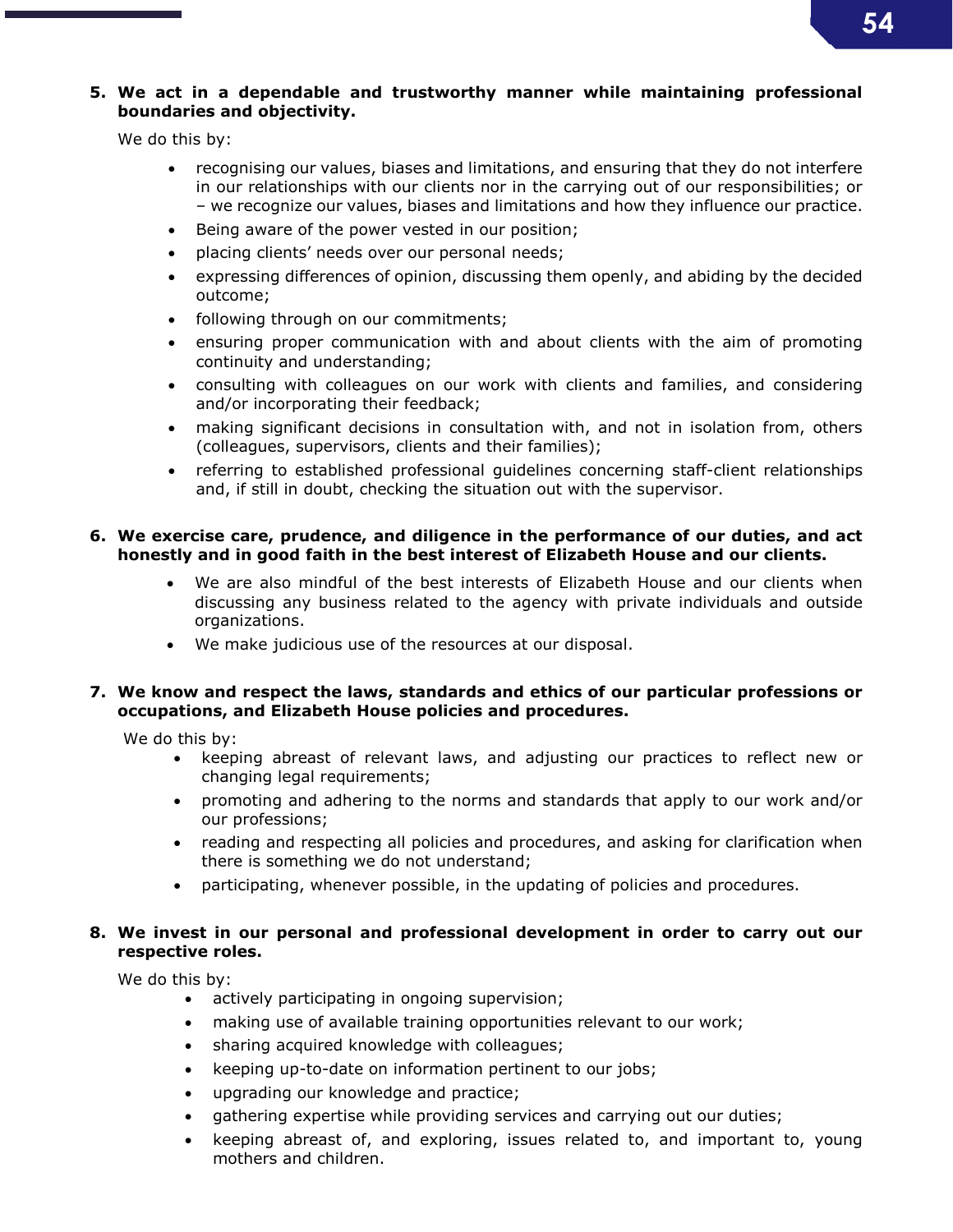### Conflict of Interest

9. We put the interest, the rights and needs of the client and of Elizabeth House before our interest and needs. We avoid actual or potential conflicts of interest, or even the appearance of conflict of interest, in the decisions we make and the way we intervene.

We do this by:

- maintaining clear boundaries and a professional distance, without, however, losing our ability to care;
- identifying situations of potential conflict, informing the appropriate people, and consulting with our supervisor, when in doubt;
- recognizing that we are here for clients, and not vice-versa, and acting in their best interest;
- being constantly aware of what motivates our actions and decisions;
- avoiding situations which could jeopardize our capacity to exercise our specific functions in an independent and objective manner;
- not using our position or role at Elizabeth House, or confidential information or documents, to derive direct or indirect benefits for ourselves or others (beyond working for a salary, or hourly wage in the case of salaried, paid employees and contractual workers; members of the Board of Directors shall serve without remuneration);
- not using our position or role to promote and/or exercise professional or business activities other than those which we exercise by our function at Elizabeth House.

Board members shall avoid conflict of interest or perceived conflict of interest by:

- disclosing in writing any office they may hold and every property they may possess or acquire, whereby directly or indirectly a duty or interest might be created in conflict with the interests of Elizabeth House, the nature and extent of such a conflict, and shall abstain from participating in deliberations or decisions when an issue relating to such interest is discussed;
- disclosing in writing to the Board any contracts of professional services concluded with Elizabeth House by a commercial enterprise in which they hold financial interest;
- disclosing any situation in which personal, family, social or business matters, or their public expression of opinion or other manifestation of favouritism or hostility may affect their objectivity or independence, or appearance thereof, and abstaining from participating in deliberations and decisions around the issue in question.

### Confidentiality and Privacy

### 10.We respect the confidentiality of clients. We communicate – whether verbally, nonverbally, or in writing – in ways that respect the privacy of individuals, as well as their right to confidentiality.

- always ensuring that confidential information is stored safely and only shared with authorised individuals;
- never discussing clients in ways or places where the respect for their integrity and right to confidentiality as individuals and as a group might be violated.
- 11.We do not discuss confidential agency business with anyone who does not have a legitimate need to know the information. We respect Elizabeth House policies and procedures regarding communication with the media.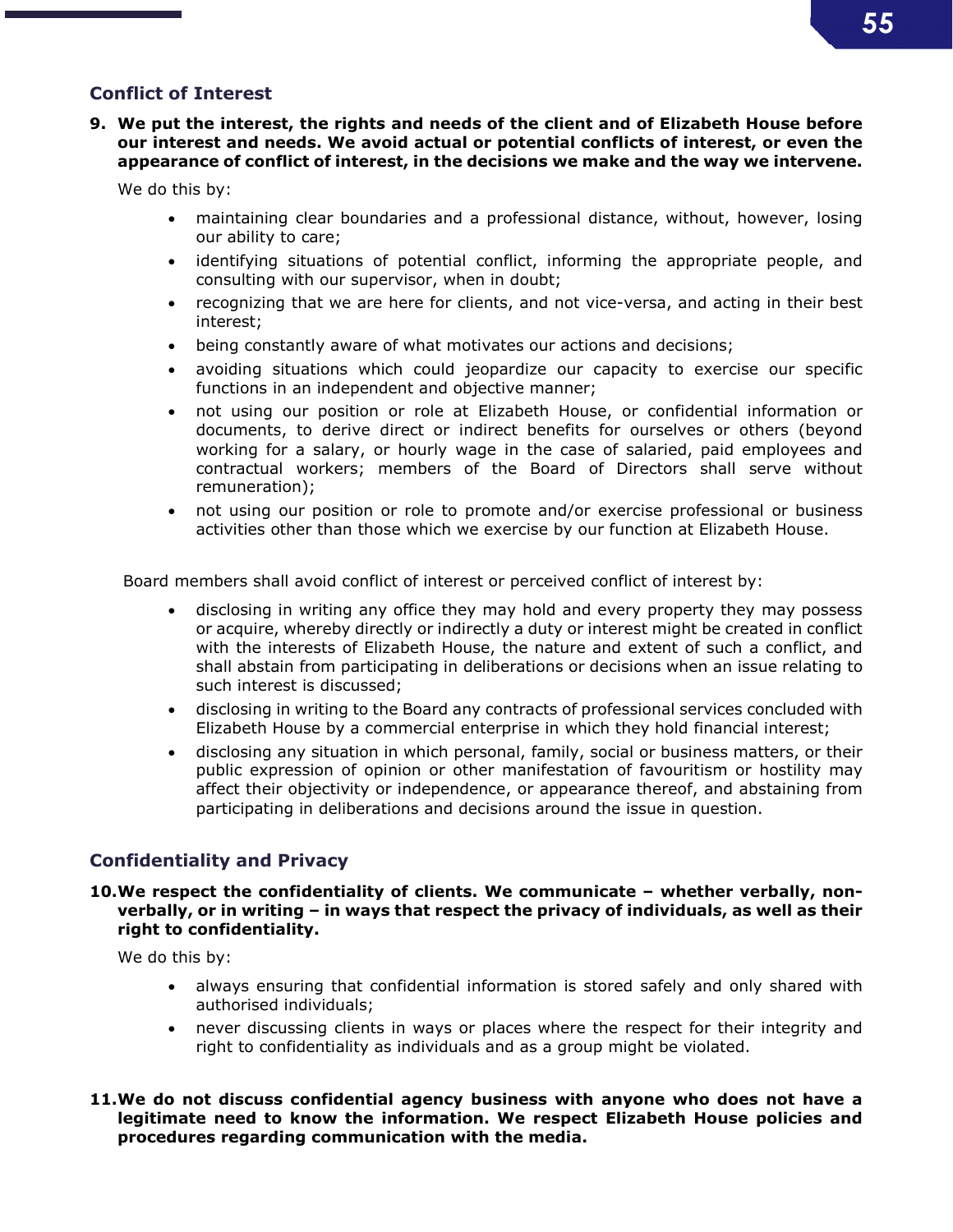The obligation to maintain confidentiality extends beyond the period of employment or service, and/or the expiration of the mandate of members of the Board of Directors.

### Parental Responsibility and the Importance of Family

### 12.We act with the knowledge that parents retain primary responsibility for their children.

We do this by:

- treating the minor client who is a parent as we would treat an adult parent: with the utmost respect;
- acknowledging that the primary caregiver of a client under 5 years old admitted to the residential program with his or her mother is the child's parent;
- modelling appropriate behaviour without usurping the role of the parent.
- 13.The mother or father who is a direct client of Elizabeth House is always part of the process when decisions are made regarding intervention plans and about services to her or him, or to her or his child.

### 14.We act with the knowledge that family bonds are vital. We encourage grandparents, siblings, members of the extended family and significant others to be involved in the care and services we provide.

For all clients, regardless of their status as a minor or as an adult, we do this by:

- welcoming parents and extended family to activities within Elizabeth House;
- promoting the involvement of family members in activities with the client, while taking into consideration their particular situation;
- incorporating family issues in our interventions regardless of the feasibility or likelihood of family re-unification;
- providing parents with information about their rights and responsibilities;
- supporting and encouraging them in carrying these out.

For clients who are minors we do this by:

- asking their parent(s) to participate in the decisions concerning their child, wherever possible;
- developing an understanding with their families of how they will be involved in decisions and activities and informed of the client's progress;
- recognizing that fathers play an important role in the life of a child;
- promoting the parents' and family's involvement in their child's daily activities while taking into consideration their particular situation.

### Client Needs and Development

### We help each client experience success and encourage the fullest possible development of the mother's, the child's and the family's potential.

- identifying and helping others see strength and potential in individual clients, their families, and their natural environment;
- providing opportunities for success, and positive reinforcement for what may appear to be even the smallest of achievements;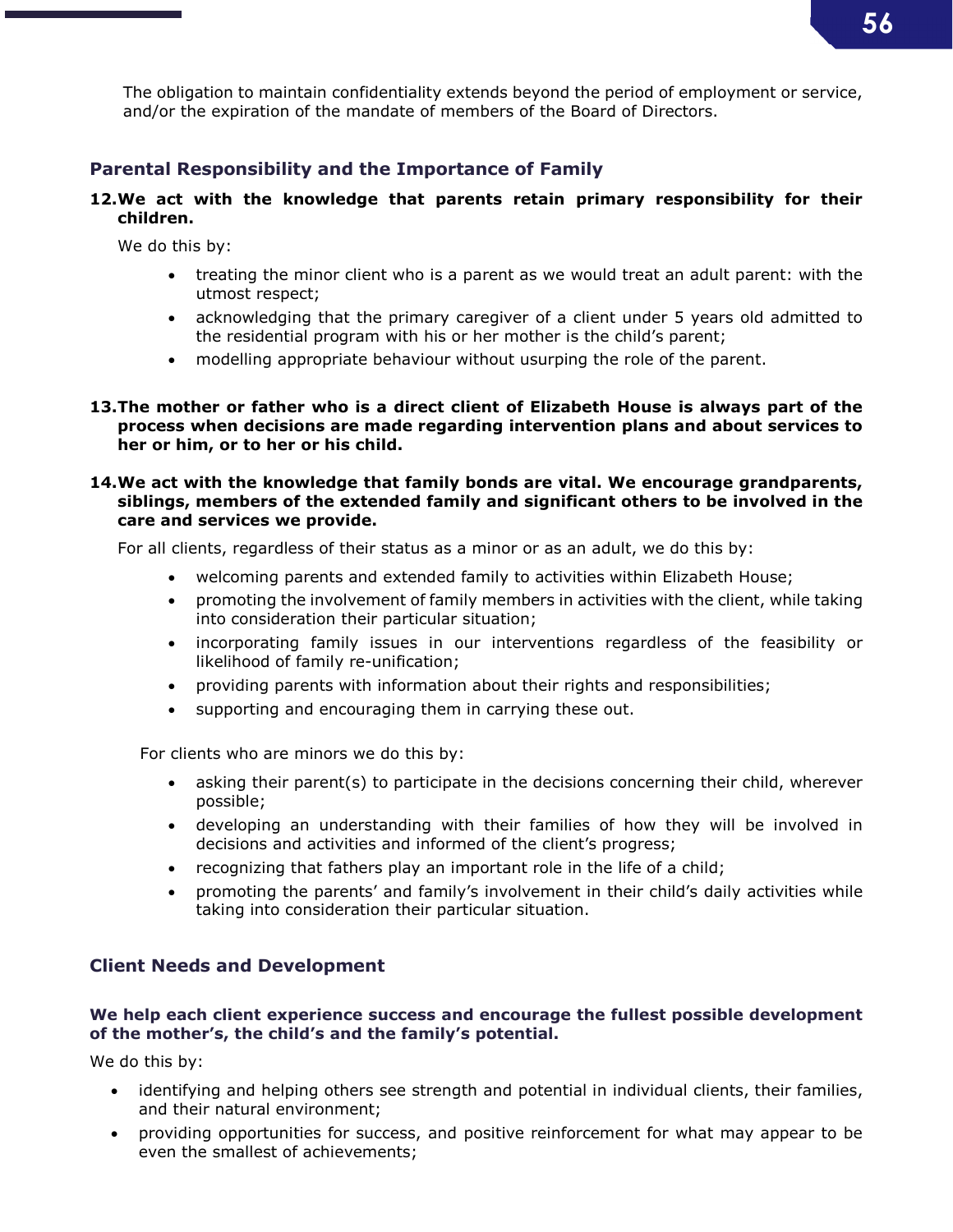- respecting the client's individual pace in working through difficulties;
- drawing upon the strength and contributions of parents, other family members and the larger community in the provision of care and services;
- identifying the special needs of clients and finding ways of having them met;
- encouraging self-reliance, independence and appropriate interdependence;
- maximizing educational opportunities;
- accepting that human development is a life-long process for all.

### We recognize the potential vulnerability of the clients we serve and use our authority in an appropriate and responsible manner as we carry out Elizabeth House mandates.

We do this by:

- acting in a non-threatening, non-judgemental, and trustworthy manner, and remaining sensitive to the feelings of others;
- being aware of the power vested in our position;
- understanding the impact of our words, actions, and decisions;
- recognising the potential for abuse;
- making significant decisions in consultation with, and not in isolation from, others (colleagues, supervisors, clients and their families);
- allowing clients and the parents of minor clients to state their disagreement, and supporting them in using the appropriate channels to do so;
- working at resolving conflicts as they arise, and seeking the necessary supports to do so;
- informing clients and their families of their right to make a complaint, and assisting them if requested or required.

### We provide care and services according to the individual needs of the client, in the most appropriate setting for the client.

- Clients do not remain in the residential program longer than is necessary to meet the needs assessed at intake or subsequently identified, and the purpose for which placement was provided.
- Recognizing that the driving force for development and has to come from within, we work with the clients to help them achieve their goals. We help them take responsibility and learn to find solutions.

### We promote a safe and secure environment.

- involving ourselves in planning, strategizing and implementing ways to create safe and secure environments on a day-to-day basis;
- knowing, respecting, and applying safety and security procedures and informing clients of their existence;
- identifying and acting on any situation which poses a threat to safety or security;
- clearly communicating to colleagues, information which can have an impact on the safety of clients and staff;
- focusing on the prevention of aggression;
- working on conflict resolution in a manner which does not jeopardise the safety of those involved;
- demonstrating that we will not tolerate violence, drugs, alcohol or illegal substances.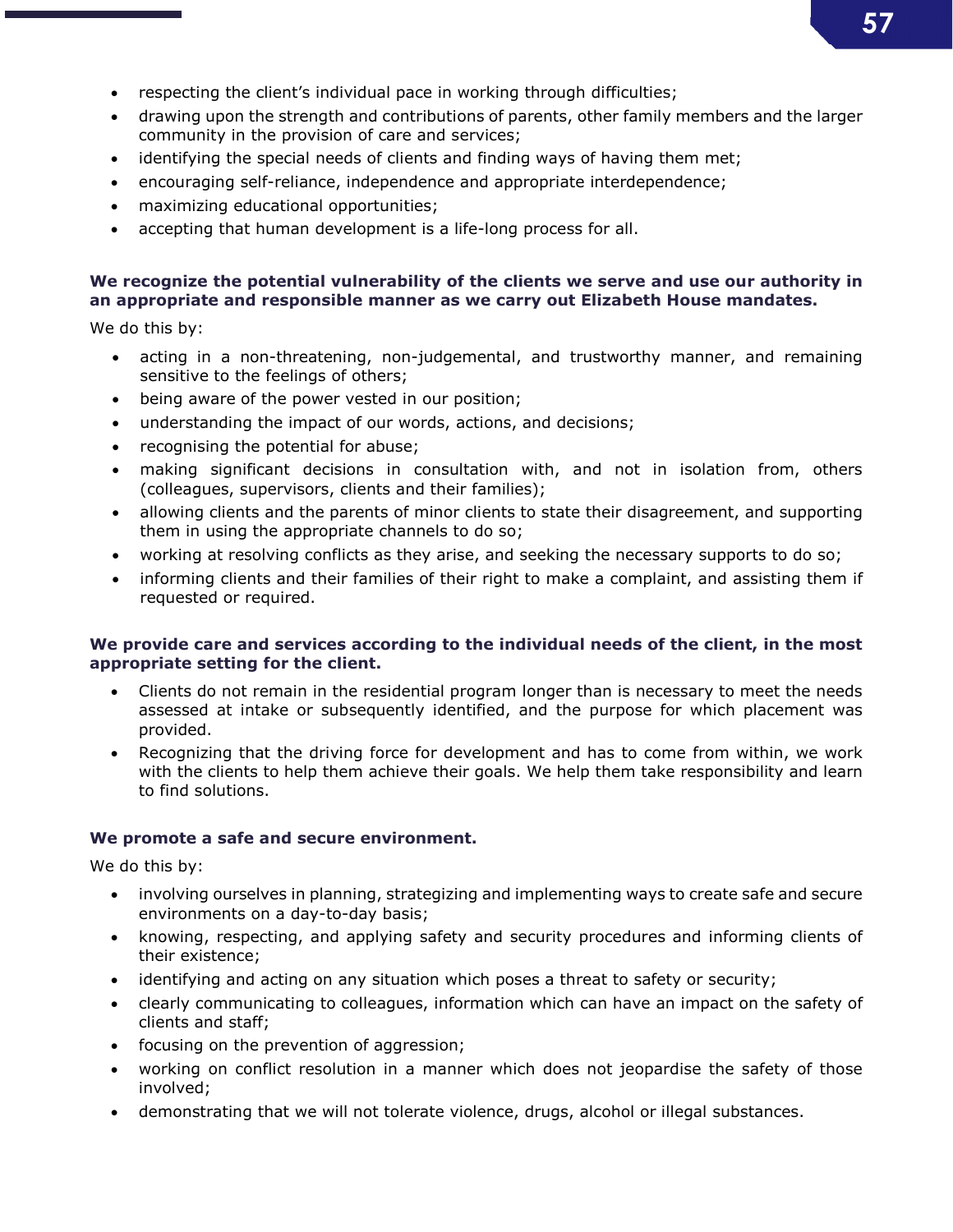### We promote responsibility and autonomy.

We do this by:

- intervening when and only when necessary;
- encouraging clients and their families to define their own problems, needs, strengths and service priorities;
- involving clients in the decision-making processes;
- helping clients develop problem-solving abilities, rather than automatically imposing our own solutions;
- developing programs that focus on acquiring skills;
- equipping the client with as much knowledge and information as possible so she or he can make informed choices;
- exploring and identifying potential options and allowing for choices (whenever possible);
- guiding and directing clients without creating dependency;
- modelling appropriate behaviour;
- helping clients understand the consequences of their decisions.

### We provide the necessary information and support to allow access to services and resources, and the exercise of individual rights.

We do this by:

- keeping ourselves informed about services, client rights and resources;
- making information about our programs and services available to our clients;
- offering guidance towards appropriate resources;
- realizing that written, verbal, and non-verbal communications are essential in carrying out our duties;
- communicating whether verbally, non-verbally, or in writing in ways that improve the quality of our services;
- using clear, accessible language that is non-judgemental and devoid of condescension;
- ensuring that the content and style of all communications, including our body language, are respectful;
- informing clients and families of their right to make a complaint and assisting them if requested or required;
- informing clients and their families about the recommendations we make to various decisionmaking bodies;
- posting, distributing and explaining the content of, and reasons for, residential program rules and the consequences of failing to respect them;
- providing continuity within our services in accordance with individual intervention plans;
- working with other organizations to ensure complimentary services that meet the needs of our clientele.

In any intervention the protection and interests of the child take precedence over all other considerations. In any conflict between the rights and interests of a child, and the rights and interests of the child's parent, the rights and interests of the child shall prevail.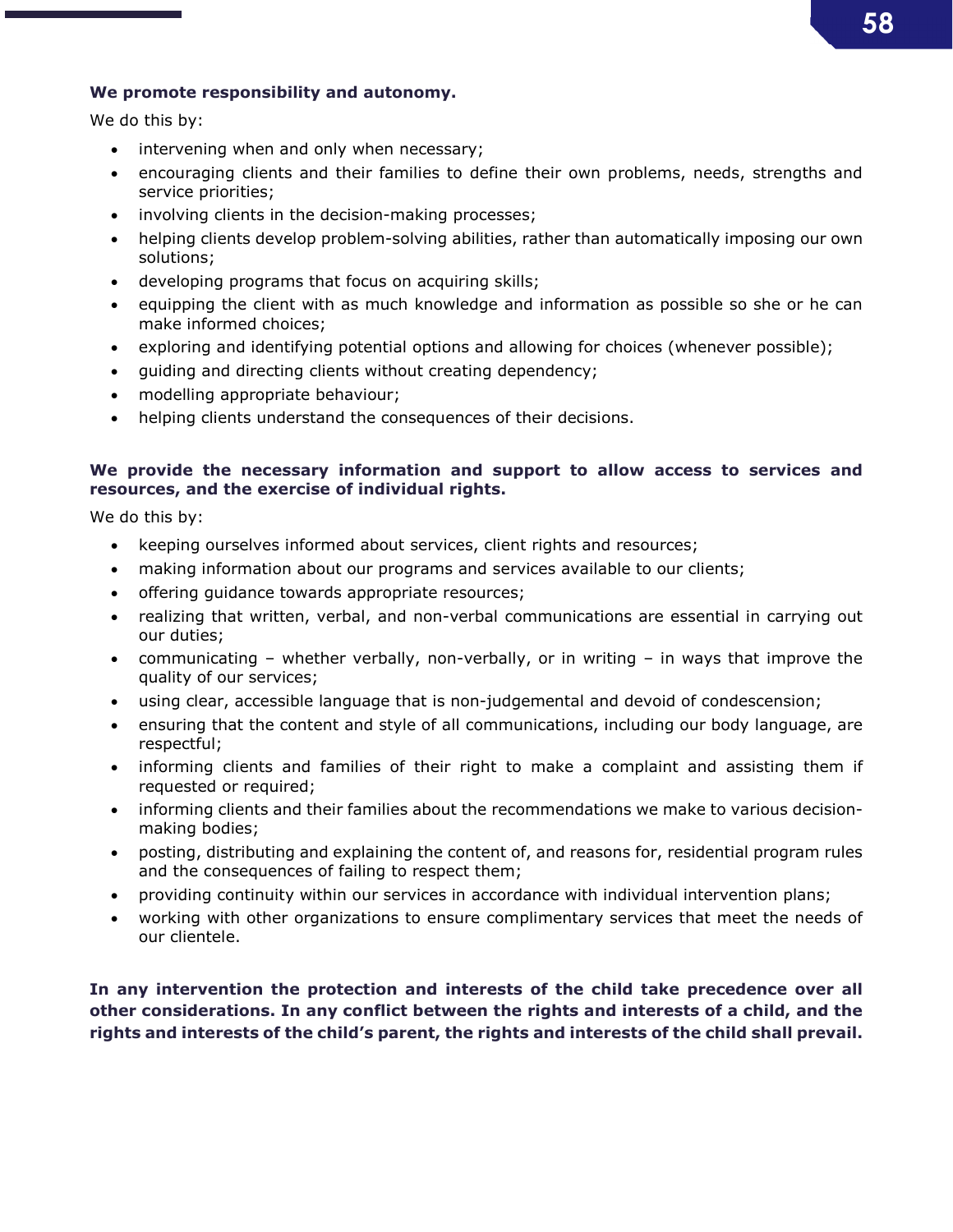#### Application of the Code of Ethics

As employees of Elizabeth House, we incorporate our Code of Ethics and ethical considerations into the decisions that we make, in the way we intervene with our clients and their families, in the way we interact with each other as colleagues and co-workers, and in the way we carry out professional acts. We constantly strive to create an atmosphere of understanding and caring within Elizabeth House.

#### Avoiding Conflicts of Interest

Employees, volunteers, stagiaires and persons under contract to Elizabeth House are encouraged to discuss situations in which there may be a perceived or a potential conflict of interest with their supervisor or with the Executive Director, so that the situation can be resolved in such a way that no conflict of interest arises.

#### Reporting Conflicts of Interest

Any person who believes that a conflict of interest may or does exist must bring the situation to the attention of the Executive Director or her or his delegate (for employees, volunteers and persons employed by or under contract to Elizabeth House), or to the attention of the President of the Board of Directors or her or his delegate (for members of the Board, and in the case of a real or potential conflict of interest involving the Executive Director).

### Investigating Conflicts of Interest

Should the allegations or situation concern an employee, a volunteer, or a person who has been hired to perform a service for Elizabeth House, the Executive Director shall conduct an inquiry into the situation or allegations, or designate individuals to do so.

Should the situation or allegations concern the Executive Director or a member of the Board of Directors, the President or Vice - President of the board may then designate individuals to conduct inquiries into the allegations or situation. The person in question shall be informed in writing that he or she is the subject of an inquiry.

The results of the inquiry will be submitted in writing to the appointing body. The person under inquiry shall receive a copy of this report.

If a potential conflict of interest is identified, the Executive Director or the Board of Directors shall take steps to ensure that it is avoided. If a conflict is found to exist, they will ensure that it is resolved, and that the clients' rights and interests are upheld.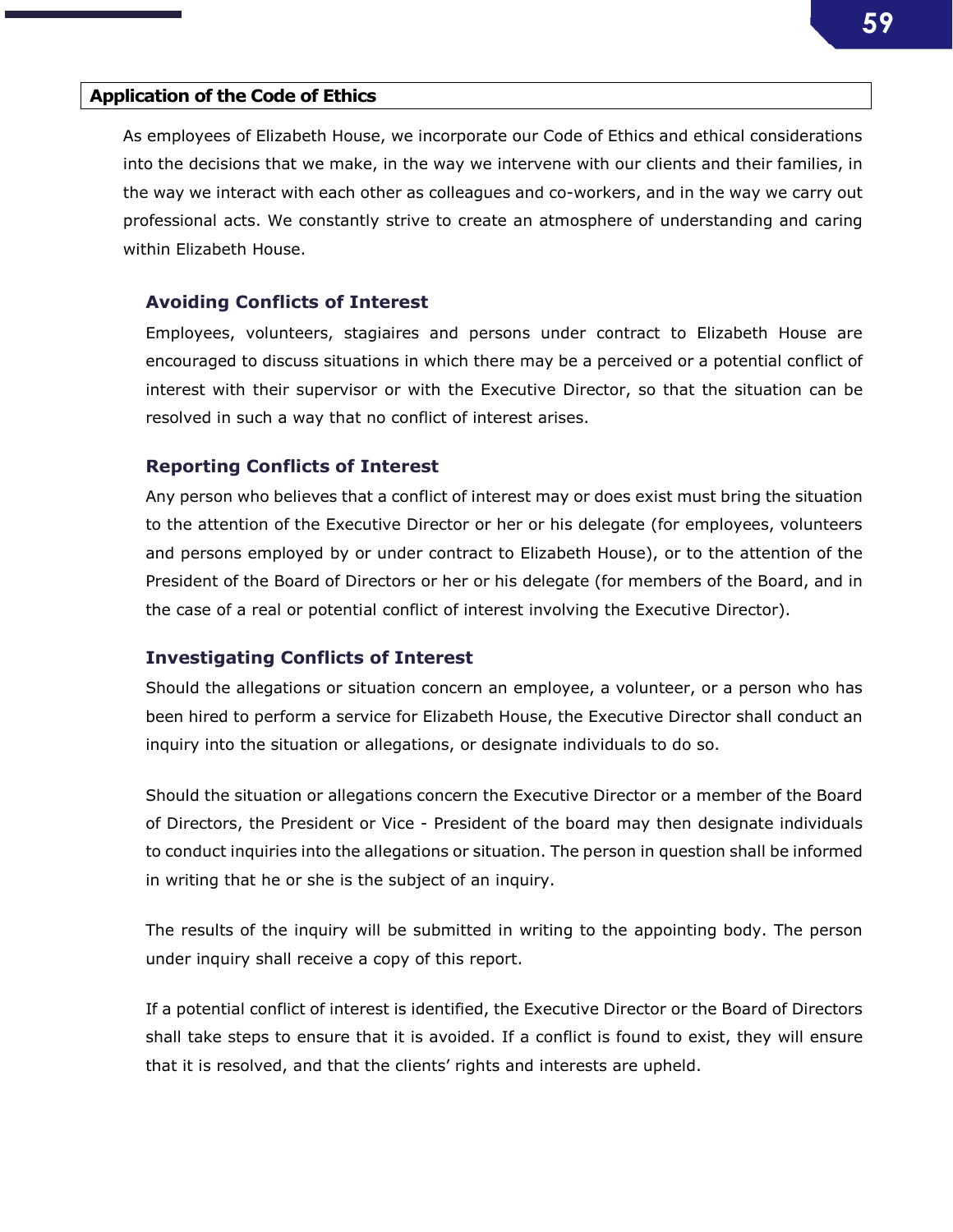### Disciplinary procedures

Any breach or omission of duty or standard prescribed under this code of ethics may entail the imposition of a sanction or disciplinary measures, which may include a warning, a reprimand, temporary suspension or dismissal, or in the case of a member of the Board of Directors, the temporary suspension of the member, or his or her removal from the Board, according to the seriousness and nature of the derogation.

Should the results of the inquiry result in a recommendation for dismissal, the matter shall be reviewed by a committee of at least two members. For employees of Elizabeth House, the committee shall consist of the Executive Director plus at least one other person appointed by her or him. If the conflict of interest involves the Executive Director, or a member of the Board of Directors, the committee shall consist of at least two members: the President or Vice-President of the Board, plus at least one other person.

All penalties shall be communicated in writing to the individual concerned.

All inquiries and any penalties imposed are to be confidential.

Individuals conducting inquiries as well as the individuals determining and imposing penalties cannot be prosecuted by reason of acts engaged in good faith in the performance of their duties and functions.

### Integration of the Code of Ethics

The code of ethics has been developed to help us fulfill our functions as we work together to help our clients. This document codifies much that is already in practice, and aims to clarify any points that might be ambiguous. Staff members, volunteers, stagiaires and contractual workers are encouraged to bring any questions or comments they may have about the code of ethics to their supervisor, or the Executive Director. Board members are encouraged to speak to the President of the Board of Directors, or to the Executive Director.

### Clients' Rights

### Everyone has rights

There are many laws that govern what a person may do, what a person must do, what he or she cannot do, and what his or her rights are. The Québec Charter of Human Rights, the Civil Code and the Act Respecting Health Services and Social Services directly affect you as a client of Elizabeth House. The Youth Protection Act and the Youth Criminal Justice Act may also apply to you if you are under Youth Protection or placed at Elizabeth House under these laws.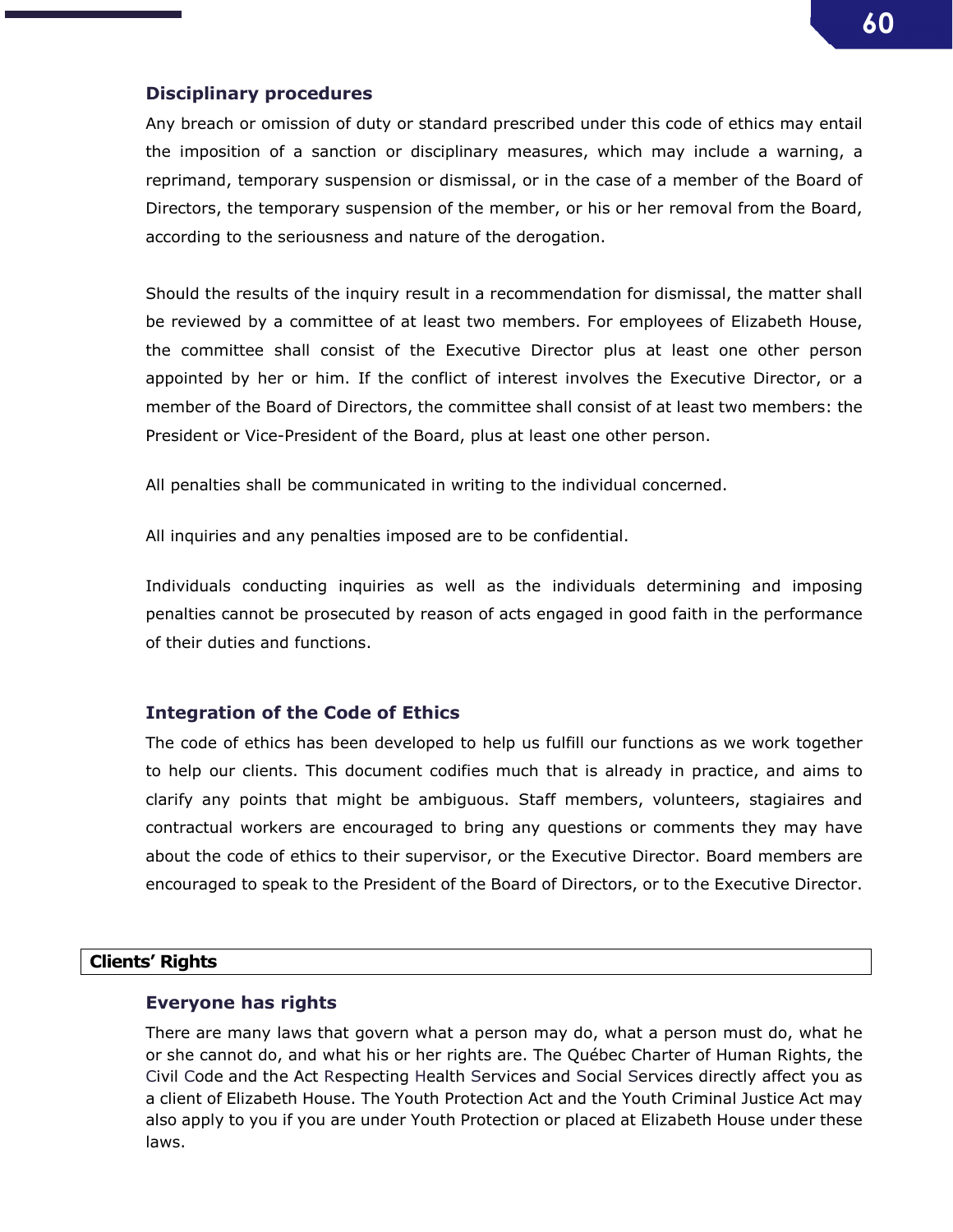## 61

#### You have the right to

- get an education through the public school system, if you are under 18;
- consult your file, if you are over the age of 14, by following set procedures;
- live in a place where you feel safe;
- have a continuity of care, stable relationships and stable living conditions which meet your needs
- have a lawyer, if you go to court;
- know what services are available, how to find them, and how to use them;
- receive services from Elizabeth House in English;
- get help from a child/youth worker, a counsellor, a social worker, or other professional;
- get help in a way that meets your needs as an individual;
- be treated with courtesy, fairness, respect, and understanding;
- have your opinion taken into account and participate in planning which concerns you;
- know what is happening and what decisions are being made about you.
- have your confidentiality respected so that information about you is protected, and can only be shared among people authorised to do so in order for you to receive treatment or services;
- to make a formal complaint if you are not satisfied with the way you are treated, and get help in doing so, if necessary, and to be supported by the User committee of the organization from which you receive services (the Elizabeth House user committee is called the Committee for Client Satisfaction and Support).
- Be accompanied by a person of your choice in processes affecting you unless this assistance is contrary to your interests, your rights or the rights of others.

### Elizabeth House is a rehabilitation centre for young mothers in difficulty. We have two types of clients: direct clients and indirect clients.

Direct clients are admitted to, or registered in, Elizabeth House programs.

Indirect clients are not admitted to or registered in Elizabeth House programs, but have a family or emotional connection to direct clients.

### ALL clients of Elizabeth House, direct and indirect, have other, specific rights.

### As a client of Elizabeth House you have the following rights:

- to be actively involved in the planning and delivery of services to you and your child;
- to be informed as to what is going on, what plans are being made, and what progress your child is making;
- to consult your child's file, within the limits of the applicable laws;
- to get the help you need to understand your rights and responsibilities as a parent;
- to be free from exploitation or an invasion of personal privacy for the purpose of publicity or fund-raising efforts.